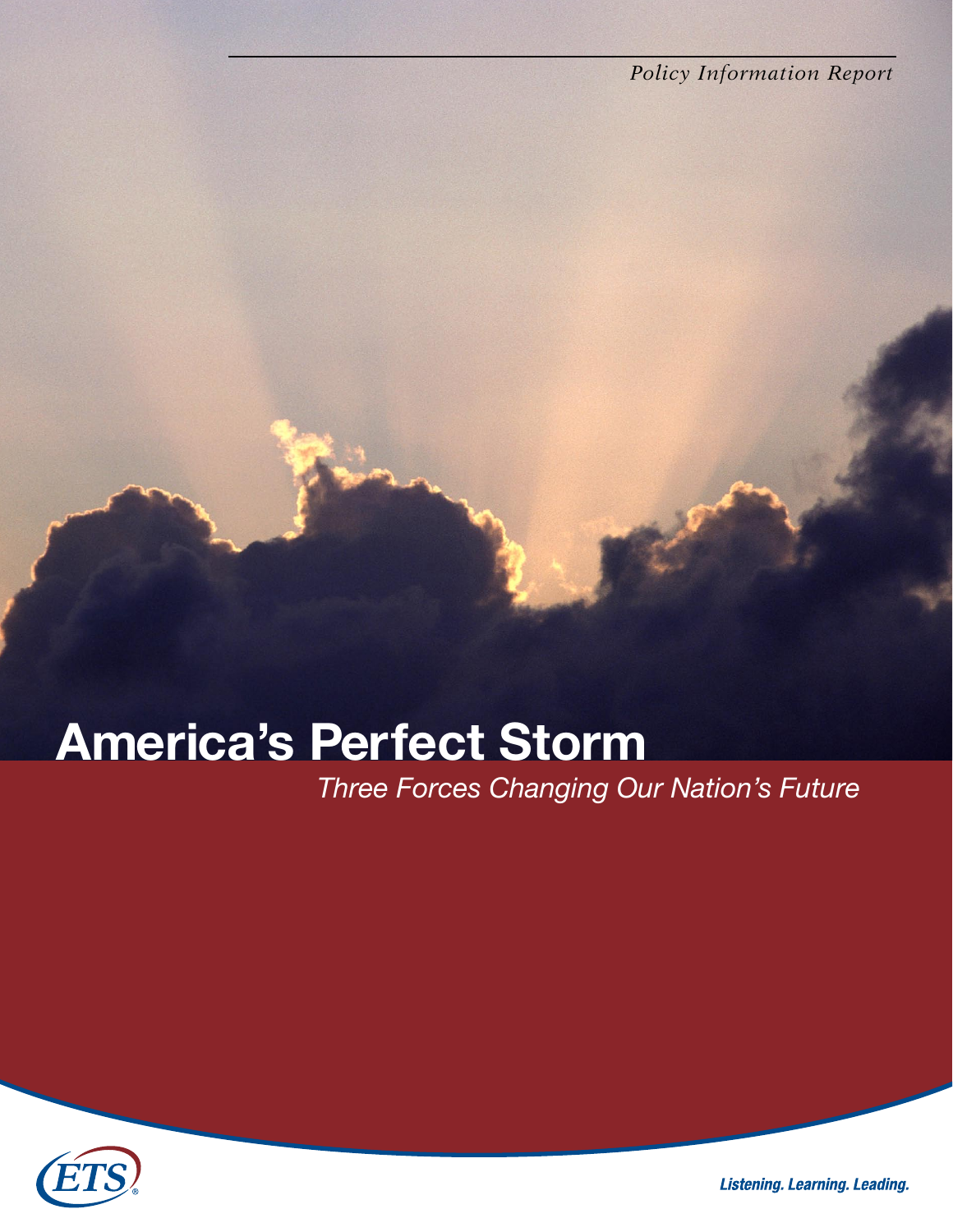This report was written by:

**Irwin Kirsch, Henry Braun, and Kentaro Yamamoto of ETS, and Andrew Sum of Northeastern University.**

The views expressed in this report are those of the authors and do not necessarily reflect the views of the officers and trustees of Educational Testing Service.

Additional copies of this report can be ordered for \$15 (prepaid) from:

Policy Information Center Mail Stop 19-R Educational Testing Service Rosedale Road Princeton, NJ 08541-0001 (609) 734-5949 pic@ets.org

View and download the report and additional materials at ets.org/stormreport

Copyright © 2007 by Educational Testing Service. All rights reserved. Educational Testing Service, ETS, and the ETS logo are registered trademarks of Educational Testing Service (ETS) in the United States of America and other countries throughout the world.

January 2007 Policy Evaluation and Research Center Policy Information Center Educational Testing Service



# *Table of Contents*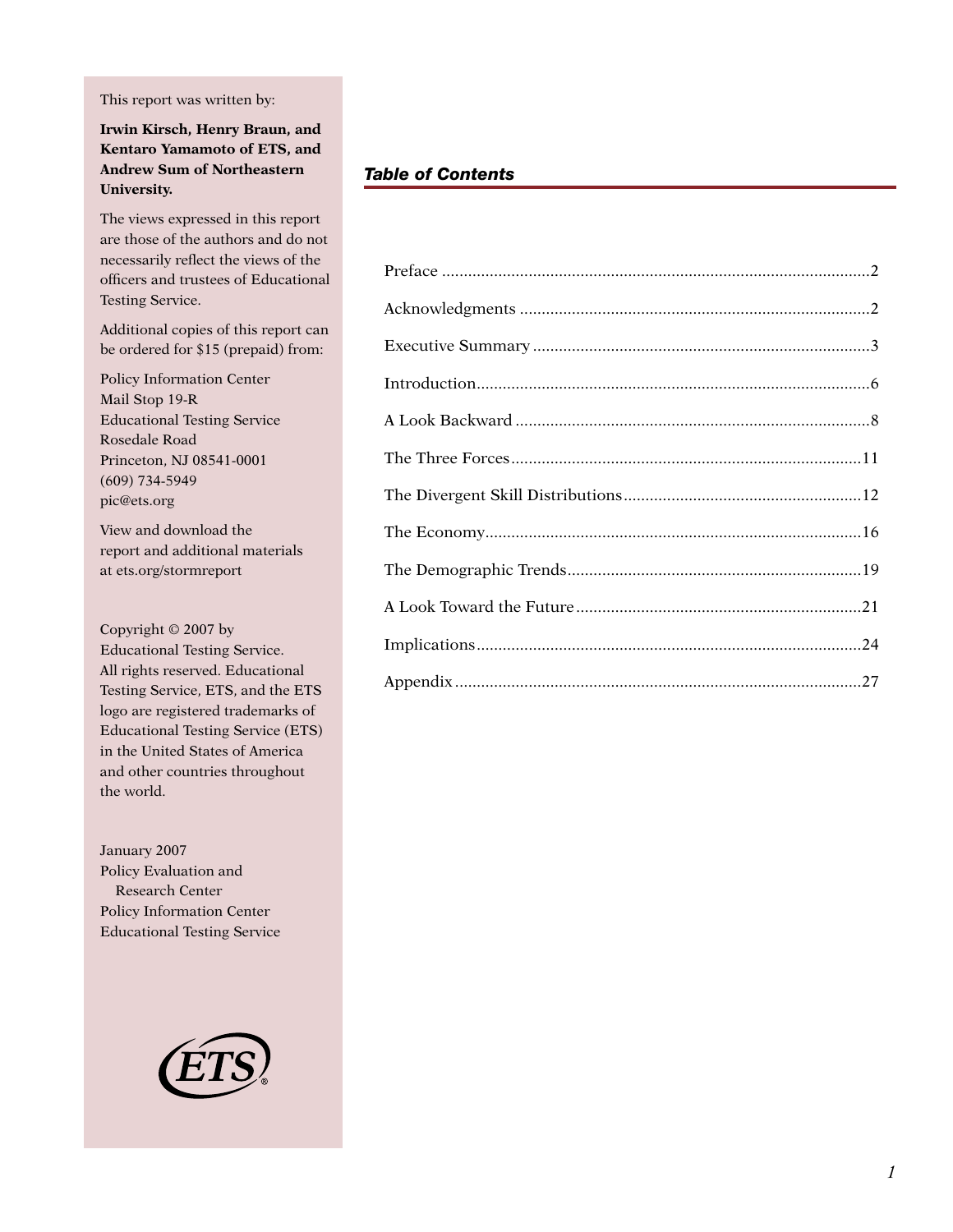#### *Preface*

*Dear God, be good to me; The sea is so wide, And my boat is so small.*

These lines, from the Breton Fisherman's Prayer, strike an image of vulnerability for those who may not be adequately prepared for a challenging environment. A similar image is cast by Kirsch, Braun, Yamamoto, and Sum in *America's Perfect Storm: Three Forces Changing our Nation's Future*. The authors offer the image of our nation as a nautical convoy. Some boats are large, well built, and able to ride out the heaviest of turbulent seas. Others are smaller, but still quite sturdy, and able to survive. But, many are fragile, meagerly equipped, and easily capsized in rough waters. This convoy is in the midst of a perfect storm that is the result of a confluence of three powerful forces.

The authors document and describe these three forces — divergent skill distributions among U.S. population groups, a changing economy, and demographic trends of a growing, more diverse population. They project the impact of these interactions upon the nation 25 years into the future. Kirsch and his colleagues warn us that the confluence of these factors can create a powerful dynamic that continually feeds the storm — putting our nation at great risk. They offer hope, however, that if we act now and invest in policies that will help our nation grow together, we can meet our ideals as a nation offering real opportunity for all its citizens and continue our leading role in the world.

> Michael T. Nettles Senior Vice President Policy Evaluation and Research Center

#### *Acknowledgments*

The authors wish to acknowledge the following reviewers: Paul Barton, Richard Coley, and Drew Gitomer of ETS; Johan Uvin of the Rhode Island Department of Education; and Bella Rosenberg, former Director of Research at

the American Federation of Teachers. Amanda McBride was the editor and Christina Guzikowsky designed the cover and provided desktop publishing services. Errors of fact or interpretation are those of the authors.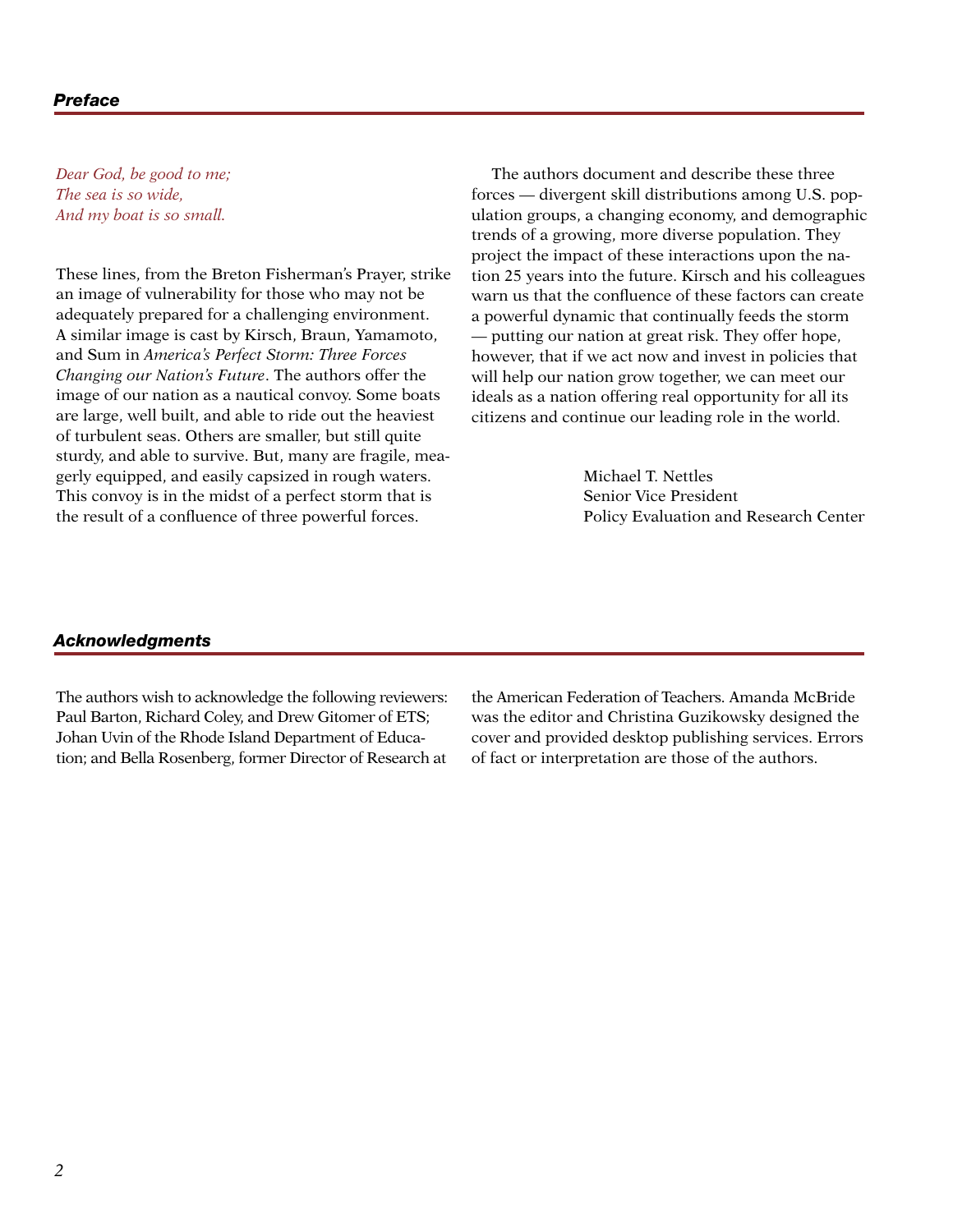Our nation is in the midst of a perfect storm — the result of the confluence of three powerful forces — that is having a considerable impact on our country. If we maintain our present policies, it is very likely that we will continue to grow apart, with greater inequity in wages and wealth, and increasing social and political polarization. If, however, we recognize the power of these forces as they interact over the years — and we change course accordingly — then we have an opportunity to reclaim the American dream in which each of us has a fair chance at sharing in any future prosperity.

What are the three forces comprising this perfect storm? They are divergent skill distributions, the changing economy, and demographic trends.

The first force contributing to our country's perfect storm is the wide disparity in literacy and numeracy skills among our school-age and adult populations.

- High school graduation rates peaked at 77 percent in 1969, fell back to 70 percent in 1995, and have stayed in this range into the current decade. The graduation rate for disadvantaged minorities is thought to be closer to 50 percent. A recent report by the Organisation for Economic Co-operation and Development (OECD) indicates that the United States ranked 16th out of 21 OECD countries with respect to high school graduation rates.<sup>1</sup>
- Data from the National Assessment of Educational Progress (NAEP) reveal that between 1984 and 2004 reading scores among 13- and 17-year-olds remained flat, and the achievement gaps were large and relatively stable. For mathematics the story is only slightly different. While the mean scores for both the nation's 13- and 17-year-olds improved slightly, they did so across all groups, with the result that the average size of the Black-White and Hispanic-White achievement gaps remained large and relatively stable.
- National surveys of our adult population indicate that large numbers of our nation's adults, 16 years of age and older, do not demonstrate sufficient literacy and numeracy skills needed to fully participate

in an increasingly competitive work environment. These skills are also needed to function effectively in our complex society, with its large bureaucratic institutions and its complex legal, health care, and retirement systems.

- More importantly, these skills are not evenly distributed across groups defined by race/ethnicity, country of birth, and socioeconomic status. In fact, there are substantial differences in average proficiencies among these groups that influence their social, educational, and economic opportunities.
- International surveys of student and adult populations indicate that while our average performance is no better than mediocre, our degree of inequality (the gap between our best and least proficient) is among the highest in OECD countries.

The second force comprises the seismic changes in our economy that have resulted in new sources of wealth, novel patterns of international trade, and a shift in the balance between capital and labor. These changes have been driven by both technological innovation and globalization, resulting in a profound restructuring of the U.S. workplace. Indeed, the labor markets of today are markedly different from those of earlier decades. For example:

- In 1950, manufacturing's share of total employment in the United States was 33.1 percent. By 1989, it was down to 18.2 percent and, by 2003, it was 10.7 percent.
- Between 1984 and 2000 the number of employed persons 16 years of age and older grew by 29 percent, or some 30 million. At the same time, employment in jobs associated with college-level education grew by some 20 million, accounting for two-thirds of the job growth.
- The country's employment growth is expected to continue through the rest of this decade and into the next, with college labor market clusters (professional, management, technical, and highlevel sales) expected to generate about 46 percent of all job growth between 2004 and 2014.

<sup>&</sup>lt;sup>1</sup> A number of alternative methodologies have been developed by educational researchers to estimate high school graduation rates. For a discussion and review of various approaches see Gary Orfield (ed.), *Dropouts in America: Confronting the Graduation Rate Crisis*, Cambridge, MA, Harvard Education Press, 2004.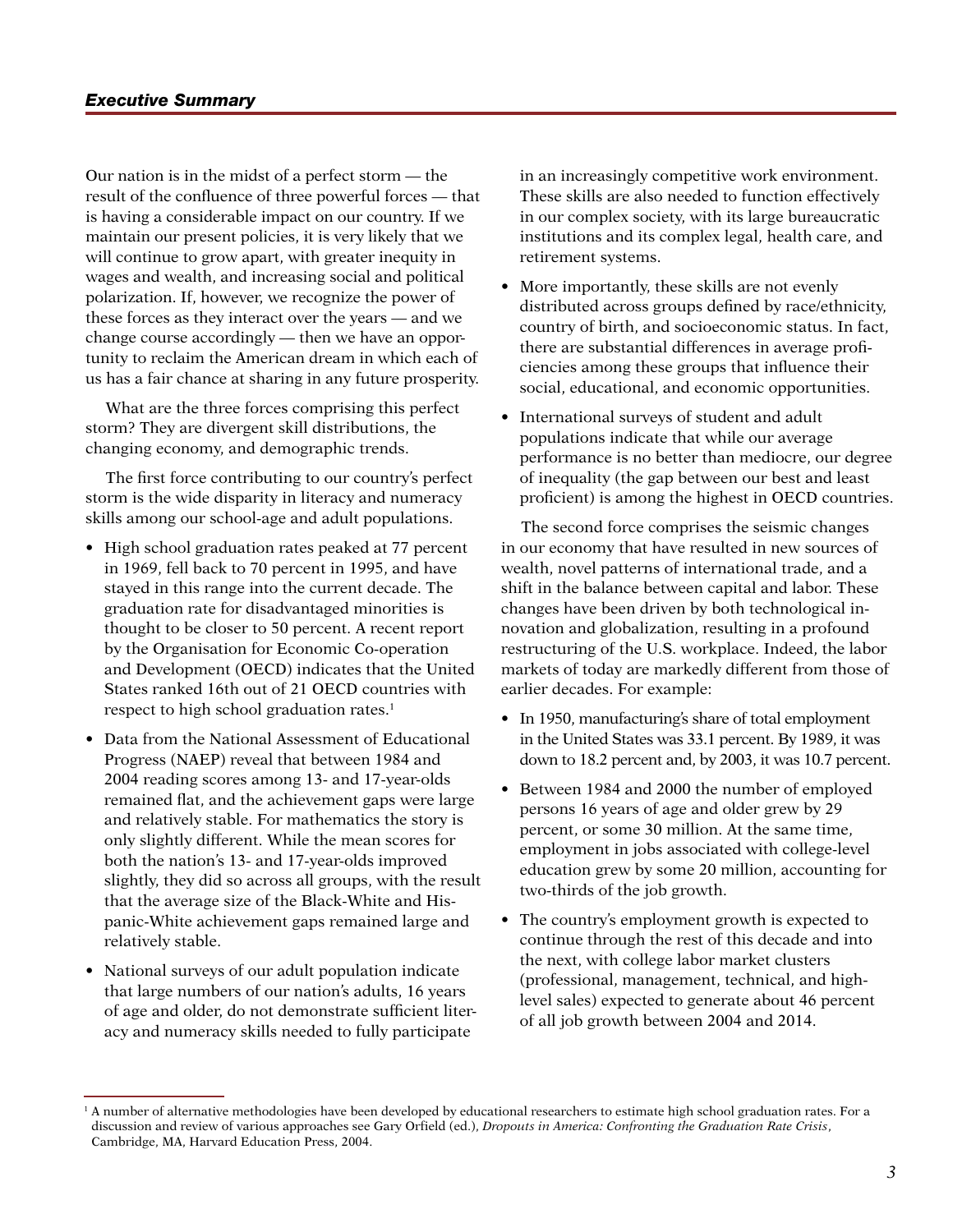One important consequence of this shift in the composition of jobs in our country has been the increasing economic returns to schooling and skills. For example:

- The expected lifetime earnings of males with a bachelor's degree in 1979 were 51 percent higher than their peers with only a high school diploma. By 2004, however, this difference had widened to 96 percent.
- The earnings premiums accruing to a particular level of educational attainment (e.g., high school diploma, bachelor's degree) are substantially larger for individuals at that level who have higher cognitive skills, indicating that *both* education *and* skills contribute to individual opportunities. These opportunities include not only higher paying jobs but also the chance for individuals to take advantage of employer-sponsored training to enhance and broaden their skills throughout their working lives.

The third force involves sweeping demographic changes. The U.S. population is projected to grow from nearly 300 million in 2005 to more than 360 million in 2030. Over this period, our population will become increasingly older and more diverse, with immigration having a significant impact on the composition of the workforce, as well as of the general population.

- The U.S. labor force is projected to grow more slowly over the next 20 years than it did between 1980 and 2000. None of this growth is predicted to come from native-born workers of prime working age (25 to 54).
- During the 1980s, international migration accounted for about 21 percent of our nation's population growth; with that contribution rising to 31 percent in the 1990s. Moreover, the U.S. Census Bureau expects that between 2000 and 2015, net international migration will account for more than half of our nation's population growth.
- Fueled both by higher birth rates and by immigration, the Hispanic share of the population is expected to grow from 14 percent in 2005 to slightly more than 20 percent by 2030.
- In 2004, nearly 57 percent of the 16- to 64-year-old Hispanic population in the United States was foreign-born, up from 46 percent in 1990. More than half of these immigrant Hispanics lacked a high school diploma.
- The lack of a high school diploma by such a large proportion of Hispanic immigrants is of concern given the fact that almost 80 percent of immigrants who have not earned a high school diploma report not speaking English well or at all.

These three forces — substantial disparities in the distributions of skills, economic restructuring, and demographic trends — are each powerful in their own right. But as they play out together over time, the result is truly a perfect storm that, unlike the storm chronicled by Sebastian Junger<sup>2</sup>, continues to gain strength with no end in sight.

• Employing demographic projections combined with current skill distributions, we estimate that by 2030 the average levels of literacy and numeracy in the working-age population will have decreased by about 5 percent while inequality will have increased by about 7 percent. Put crudely, over the next 25 years or so, as better-educated individuals leave the workforce they will be replaced by those who, on average, have lower levels of education and skill. Over this same period, nearly half of the projected job growth will be concentrated in occupations associated with higher education and skill levels. This means that tens of millions more of our students and adults will be less able to qualify for higherpaying jobs. Instead, they will be competing not only with each other and millions of newly arrived immigrants but also with equally (or better) skilled workers in lower-wage economies around the world.

As we argue in this report, it is both the growth of human capital and how it is distributed that is important for the United States. Human capital is critical, however, not just because of the economic implications. Benjamin Friedman<sup>3</sup> links our economic wellbeing to the fabric of our society, arguing that individuals and societies are more trusting, more inclusive,

<sup>2</sup> Sebastian Junger authored *The Perfect Storm: A True Story of Men Against the Sea*. Published in 1997, Junger's book recounts the tale of the October 1991 "perfect storm," focusing on the loss of the Gloucester sword-fishing boat Andrea Gail off the coast of Nova Scotia. <sup>3</sup> See Benjamin M. Friedman, "Meltdown: A Case Study," *Atlantic Monthly*, July/August 2005.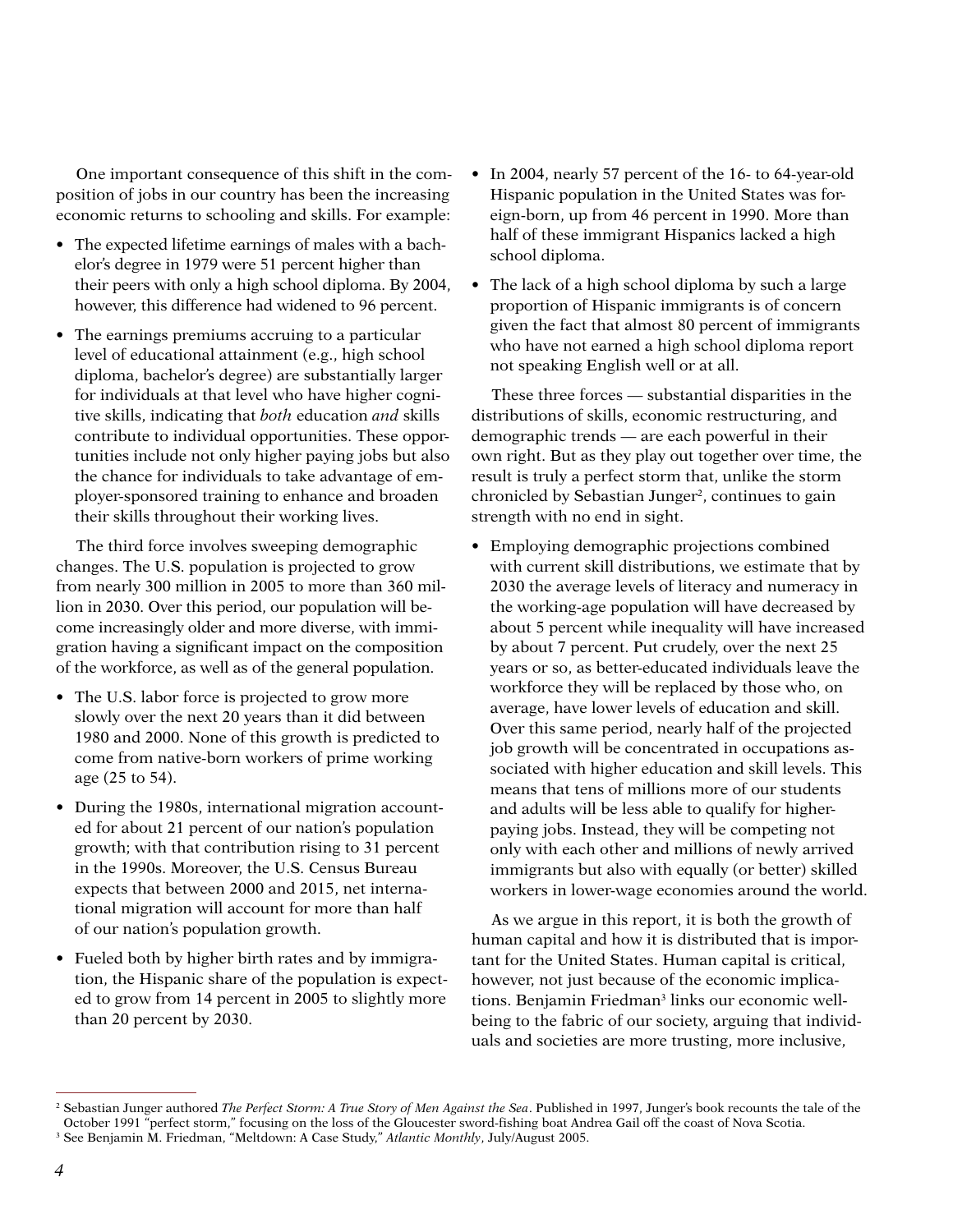and more open to change when they see their futures and that of their children as bright and secure. He concludes that "Economic growth is not merely the enabler of higher consumption; it is in many ways the wellspring from which democracy and civil society flow."

- Given the forces described in this report, a looming question is whether we will continue to grow apart or, as a nation, we will invest in policies that will help us to grow together. We strongly believe the latter is the better course of action over the long term.
- While new policies focusing only on education and skills will not solve all the challenges associated with existing inequalities, if our society's overall levels of learning and skills are not increased and the existing gaps are not narrowed, there is little chance that economic opportunities will improve among key segments of our population.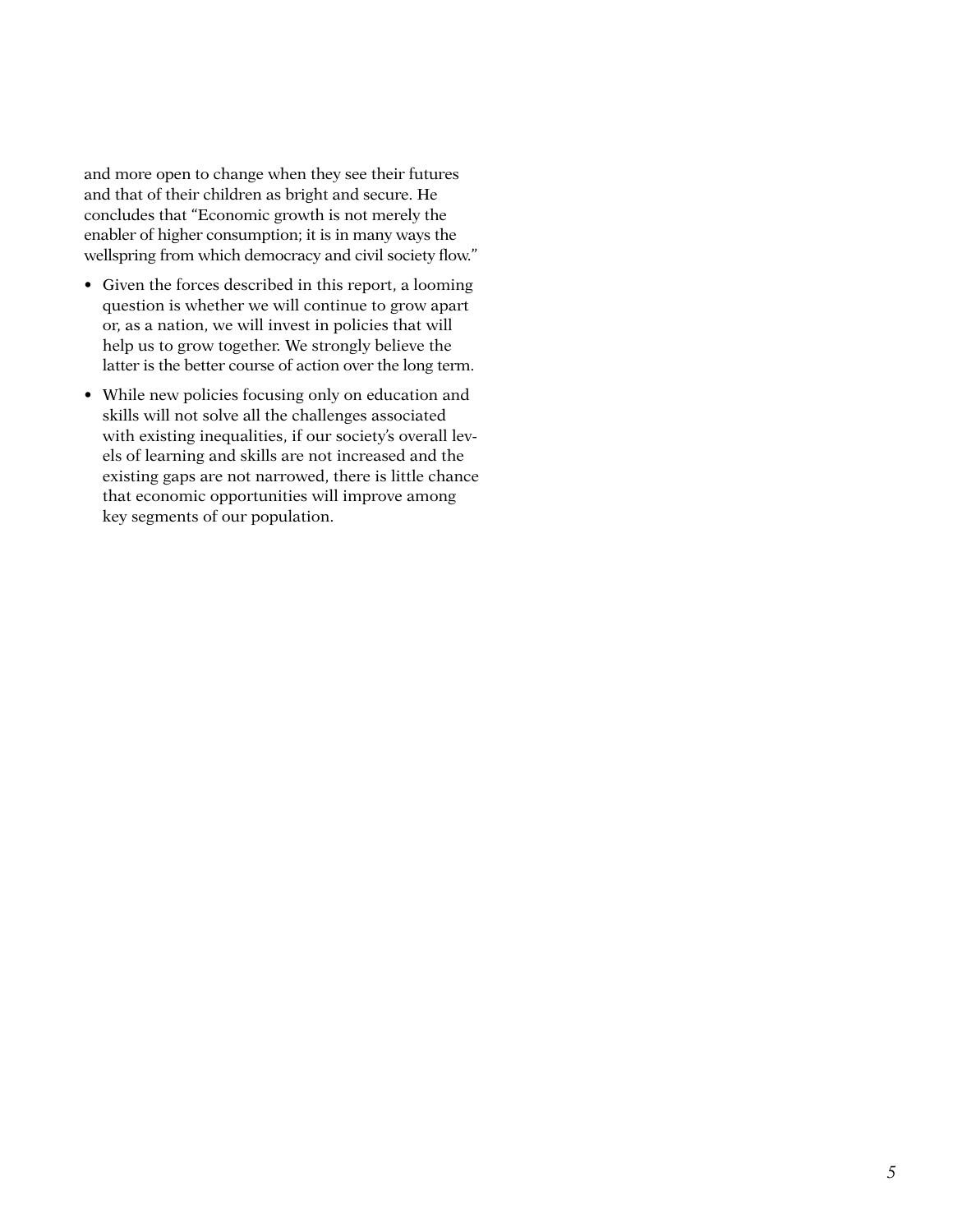On a continent bounded by two oceans, our society has often employed nautical metaphors to generate evocative images. National political leaders used to speak, for example, of the "ship of state," and President John F. Kennedy, in arguing the case for economic growth in the early 1960s, claimed that "a rising tide lifts all boats."4 Given our country's growing demographic diversity, however, perhaps it would be more appropriate now to imagine our nation as a convoy. Some of the boats are large, well built, and able to ride out the heaviest of seas. Others are somewhat smaller, less well-equipped, but still quite sturdy. But many are fragile, meagerly equipped, and easily swamped in rough waters. That convoy — the individuals, families and communities that make up our nation — is in the midst of a "perfect storm," the result of the confluence of three powerful sets of forces: divergent skill distributions, a changing economy, and demographic trends.

The first set of forces is evident in the findings of a number of large-scale national and international surveys conducted over the past decades, which show that large numbers of our nation's adults do not have sufficient command of the literacy and numeracy<sup>5</sup> skills needed to function effectively in an increasingly competitive work environment. Moreover, skills are not evenly distributed across groups defined by race/ ethnicity, nativity,<sup>6</sup> and socioeconomic status. In fact, there are substantial differences in average literacy levels among these groups. In younger cohorts, these differences are mirrored by critical differences in academic achievement and educational attainment. Moreover, comparisons made possible by a number of international assessments, including PISA (Programme for International Student Assessment) and IALS (International Adult Literacy Survey), indicate that our younger cohorts are losing ground relative to their peers in many developed nations.7

The second set of forces is driven by the fact that the U.S. economy has undergone significant changes in recent years. The labor markets of today are markedly different from those of earlier decades as a result of several developments, including industrial and corporate restructuring, declines in unionization, technological change, and globalization. The last set of changes were made possible by the combination of a series of international trade agreements, the rapid development and diffusion of information and communications technology (ICT) infrastructure, advances in logistics, and foreign investment in developing countries. An important consequence of technological change and globalization is increasing economic returns to higher levels of education and skills.<sup>8</sup> For workers who possess these characteristics, opportunities abound. But for those who lack them, the economic future can be quite dismal.

The third set of forces is powered by demographic trends. The U.S. population is projected to grow from nearly 300 million in 2005 to more than 360 million by the year 2030. Certain minority groups, especially Hispanics, represent a considerable and growing proportion of the population. Immigration has accounted for an increasingly large fraction of U.S. population growth over the past few decades and is projected to do so over the remainder of this decade — and at least into the near future. According to the U.S. Census Bureau, these immigration patterns, coupled with differences in birth rates, will result in substantial increases in the racial/ethnic diversity of the nation's population over the next 20 to 25 years and beyond. For example, Hispanics, who now constitute about 14 percent of the population, will constitute more than 20 percent by 2030; and non-Hispanic African Americans, who now constitute some 12.5 percent of the population, will

<sup>4</sup> President Kennedy used this expression on a number of occasions during the 1960s. The earliest cited time was during the presidential campaign of 1960.

 $^5$  The construct of numeracy was used in the Adult Literacy and Life Skills (ALLS) survey and was defined as the knowledge and skills required to effectively manage and respond to the mathematical demands of diverse situations.

<sup>6</sup> The term nativity is used to distinguish those who were born in the United States from those born outside of the United States.

<sup>7</sup> See Organisation for Economic Co-operation and Development, *Learning for Tomorrow's World: First Results from PISA 2003*, Programme for International Student Assessment, Paris, 2004, and Andrew Sum, Irwin Kirsch, and Robert Taggart, *The Twin Challenges of Mediocrity and Inequality: Literacy in the U.S. from an International Perspective*, Policy Information Report, Center for Global Assessment, Policy Information Center, ETS, 2002.

<sup>&</sup>lt;sup>8</sup> See Richard J. Murnane and Frank Levy, *Teaching the New Basic Skills*, New York, The Free Press, 1996. For a review of the economic impacts of these basic skills on the weekly and annual earnings of workers in the United States, see Andrew Sum, *Literacy in the Labor Force*, National Center for Education Statistics, Washington, D.C., 1999, and Andrew Sum, Irwin Kirsch, and Kentaro Yamamoto, *Pathways to Labor Market Success: The Literacy Proficiency of U.S. Adults*, Policy Information Report, Policy Information Center, ETS, 2004.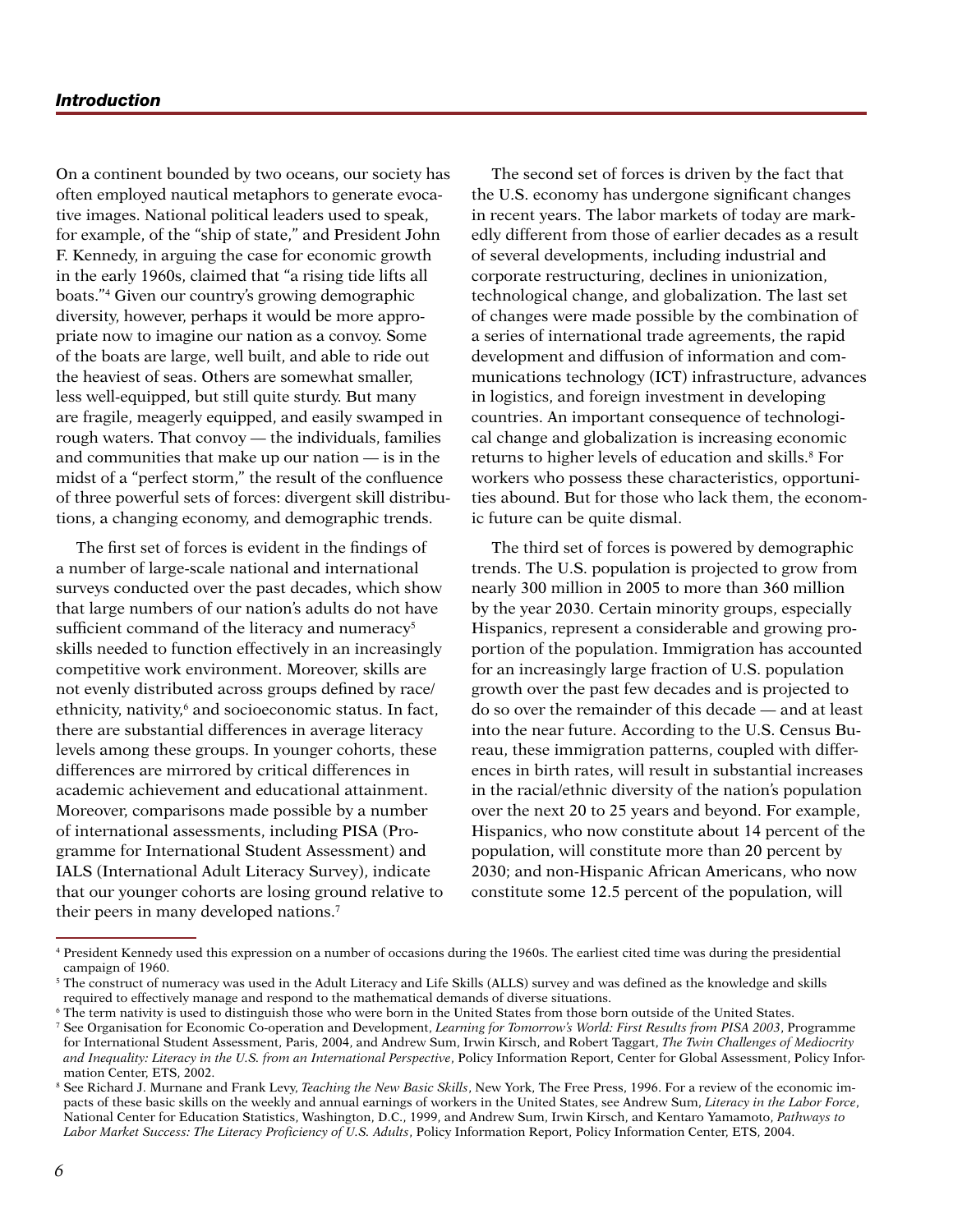then constitute nearly 14 percent. Over that same period, Asian Americans will see their share of the population increase from 4 percent to almost 7 percent.

This is not the first report to take note of one or more of these forces, or to warn of the challenges we face as a nation. Some of the reports discussed in the next section also talk about our mediocrity and inequality in literacy and numeracy skills, as well as the strong associations among education, literacy, and economic success.9 This report uses data from recent national and international surveys to report on the skill distributions of our school-age and adult populations. It also looks at shifts taking place in the workforce, and at demographic projections made by the U.S. Census Bureau. Using statistical methodologies, we project what the literacy skills of the next generation will look like if projected changes in our demographics are allowed to interact with existing skill distributions.

While critics of the earlier reports sometimes suggest that their rhetoric exaggerates America's challenges, our analyses indicate that their rhetoric is not overblown. We are in the midst of a perfect storm in which these three powerful forces are combining to generate waves that already have had a considerable impact on our nation. Unlike the perfect storm chronicled in the novel written by Sebastian Junger, the forces behind this storm continue to gain strength, and calm seas are nowhere in sight. We can't hope to ride this one out. If we continue on our present heading and fail to take effective action, the storm will have a number of predictable and dire implications for future generations, with consequences that extend well beyond the economic realm to the ethos of our society.

On the other hand, if we respect the storm's power and change course appropriately, we still have a chance to help more Americans share in any future prosperity. Surely, our nation will be different than the one that sailed into the storm more than a decade ago — but it will retain many of the characteristics that have distinguished it from those of other countries. If, as a nation, we agree that strengthening the convoy and preserving its distinctiveness are important, then (perhaps) we will act more in concert with our ideals of a nation having real opportunity for all.

<sup>9</sup> Mediocrity and inequality refer to the performance of the United States on international surveys relative to other highly industrialized nations. These terms are taken from the title of a report written by Andrew Sum, Irwin Kirsch and Robert Taggart, *The Twin Challenges of Mediocrity and Inequality: Literacy in the U.S. from an International Perspective*, Policy Information Report, Policy Information Center, ETS, February 2002.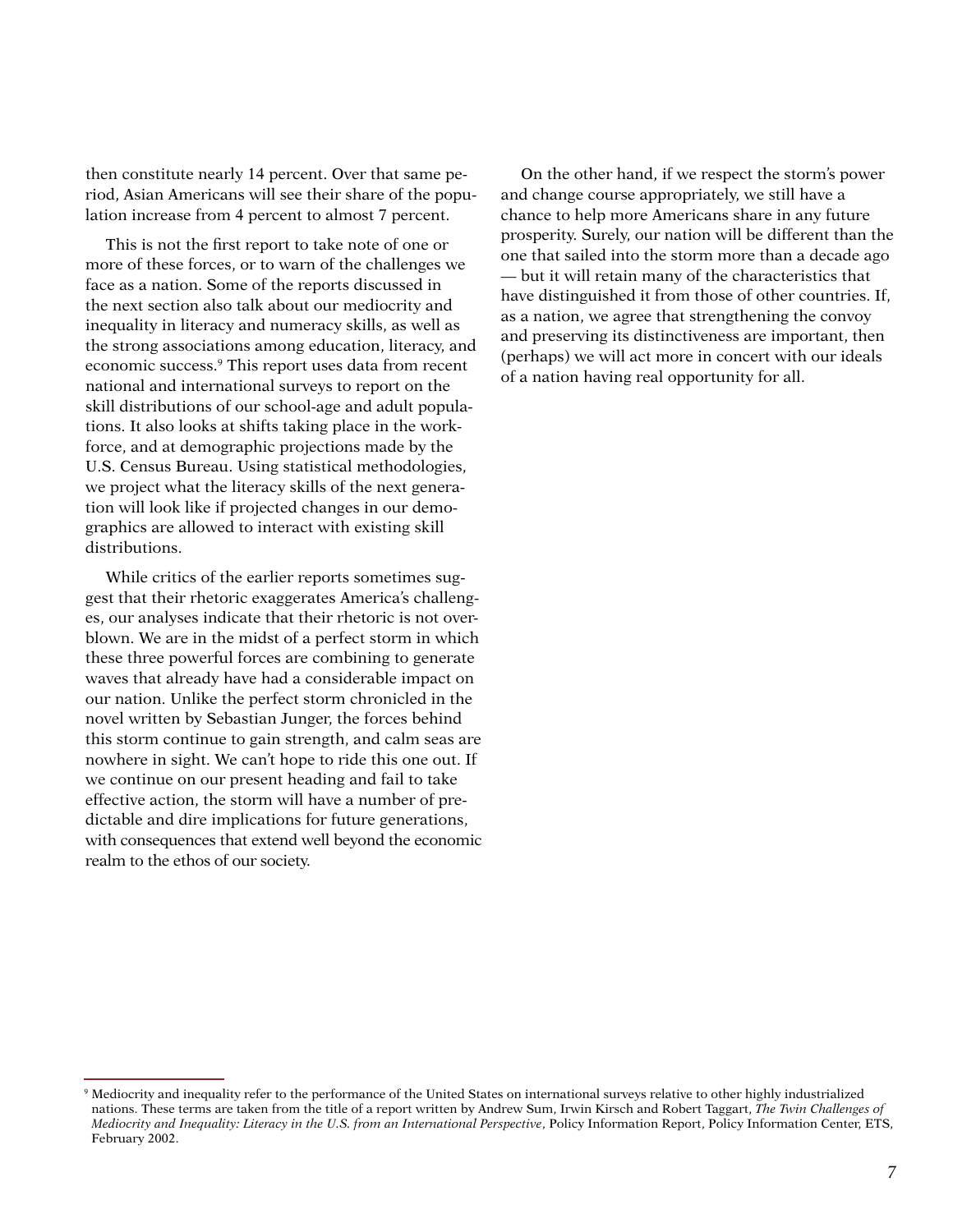Historically, the United States has provided economic opportunity for most of those willing to work hard, invest in themselves, and act responsibly. For the most part, we still subscribe to that promise, and both the civil rights and women's rights movements have extended this promise to groups often neglected in previous decades. As the nation changed from a predominantly agrarian society to an industrial one in the late 19th and early 20th centuries, labor-market success increasingly depended on attaining at least a modest level of formal education, along with a willingness to "do a day's work for a day's pay." Over time, as the structure of jobs and the economy changed, occupational and basic literacy skills became more essential for obtaining a decent job and advancing in the workforce. Eventually, a high school diploma emerged as a key credential for economic success. Through much of the 20th century, the proportion of high school graduates,10 as well as the proportion of adults who graduated from college, increased with each successive age cohort — although those proportions differed substantially by race/ethnicity and, in some cases (e.g., college education), by gender.

After World War II, the GI Bill of Rights provided the initial impetus for a rapid expansion in college attendance and, eventually, the number of college graduates. Although this policy was motivated by domestic policy considerations, it was certainly consistent with the American ethos and led to the development of a stronger human capital base that helped to drive productivity and economic growth. Not only did the education and skill levels of U.S. workers increase during this period, so did the number of individuals who were entering the workforce. Thus, businesses had a growing base of both men and women who were better-educated and better-skilled than those they replaced. This unprecedented fund of human capital, together with the fact that the United States (unlike Europe and Japan) had escaped the worst ravages of World War II, enabled this country to achieve a

pre-eminent position in the global economy. The United States led most of the industrialized world in the percentage of adults with a high school and college education and accounted for a disproportionate share of world gross domestic product.

Several other post-World War II events are worthy of note. The launch of Sputnik in 1957, as well as the apparent growing economic power of the Soviet Union in the 1950s and early 1960s, alerted the nation to the need for strengthening mathematics and science education. The "War on Poverty," initially declared by President Johnson in 1964, committed the federal government to reducing poverty partly by improving education investments in the poor from pre-school (Head Start) through adulthood. The Civil Rights Act of 1964 represented an attempt to use federal legislation to spur greater equality in U.S. society — in part through providing more equitable access to educational opportunity.11

Over the past two decades, a series of reports have been published that focus on the links between educational performance, literacy skills, and the U.S. economy. In 1983, the National Commission on Excellence in Education (sometimes referred to as the Bell Commission) issued a report on the state of the nation's educational system. In that report, the commission made the following widely cited statement about the quality of our school system:

The educational foundations of our society are presently being eroded by a rising tide of mediocrity that threatens our very future as a nation and a people. What was unimaginable a generation ago has begun to occur — others are matching and surpassing our educational attainments ... we have allowed this to happen to ourselves.<sup>12</sup>

Shortly following the publication of *A Nation at Risk*, the Committee for Economic Development issued its own report, *Strategy for U.S. Industrial Competitiveness*, which called for a variety of economic,

<sup>10</sup> See Paul Barton, *One-Third of a Nation: Rising Dropout Rates and Declining Opportunities*, Policy Information Report, Policy Information Center, ETS, February 2005. In this report, Barton notes that the percentage of high school graduates as a percentage of our nation's 17 year-olds peaked at 77 percent in 1969, dropped to 70 percent in 1995, and has stayed close to that level at least through 2001.

<sup>&</sup>lt;sup>11</sup> Unlike previous initiatives, the Civil Rights Act was an explicit attempt to address the social and economic inequalities that continue to exist in our country.

<sup>12</sup> National Commission on Excellence in Education, *A Nation At Risk: The Imperative for Educational Reform*, U.S. Government Printing Office, Washington, D.C., 1983.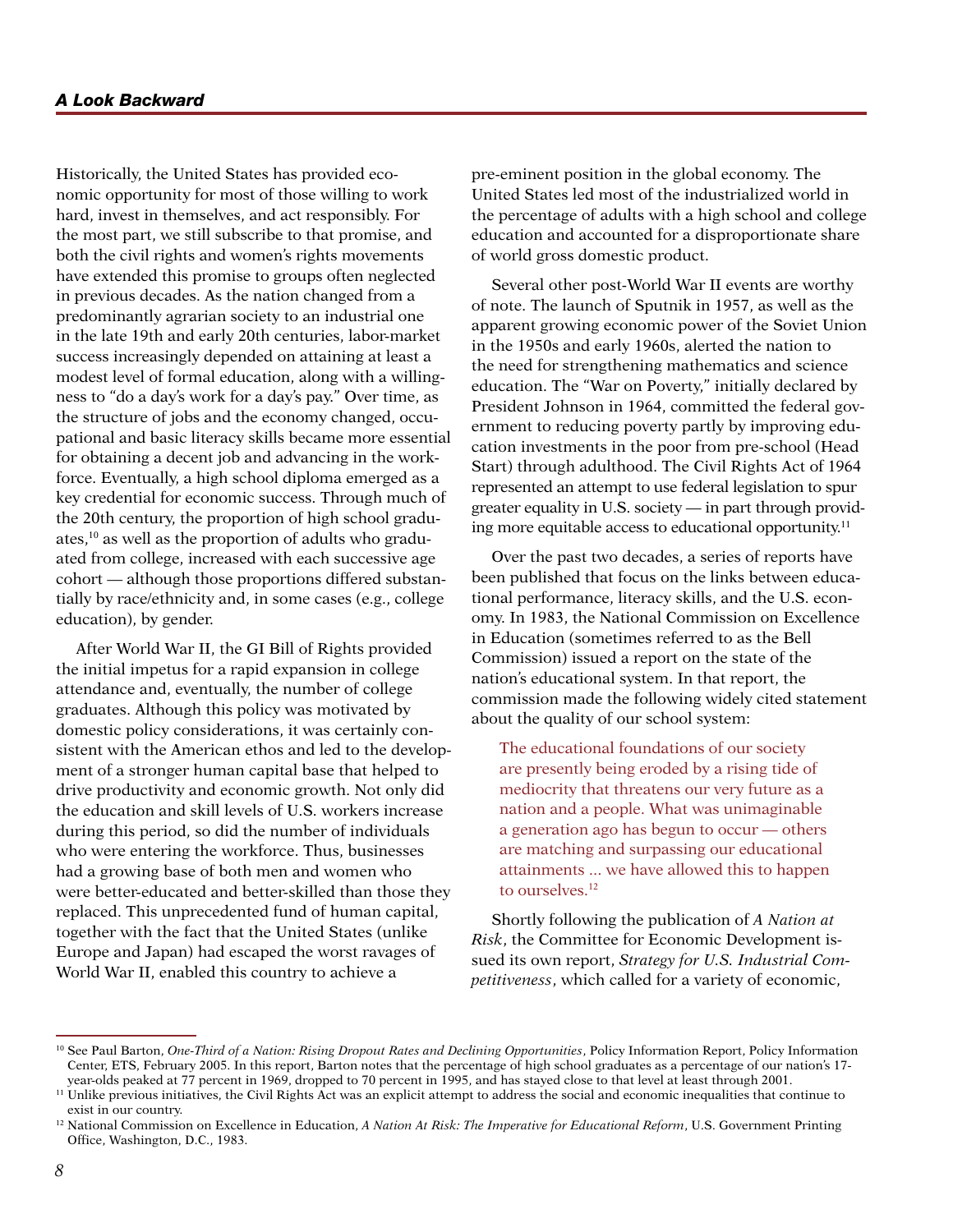educational, and technological reforms to boost the future competitiveness of the U.S. economy.13 The report identified the quality of education, particularly at the primary and secondary levels, as a key determinant of the future ability of the U.S. labor force to adjust to workplace changes that would be produced by new technologies designed to improve labor productivity.

In 1986, the Carnegie Corporation's Forum on Education and the Economy published a report documenting the changing structure of the economy, its likely impacts on the education and skill requirements of jobs, and the consequences for the nation's schools and the teaching profession. In *A Nation Prepared: Teachers for the 21st Century*, the commission argued that

If America wants to compete on the same terms as it did in the past — making the most of the workers with low skill levels — then it must accept prevailing world wage levels for low-skilled and semi-skilled labor. That is we must be prepared for a massive decline in our standard of living. The alternative is to revise our view of the role of the worker in the economy. In the future, high-wage level societies will be those whose economies are based on the use of a wide scale of very skilled workers, backed up by the most advanced technologies available.14

The growing importance of basic academic skills (reading, math, and writing) in determining an array of educational, labor market, and social outcomes for America's youth was identified in a 1988 monograph published by the Ford Foundation's Project on Social Welfare and the American Future.15 In *Toward a More Perfect Union*, the authors identified important associations between basic academic proficiencies of youth and their school performance, graduation rates, college attendance rates, childbearing behavior, experience with the criminal justice system, and annual earnings.

Concerns with slow productivity growth, real-wage stagnation, rising wage inequality, and international competitiveness continued throughout the remainder of the 1980s. In 1990, the National Center on Education and the Economy published a report on the workforce-development challenges facing the American economy if it wished to maintain high wages for the future workforce.16 The report identified a number of critical choices the nation must make about the strategies it would pursue to bolster its economic competitiveness. The Commission on the Skills of the American Workforce, co-chaired by two former Secretaries of Labor, William Brock and Ray Marshall, called for a wide array of actions by national, state, and local governments and private-sector firms to increase investments in the education and training of both youth and adults to allow the country to maintain a high-productivity/high-wage trajectory.

In 2003, the Hoover Institution's Koret Task Force on K-12 Education issued its report on an appraisal of the state of the nation's educational system, updating findings that originally appeared in *A Nation at Risk*. 17 Their report was titled *Our Schools and Our Future: Are We Still at Risk?* The limited progress of the nation since the initial report, with respect to both improving high school graduation rates and strengthening the literacy and numeracy skills of our students, was cited by the task force. In their final report, the Koret Task Force described the accelerated consequences of globalization since the publication of *A Nation at Risk:*

The shrinking globe has made it easier than anyone in 1983 could have imagined for investments and jobs to go anywhere on the planet that seems likeliest to succeed with them. Here we must look to our schools to produce the highly educated citizenry on which America's future economic vitality depends.18

<sup>13</sup> Committee for Economic Development, *Strategy for U.S. Industrial Competitiveness*, New York, 1984.

<sup>14</sup> Carnegie Forum on Education and the Economy, *A Nation Prepared: Teachers for the 21st Century*, Carnegie Corporation of New York, New York, 1986.

<sup>&</sup>lt;sup>15</sup> Gordon Berlin and Andrew Sum, *Toward a More Perfect Union: Basic Skills, Poor Families, and Our Economic Future*, Ford Foundation Project on Social Welfare and the American Future, New York, 1988.

<sup>16</sup> Commission on the Skills of the American Workforce, *America's Choice: High Skills or Low Wages!*, National Center on Education and the Economy, Rochester, New York, 1990.

<sup>17</sup> See Koret Task Force on K-12 Education, *Our Schools and Our Future: Are We Still at Risk?* Hoover Institution, Stanford University, 2003.

<sup>&</sup>lt;sup>18</sup> A condensed version of the Koret Task Force report also appeared in the following article: "Our Schools, Our Future: Are We Still at Risk?" in *Education Next*, Spring 2003, pp. 9-15.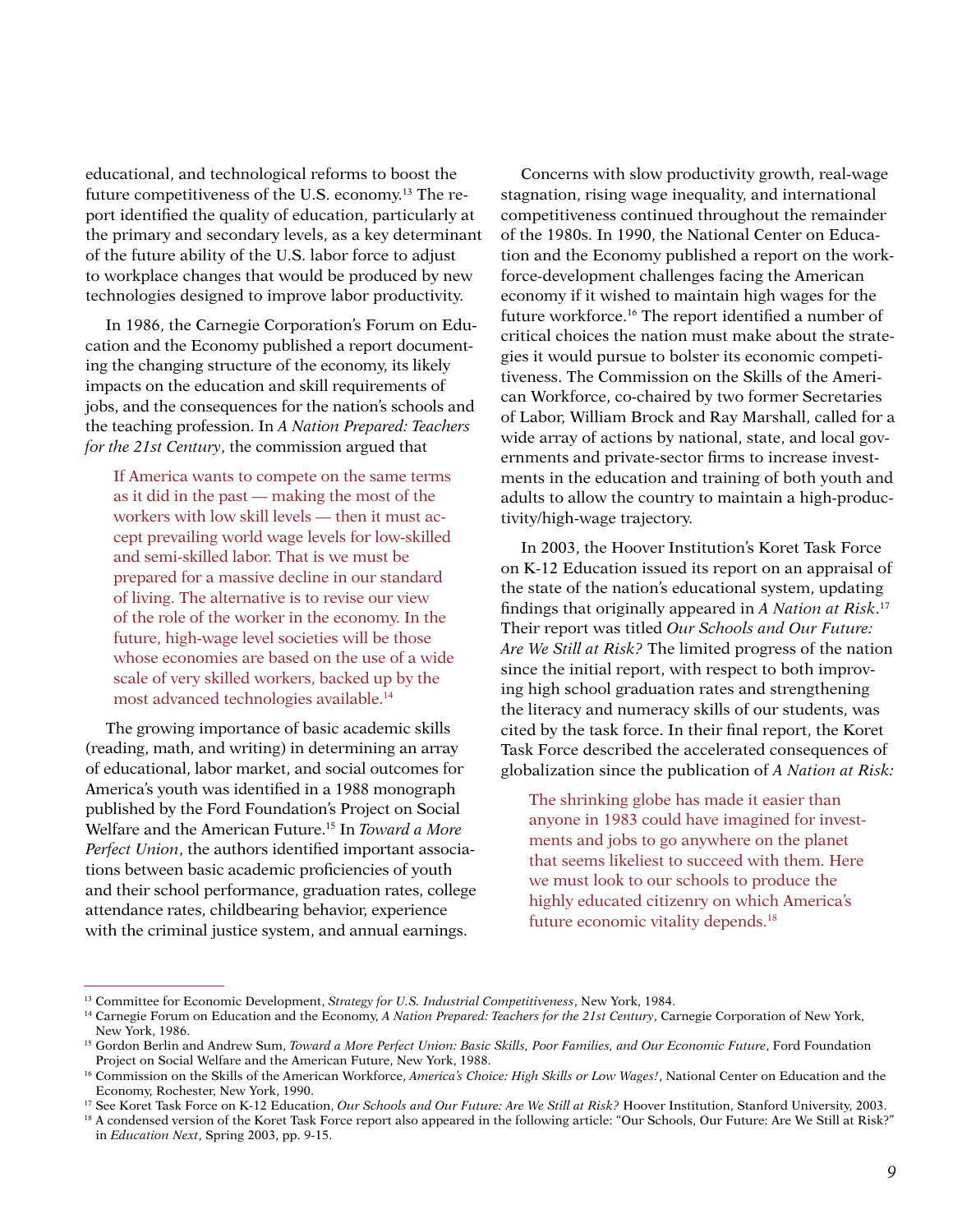In November 2005, the National Center for Public Policy and Higher Education warned that unless states made significant efforts to improve the educational attainment of all residents, the personal income of Americans would decline over the next 15 years.19 Similarly, the National Academy of Sciences issued its own report, warning the nation that it was "on a losing path" in global economic competition.<sup>20</sup> The report, titled *Rising Above the Gathering Storm*, contained a series of recommendations to bolster the nation's long-run economic competitiveness, including a strengthening of the math and science proficiencies of the nation's K-12 students and increased national commitments to basic research and the training and recruitment of scientists.

In response to these and other concerns, federal involvement in education over the past three decades has evolved through successive reauthorizations of the Elementary and Secondary Education Act, most

recently in 2002 with the passage of the No Child Left Behind Act. This legislation explicitly addresses the importance of having every child meet state-mandated standards of proficiency and sets out a system of school and district accountability measures to encourage compliance. While educational analysts often disagree over the types of reforms needed to achieve these objectives, there is general agreement that too many children are leaving school too early, and too many of those who persist to earn (say) a high school diploma emerge with weak skills and insufficient knowledge.<sup>21</sup>

As the next section of this report will show, these warnings and concerns about our educational system and its influence on wages and the economy are wellgrounded. Unless we are willing to make substantial changes, the next generation of Americans, on average, will be less literate and have a harder time sustaining existing standards of living.

<sup>&</sup>lt;sup>19</sup> The National Center for Public Policy and Higher Education, *Income of U.S. Workforce Projected to Decline if Education Doesn't Improve*, Policy Alert, November 2005.

<sup>20</sup> Committee on Prospering in the Global Economy of the 21st Century: An Agenda for American Science and Technology, *Rising Above the Gathering Storm*, National Academy of Sciences, Washington, D.C., 2005.

<sup>21</sup> For a review of alternative views on the problems of our schools and the need for reform, see the Spring 2003 issue of *Education Next*.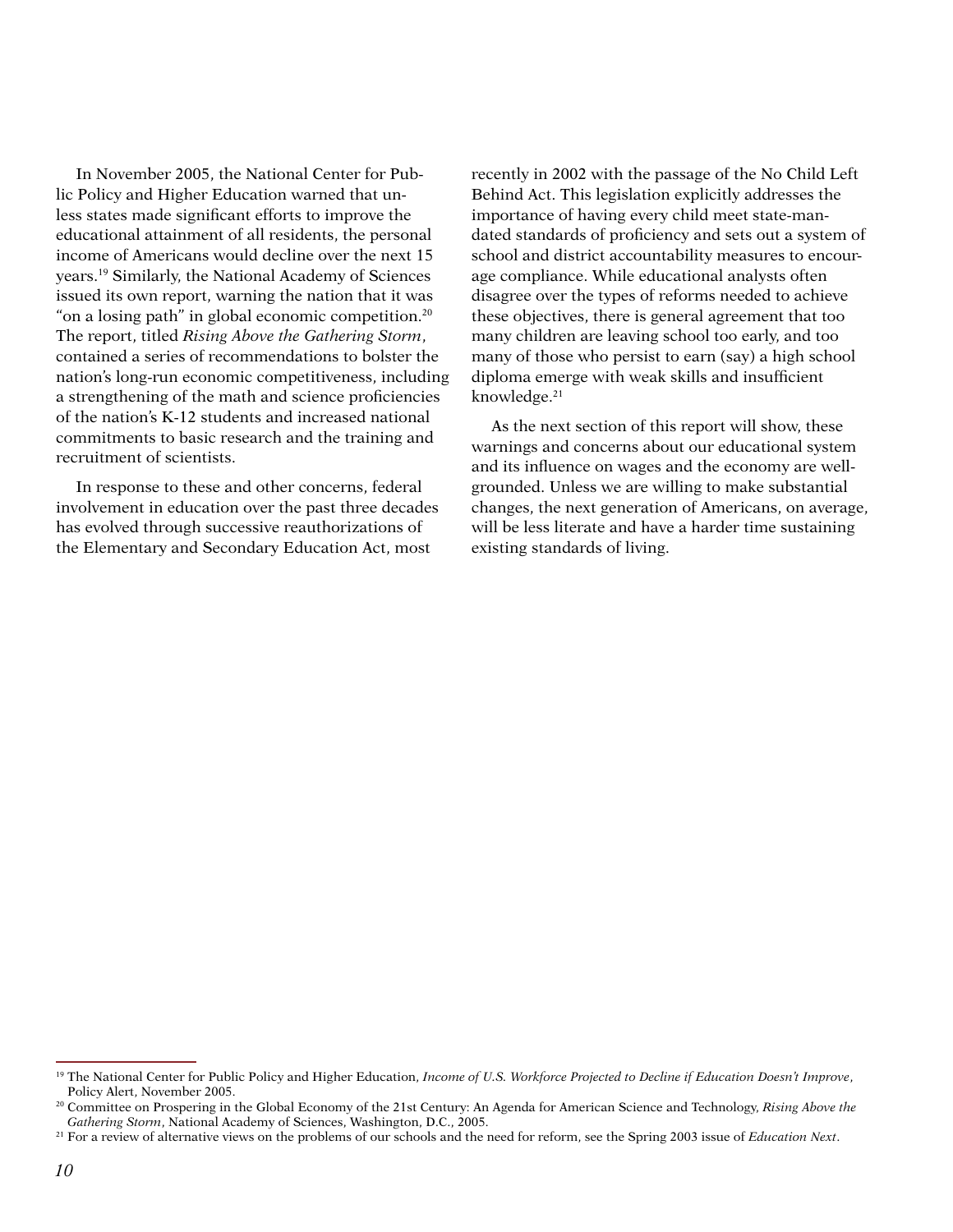In the following sections, we analyze each of the three sets of forces that constitute America's perfect storm. First, we examine the divergent skill distributions, using data from recent national and international surveys. Skill distributions have a prominent role in this report, not only because they are strongly associated with key social and economic outcomes of adults, but also because they have been shown to be associated with these outcomes over and above their effects on educational attainment. Differences in the distribution of both educational attainment and skills by major subgroups in our population mirror the variation in earnings, income, and wealth seen in American society.

Next we summarize key aspects of the economic forces that are changing the nature of work for many Americans. There has been a shift in the composition of jobs toward those employing individuals with higher levels of education and skills. This shift is predicted to continue through the remainder of this decade and well into the next, with important implications for who is most likely to gain access to these jobs.

Finally, we use information provided by the U.S. Bureau of the Census to examine recent and projected demographic changes. According to these projections, the U.S. population will continue to grow, but will become increasingly older and more diverse. Immigration will continue to have a significant effect on both the general population and those who enter the workforce. According to David Ellwood, America's labor force will grow much more slowly over the next 20 years than it did between 1980 and 2000, with almost none of the growth coming from native-born workers of prime working age (i.e.,  $25$  to 54 years).<sup>22</sup> Between 2000 and 2005, two-thirds of the nation's civilian labor-force growth and 86 percent of its employment growth was generated by new immigrant arrivals.

<sup>&</sup>lt;sup>22</sup> See David Ellwood's contribution to the report *Grow Faster Together or Grow Slowly Apart: How Will America Work in the 21st Century?* The Aspen Institute, 1998.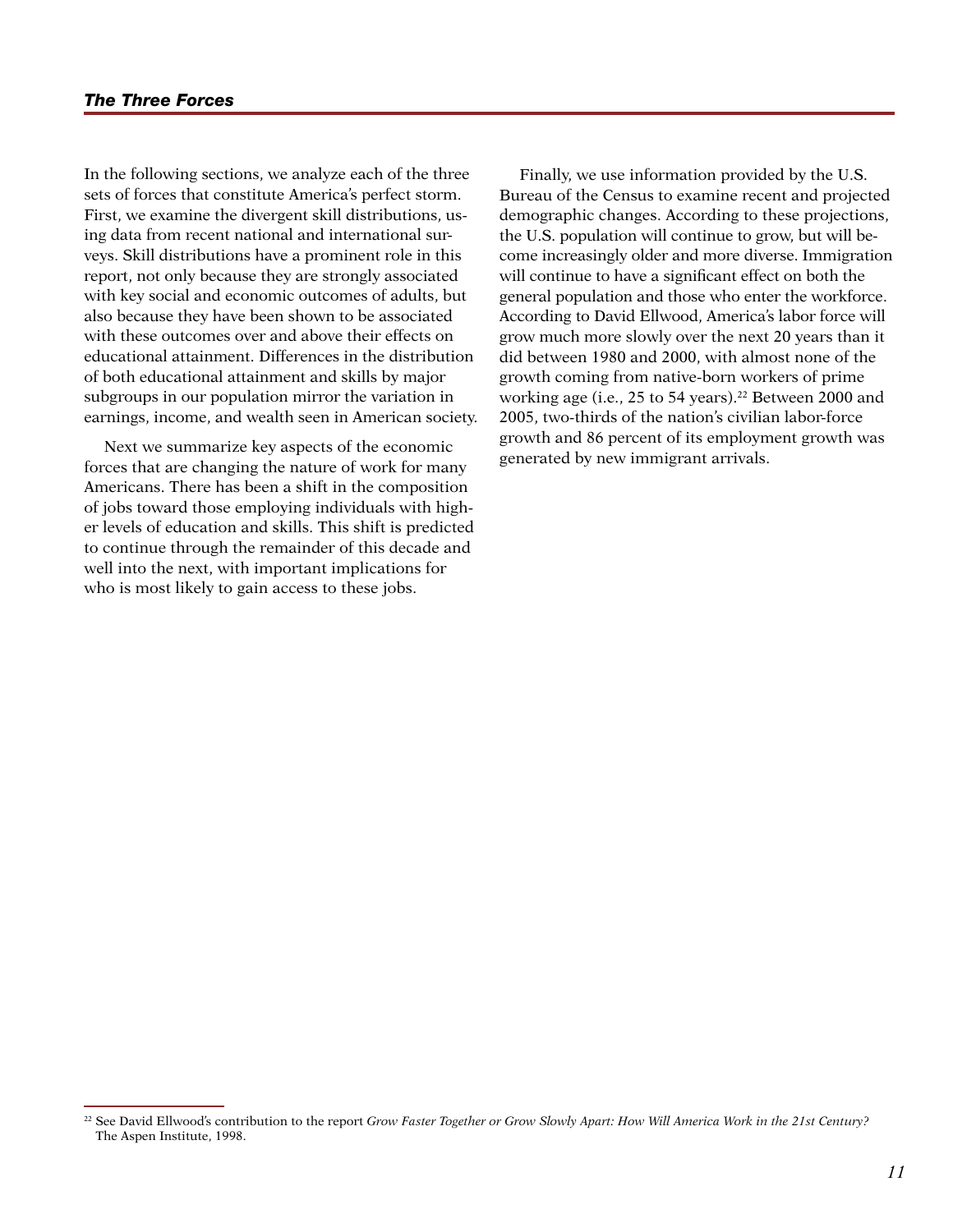One of the implications of a globalized, technologically-driven economy is that the notion of what characterizes high-skilled workers is changing as well. Murnane and Levy have written about the "new basic skills," which, they argue, comprise a broader range of both cognitive skills (the traditional three R's) along with a set of the so-called "soft skills."23 In fact, one can argue that most critical are those foundational skills that enable individuals to learn throughout their lifespan and, thus, be able to adapt to changing work conditions and demands.

increasingly complex society. Performance in Levels 3 and higher is considered to be a minimum standard for success in the labor market.<sup>26</sup> Findings from the National Adult Literacy Survey (NALS) indicate that in 1992 slightly more than half of the U.S. adult population ages 16 to 65 years of age performed in Level 3 or higher on each of the three scales. A decade later, results from the Adult Literacy and Life Skills Survey (ALLS) showed that the percentages decreased to below 50 percent. $27$ 

On that score, we are nowhere near where we need to be as a nation. Over the past 15 years, a number of literacy surveys of nationally representative samples of adults have been carried out.<sup>24</sup> In these surveys, adult proficiencies were measured along three distinct scales (prose literacy, document literacy, and quantitative literacy [numeracy]).<sup>25</sup> For each proficiency scale, adults were categorized into one of five levels, with Level 1 being the lowest and Level 5 the highest. Adults in Levels 1 and 2 are characterized as possessing, at best, basic- or intermediate-level skills, respectively. Although few of these adults would be considered illiterate in the historical meaning of the term, only a small percentage were judged to have the skills needed to fully participate in an

# Figure 1





<sup>23</sup> Murnane and Levy, 1996.

<sup>&</sup>lt;sup>24</sup> These surveys include the National Adult Literacy Survey (NALS, 1992), the International Adult Literacy Survey (IALS, 1995), the Adult Literacy and Life Skills Survey (ALLS, 2005), and the National Assessment of Adult Literacy (NAAL, 2005).

<sup>&</sup>lt;sup>25</sup> NALS and IALS employed a quantitative literacy scale, but ALLS employed a numeracy scale instead. While the quantitative scale dealt primarily with arithmetic skills embedded in texts, the numeracy scale focuses more on mathematical reasoning and, as such, represents a broader construct that is more relevant to technologically advanced societies. Relatively speaking, adults performed least well on the numeracy scale in the ALLS survey.

<sup>26</sup> A number of national and state organizations in the United States, including the National Governor's Association, identified proficiency in Level 3 as a minimum for success in today's labor market. See, for example, John Comings, Andrew Sum, and Johan Uvin, *New Skills*  for a New Economy: Adult Education's Role in Sustaining Economic Growth and Expanding Opportunity, Massachusetts Institute for a New Commonwealth, Boston, December 2000.

<sup>27</sup> See Irwin Kirsch, Ann Jungeblut, Lynn Jenkins, and Andrew Kolstad, *Adult Literacy in America: A First Look at Results of the National Adult Literacy Survey*, U.S. Department of Education, September 2003. See also Organisation for Economic Co-operation and Development and Statistics Canada, *Learning a Living: First Results of the Adult Literacy and Life Skills Survey*, Paris, 2005.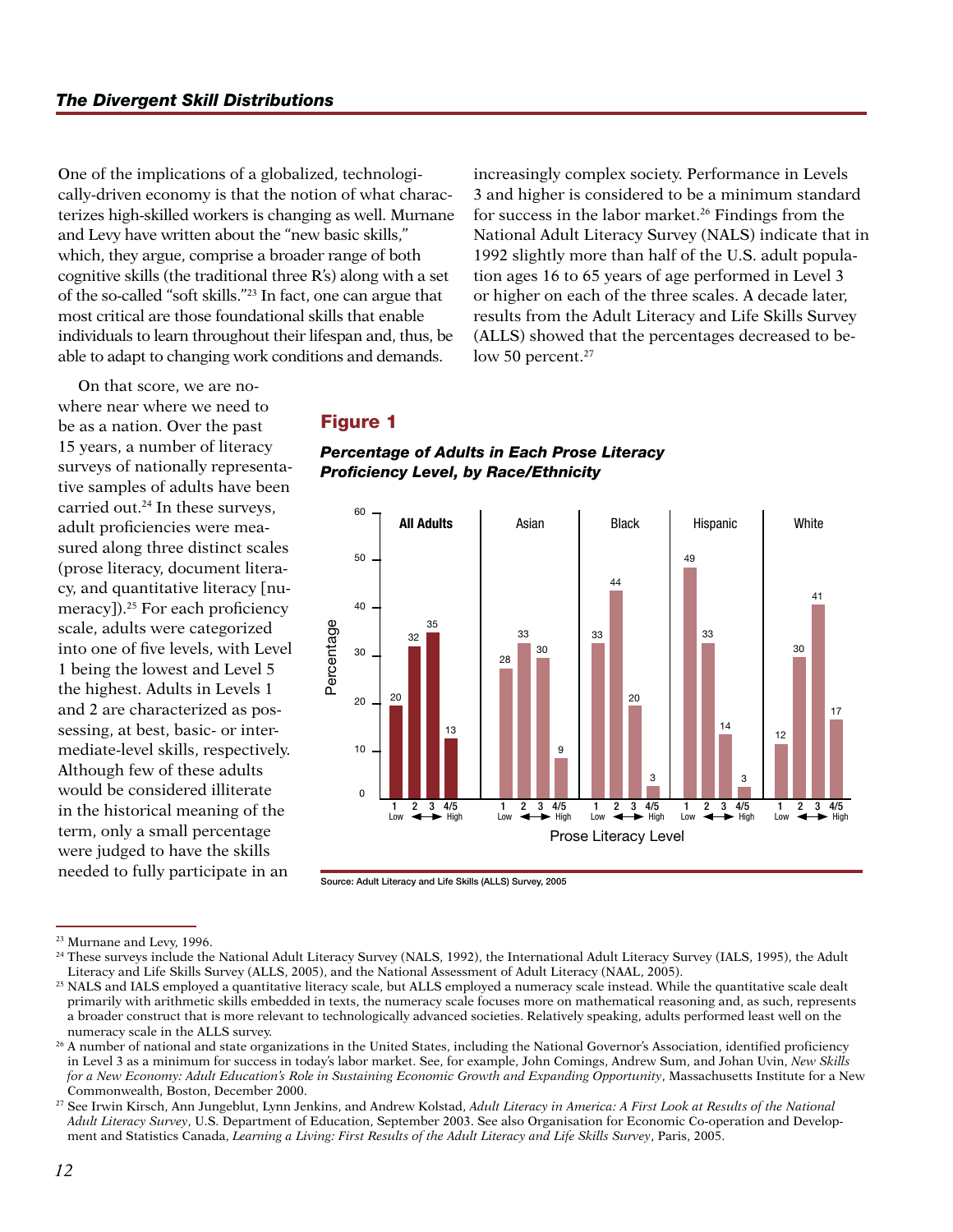An equally disturbing picture emerges when the proficiencies of adults from various subgroups of the population are compared. Figure 1, using ALLS data, shows the percentages of adults ages 16 to 65 in each prose proficiency level by race/ethnicity. According to the ALLS data, Black, Hispanic, and Asian adults are significantly more likely to perform in the lowest level on the prose scale when compared with White adults. The percentage of Hispanic adults who demonstrate skills in the lowest of the five literacy levels is four times that of White adults (49 percent compared with 12 percent). Among Black adults, this ratio is 2.8 times, while for Asian adults it is 2.3. Not surprisingly, therefore, much smaller percentages of these three racial/ethnic groups demonstrate skills in the highest two levels on the prose scale. Here we see 17 percent of White adults perform in Levels 4 and 5 compared with only 3 percent of Black and Hispanic adults and 9 percent of Asian adults.

Additional insight into the sources of these differences can be gained by considering these subgroups further divided by nativity status. In 2003, according to the U.S. Bureau of the Census, foreign-born individuals represented some 12 percent of the U.S. population, with about 25 percent coming from Asia and more than 50 percent coming from Latin America. When we compare the average differences in literacy scores with White adults of the same nativity, there are some interesting patterns. Non-native Black adults perform better on the prose scale than their native-born peers — the average skills gap among native Black adults compared with native White adults is three times larger than it is among non-native Black and White adults (42 points compared with 14 points on the prose scale). In contrast, among Hispanics, the skills gap between non-native Hispanic and White adults almost doubles, increasing from an average of 32 points to an average of 61 points. Yet another pattern holds for Asians: Native-born Asian adults outscore native-born White adults by more than 30 points on the prose scale, while non-native White adults perform only slightly better (11 points) than non-native

Asian adults. Readers interested in more detail on these literacy data are referred to Appendix Tables A1 and A2.

Does it really matter where one falls on these literacy/numeracy scales? Yes. In fact, data from these same surveys reveal substantial differences by literacy level in labor-force participation rates, job skill-level requirements, weekly and annual earnings, and access to lifelong learning. For example, only 49 percent of adults in Level 1 on the prose scale reported participating in the workforce (i.e., being either employed or unemployed and looking for work). This percentage increased to 77 percent for adults in Level 3, and to 91 percent for those in Level 5. Similar trends were found for the document and quantitative/numeracy scales.

These differences in literacy skills and labor-market participation rates also are accompanied by considerable gaps in earnings.<sup>28</sup> In 1992, average weekly earnings were about \$355 for adults in Level 1, about \$530 for those in Level 3, and about \$910 for those in Level 5 on the prose scale. That is, the weekly earnings of adults in Level 5 were some 2.6 times those of adults in Level 1. Furthermore, adults with higher literacy/ numeracy skills were more likely to participate in formal education and training than those with more limited skills. The ALLS report noted that adults in Level 3 were nearly four times more likely to participate in these types of programs compared with adults in Level 1, with this ratio increasing to almost six times for adults in Levels 4 and 5 on the prose scale. Thus, not only are less-skilled adults less able to adapt to a changing employment climate, they are less likely to have the opportunity to develop the requisite skills.<sup>29</sup>

One might argue that while concerns about today's gaps in literacy and numeracy are understandable, the current focus on educational improvement, the institution of national and state standards, along with increased spending on K-12 education, ensure that the gaps are closing. Unfortunately, recent reports on high school graduation rates<sup>30</sup>, as well as on student per-

<sup>&</sup>lt;sup>28</sup> Estimates are based on those persons who reported full-time employment (i.e., working at least 35 hours per week).

<sup>29</sup> Sum, Kirsch, and Yamamoto, 2004, Organisation for Economic Co-operation and Development and Statistics Canada, 2005.

<sup>&</sup>lt;sup>30</sup> A number of alternative methodologies have been developed by educational researchers to estimate high school graduation rates. For a comprehensive review of alternative estimates of high school dropout rates in the United States, and variations across regions, states, and demographic groups, see Orfield, 2004; Andrew Sum et al., *The Hidden Crisis in the High School Dropout Problems of Young Adults in the U.S.: Recent Trends in Overall School Dropout Rates and Gender Differences in Dropout Behavior*, report prepared by the Center for Labor Market Studies, Northeastern University, Boston, for the Business Roundtable, Washington, D.C., 2002.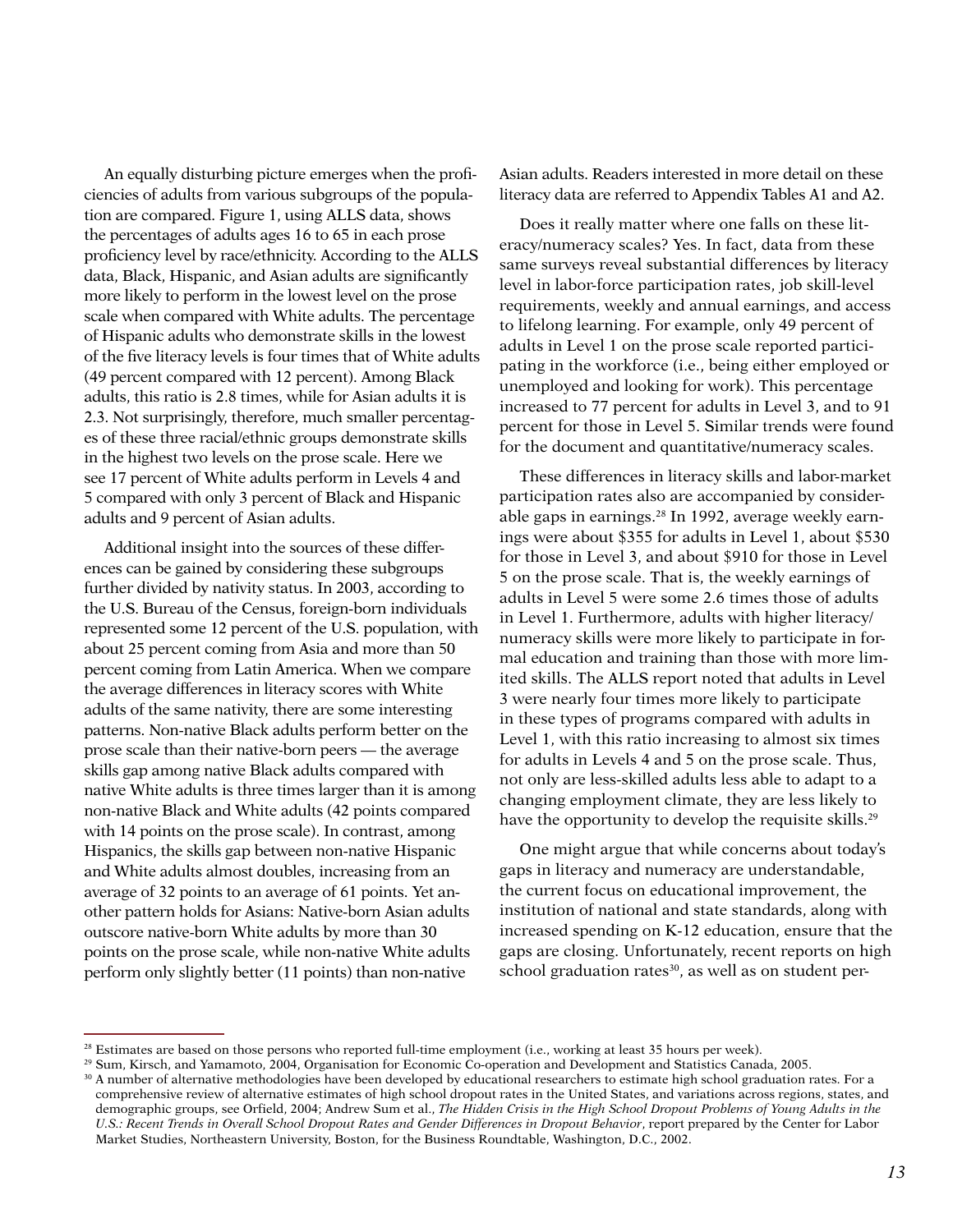formance in reading and mathematics, suggest otherwise. The 2001 public high school on-time graduation rates for Black (50 percent) and Hispanic (53 percent) students were well below those of White (75 percent) and Asian (77 percent) students.<sup>31</sup> International comparisons offer no comfort: For calendar year 2003, the United States ranked 16th out of 21 OECD countries with respect to high school graduation rates. Our graduation rate, estimated to be 73 percent, was well below the 90 percent or more reported for Germany, Greece, Ireland, Japan, Norway, and Switzerland.32

Performance data from national surveys are no more promising. Data from the National Assessment of Educational Progress (NAEP) indicate that between 1984 and 2004 average reading scores of both the nation's 13-year-olds and 17-year-olds have been essentially flat. During this same period, the Black-White and Hispanic-White achievement gaps have remained large and relatively stable. In math, the story is somewhat brighter. Between 1986 and 2004, average math scores in NAEP increased significantly for both 13-year-olds and 17-year-olds. The growth in math was shared among all groups of students, but the average size of the Black-White and Hispanic-White achievement gaps remained large and relatively stable.<sup>33</sup> There is also considerable evidence that these gaps are substantial even for students attending the same schools.<sup>34</sup> Readers interested in more detail on NAEP scores are referred to Appendix Tables A3 and A4.

Looking beyond our borders, data from PISA reveal that in no area of achievement is the United States among the world's leaders in terms of average educational output or yield at age 15 — despite the fact that we are among the leaders in per-pupil spending. Selected results from the mathematics, reading, and science assessments for 2003 are displayed in Table 1. In each

content area, performance is described on measures that range from 0 to 800, with an overall mean of 500.

On the composite math scale, for example, the mean score of U.S. 15-year-olds was 483, which was 17 points below the OECD average score of 500. The difference is statistically significant, with the United States ranked 24th-highest among the 29 OECD countries for which data were available. In fact, the U.S. score was significantly lower than those of 20 countries, statistically the same as three countries, and significantly above only five OECD countries. On the science assessment, the U.S. mean score was 9 points below the OECD average. This performance merits a rank of 20th among 29 OECD countries. On the reading assessment, the U.S. results were more nearly in the middle of the pack. The value added by instruction through age 15 for many students seems to be considerably lower than in many other industrial countries.<sup>35</sup>

#### Table 1

#### *Comparative Performance of U.S. 15-Year-Old Students on the 2003 PISA Math, Reading, and Science Assessments*

|                                 | <b>Math</b> | <b>Reading</b> | <b>Science</b> |
|---------------------------------|-------------|----------------|----------------|
| U.S. Average Score              | 483         | 495            | 491            |
| <b>OECD Average</b>             | 500         | 494            | 500            |
| U.S.-OECD Difference            | -17         | $+1$           | -9             |
|                                 |             |                |                |
| U.S. Rank Among<br>29 Countries | 24th        | 15th           | 20th           |

Source: PISA, 2003.

<sup>31</sup> Christopher B. Swanson, "Sketching a Portrait of Public High School Graduation: Who Graduates? Who Doesn't" in *Dropouts in America: Confronting the Graduation Rate Crisis*, Cambridge, MA, Harvard Education Press, 2004.

<sup>32</sup> Organisation for Economic Co-operation and Development, *Education at a Glance*, OECD Indicators, 2005.

<sup>33</sup> Marianne Perie, Rebecca Moran, and Anthony D. Lutkus, *NAEP 2004 Trends in Academic Progress: Three Decades of Student Performance in Reading and Mathematics* (NCES 2005-464), U.S. Department of Education, Institute of Education Sciences, National Center for Education Statistics, Washington, D.C., July 2005.

<sup>34</sup> Henry Braun et al., "The Black-White Achievement Gap: Do State Policies Matter?" *Education Policy Analysis Archives*, 14 (8), March 20, 2006. Retrieved 4-20-06 from http://epaa.asu.edu/epaa/v14n8/.

<sup>35</sup> Herbert J. Walberg, "Examinations for Educational Productivity," in Williamson Evers and Herbert J. Walberg (eds.), *Testing Student Learning, Evaluating Teacher Effectiveness*, Hoover Institution Press, Stanford University, Stanford, 2004; and Herbert J. Walberg, *Spending More While Learning Less: U.S. School Productivity in International Perspective*, Thomas B. Fordham Foundation, July 1998.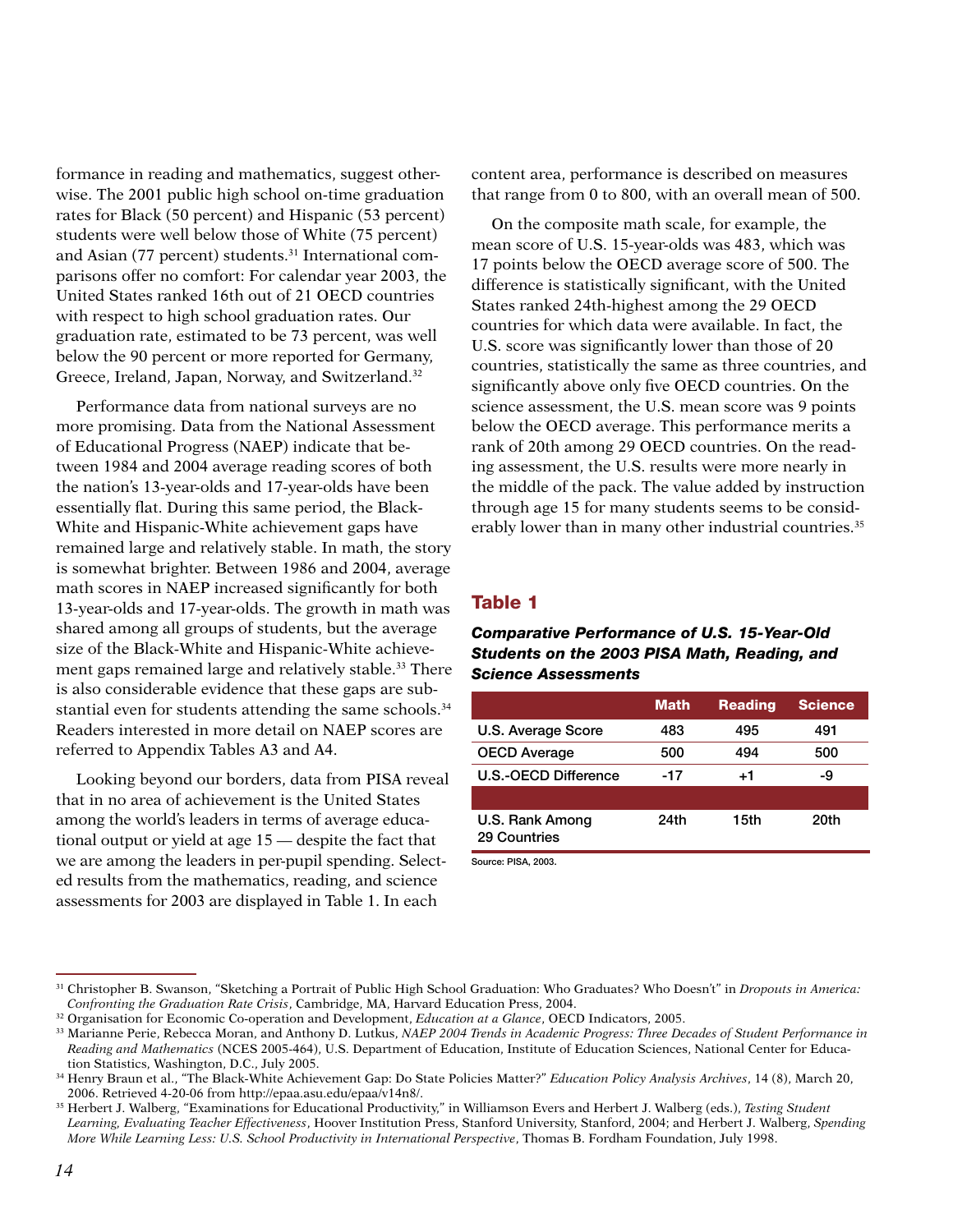This mediocre performance is not limited to our school-age populations. Data from the IALS shown in Table 2 provide a basis for comparing U.S. adults to adults in 19 other participating high-income countries. Only on the prose scale, where the United States ranked 9th highest, was the U.S. score significantly higher than the mean for all 20 high-income countries. Again, on none of the literacy measures is the United States a world leader. In fact, on each of the three scales, the U.S. average is approximately one-third to one-half of a standard deviation below the two international frontrunners: Sweden and Norway. On the IALS, as on PISA, the U.S. average is just that — average.

We are among the world leaders, however, in the amount of variability in our score distributions — the gap between our best and worst performers. In IALS, the United States was ranked either first or second on this measure. Similarly, in PISA 2000, the United States was among the countries with the highest standard deviation on the overall reading scale. Only Belgium, Germany, and New Zealand were reported to have larger standard deviations.

The combination of our relative (mediocre) position with respect to average performance and our leading position with respect to inequality in performance leads to concern about the growing danger to the wellbeing of our nation. This disparity in skills is related to the disparity we see in the educational attainment of our population and to the growing disparities in social and economic outcomes. Ignored, these differences may not only reduce our ability to compete internationally on a high-wage strategy, but also will surely threaten the cohesiveness of the nation.

# Table 2

#### *Comparison of Mean Scores on IALS for the United States and 20 High-Income Countries*

|                              |             | <b>High-Income</b> |                  |
|------------------------------|-------------|--------------------|------------------|
|                              | <b>U.S.</b> | <b>Countries</b>   | <b>U.S. Rank</b> |
| <b>Prose Literacy</b>        | 273         | 267                | 9th              |
| <b>Document Literacy</b>     | 267         | 267                | 13th             |
| <b>Quantitative Literacy</b> | 274         | 270                | 13th             |

Source: IALS, tabulations by authors, 2002.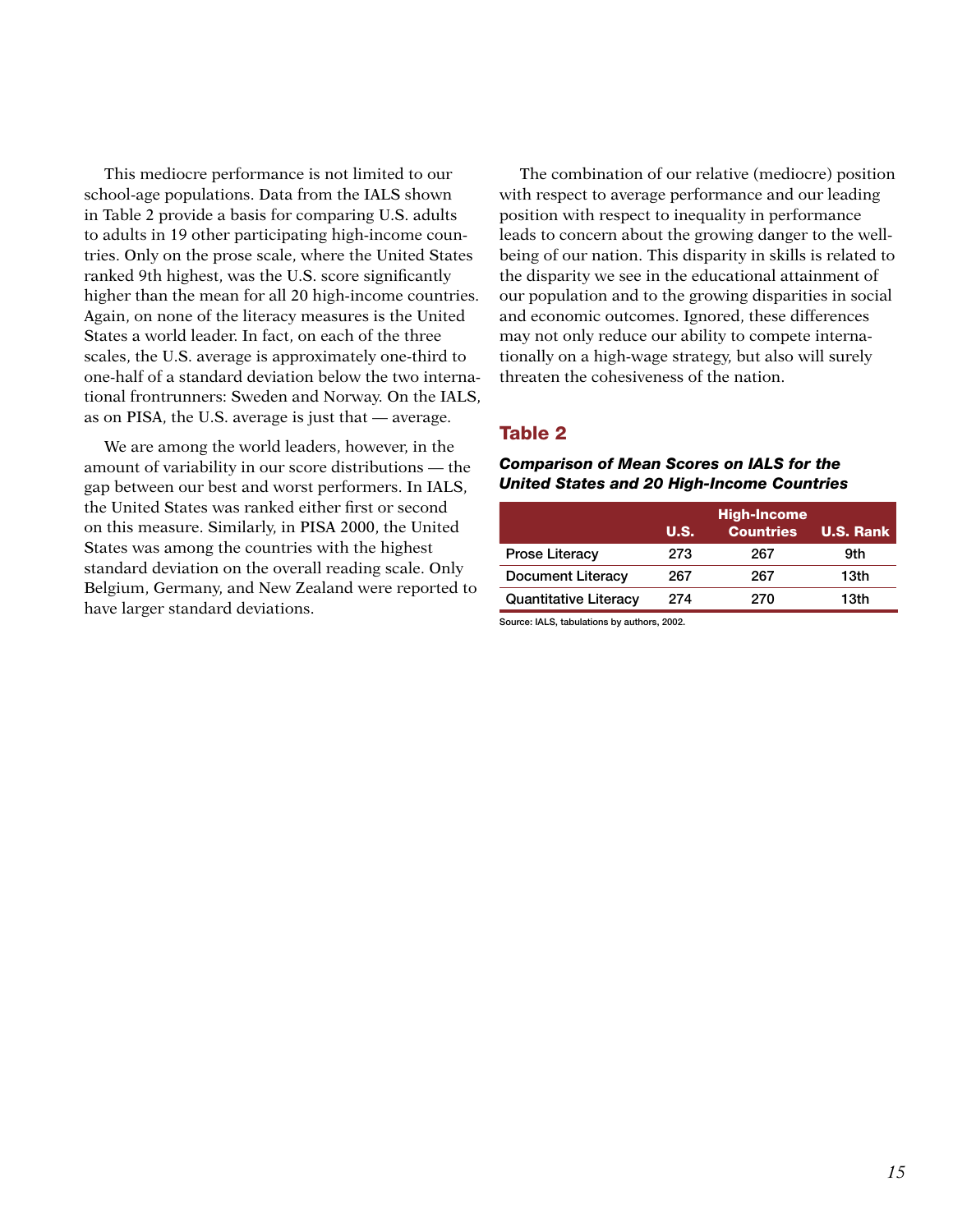The reorganization of work in the United States under competitive pressures, and the impetus of technological changes (particularly the introduction of information technologies), has had — and will continue to have — a substantial impact on the structure of jobs and the demand for certain skill sets in our labor market. Computerization and globalization have changed manufacturing enormously. To cite but one example, technological developments within the industry, such as computer-controlled lathes, automated assembly lines, and robotic quality control, have altered automobile production so that significantly fewer — but higher skilled — workers are needed to produce a fixed number of vehicles. These shifts have been accelerated by international trade agreements that have increased the share of imports in the industry, further reducing domestic employment. In other areas, such as textiles, large international wage differentials and dramatic reductions in the cost of shipping make it possible to send raw materials halfway around the world, use them to manufacture garments, and return the completed garments to the United States at a fraction of what it would cost to manufacture the same garments on our shores.

At the same time, large, structural trade deficits mirror the dramatic losses in employment in the nation's manufacturing industries. Between 1999 and 2004, payroll employment in the nation's manufacturing industries declined from 17.3 million to slightly under 14.4 million, a drop of nearly 17 percent. Looked at over a longer period, the situation is even worse. In 1950, manufacturing's share of total employment was 33.1 percent. By 1989, it was down to 18.2 percent and, by 2003, it was 10.7 percent.36

More recently, with the advent of substantial amounts of worldwide broadband capacity, outsourc-

ing not only of manufacturing jobs but also of so-called knowledge worker jobs is becoming increasingly common.37 From call centers and help desks to software development, income tax form preparation, financial research, engineering and architectural design, and medical diagnosis, it is both feasible and economically attractive to have work performed where wages and the cost of benefits are much lower than in the United States. In Thomas Friedman's memorable phrase, "the world is flat."38 That is, barriers to the flow of work have been significantly reduced, with both positive and negative effects on U.S. workers and consumers, with the former facing downward pressures on wages and the latter benefiting from lower prices.

There also has been a dramatic shift in the composition of the job distribution in America toward professional, management and management support, technical, and high-level sales positions.39 Many of the faster-growing private-sector services and financial industries employ a greater proportion of individuals in these college-labor-market occupations. At the same time, changes in technology and the mix of industries in manufacturing have also increased the demand for workers with these skills. For example, in 1984, only 21 percent of those employed in the nation's manufacturing industries held a job in a professional, managerial, or technical occupation.40 By 2000, nearly 28 percent of workers in manufacturing were employed in these occupations.

From 1984 to 2000, the number of employed persons age 16 and older (wage and salary workers, as well as self-employed workers) increased by more than 30 million. This represented an increase of nearly 29 percent over the 16-year period. Within each of the management, professional, technical, and high-level sales categories, job growth exceeded that for all U.S.

<sup>36</sup> Eamonn Fingleton, *Unsustainable: How Economic Dogma is Destroying American Prosperity*, New York, Nation Books, 2003.

<sup>&</sup>lt;sup>37</sup> For a review of outsourcing developments and their impacts on U.S. workers, see C. Alan Garner, "Offshoring in the Service Sector: Economic Impact and Policy Issues," Federal Reserve Bank of Kansas City, *Economic Review*, 3rd Quarter, pp. 5-37, and Timothy Sturgeon and Frank Levy, *Measuring the Offshoring of Service Work and Its Impact on the United States*, MIT, Cambridge, MA, March, 2005.

<sup>&</sup>lt;sup>38</sup> Thomas Friedman, *The World Is Flat: A Brief History of the 21st Century*, New York: Farrar, Straus, and Giroux, 2005. For a more nuanced view of Friedman's book, see Edward Leamer, *A Flat World, a Level Playing Field, a Small World, After All, or None of the Above?* Available at uclaforecast.com/reviews/Leamer\_FlatWorld\_060221.pdf.

 $39$  Under the occupational coding system used by the U.S. Census Bureau in the CPS survey until 2003, occupations were classified on this 1990 Census occupational coding structure. From 2003 onward, the U.S. Census Bureau shifted to the new SOC Occupational Classification System that utilizes a different system for categorizing jobs into occupational clusters. We have combined SOC categories for the 2000-2005 and 2004-2014 periods to closely match the earlier concepts of management, professional, and technical positions.

<sup>40</sup> See U.S. Bureau of Labor Statistics, *Employment and Earnings*, January 1985, Table 25, p. 183.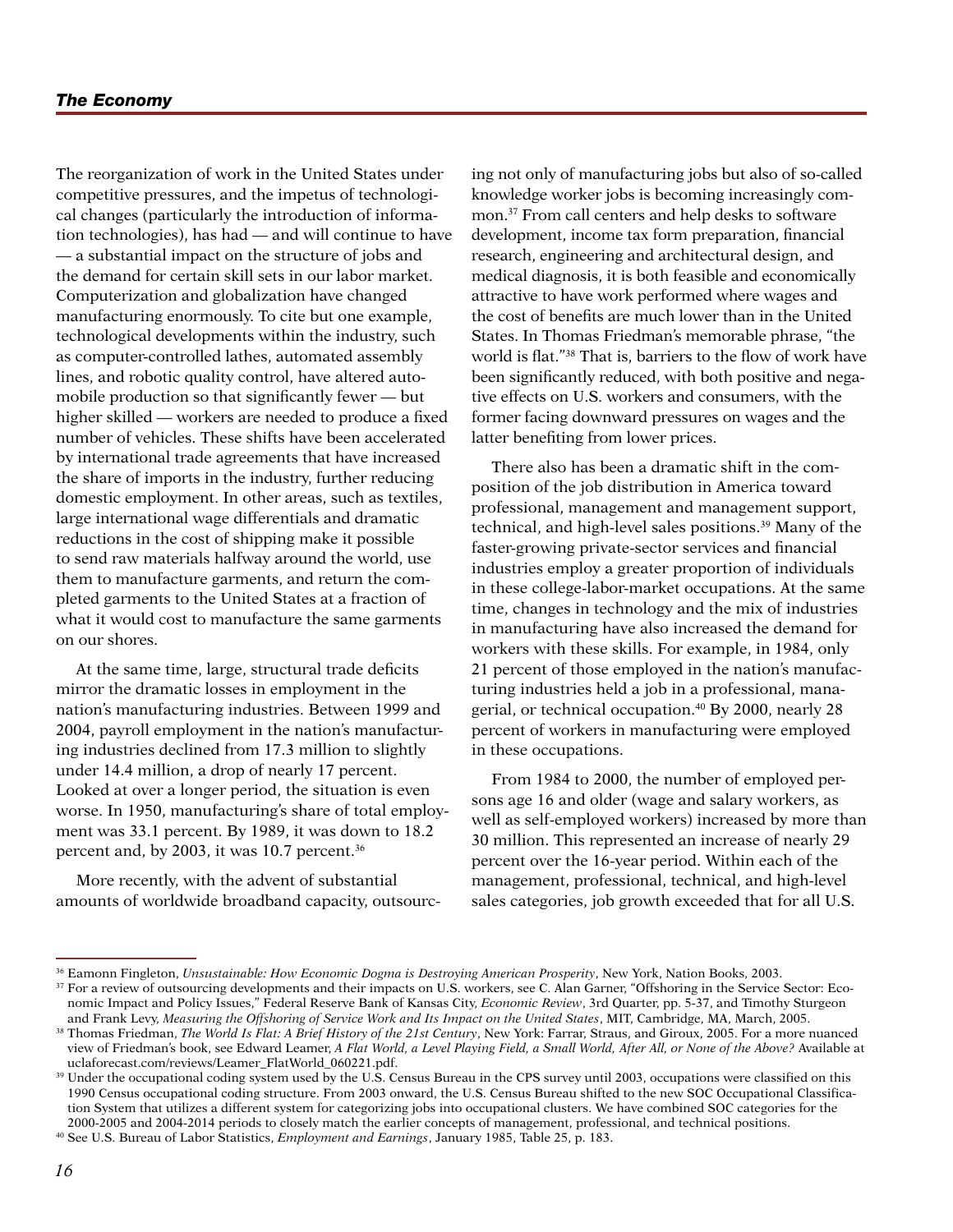workers. Employment growth in these four collegelabor-market occupation clusters exceeded 20 million; that is, they accounted for two-thirds of all of the job growth in the nation even though they represented only one-third of all of the nation's workers at the start of this period in 1984. The two fastest-growing occupational categories were management-related positions, which increased by nearly 71 percent, and professional employment, which increased by nearly 59 percent, both more than doubling the average for all occupations.41

Over the 2000 to 2005 period, civilian employment is estimated by the U.S. Bureau of Labor Statistics to have risen by only some 5 million, or 3.7 percent. Employment in management-related, professional, and technical occupations combined grew by 2.9 million, or 6.4 percent — more than double the growth rate for all other occupations in the labor market.<sup>42</sup> The professional, management-related, and technical occupations generated just under 60 percent of the net growth in employment between 2000 and 2005. If high-level sales workers are included in the total, then their share of net job growth comes closer to 65 percent.<sup>43</sup>

National employment projections by the U.S. Bureau of Labor Statistics foresee a strengthening of job growth over the 2004 to 2014 period, with the total number of employed persons increasing by some 19 million, or 13 percent. If these projections hold true, then professional, management, technical, and highlevel sales positions will generate about 46 percent of all job growth in the nation over the 2004-2014 decade.44 Of the remaining mix of jobs in our economy, only service occupations, many of which are relatively low-skilled, are projected to grow at an above-average pace (19 percent). Employment of clerical/administrative support and production workers will increase at a rate well below the average for all occupations. Readers interested in more data on changes in the employment structure are referred to Appendix Tables A5, A6, and A7.

These changes in the occupational structure in the United States have important consequences for the educational and literacy requirements of jobholders. The demand for college-educated and more highly literate workers has increased over the past two decades, enhancing the economic returns to schooling and skills. The literacy and numeracy proficiencies of U.S. adults, as well as their educational attainment, have a strong influence on their ability to gain access to the more highly skilled professional, management, and technical occupations — the job categories that also provide more opportunities to apply reading, writing, and math skills as well as to participate in employersponsored training.

The proportion of employed adults who held professional, management-related, technical, or high-level sales occupations at the time of the 1992 NALS was strongly associated with their completed years of postsecondary schooling and their prose and quantitative proficiency scores. Among both associate degree and bachelor's degree recipients, the likelihood of an employed person holding a college-labor-market job was strongly and consistently correlated with their prose and quantitative proficiencies (see Table 3).

Interestingly, college graduates with weak literacy and numeracy proficiencies were much more likely than their more highly skilled peers to be underemployed — holding jobs that did not require a college degree and paid considerably less than their more highly skilled counterparts. For example, less than half of employed four-year college graduates whose prose proficiency placed them in Level 1, and only a slight majority of those in Level 2, were working in collegelabor-market occupations.

The ALLS survey found that U.S. workers with strong skill profiles were much more likely to have jobs that required them to engage in reading and writing tasks at work.45 In particular, the survey revealed

<sup>&</sup>lt;sup>41</sup> The occupational employment estimates for calendar year 2000 are based on the use of population weights from the 1990 Census. These employment estimates were later revised by the Bureau of Labor Statistics (BLS) to reflect new population weights from the 2000 Census, but they did not revise the occupational employment estimates under this coding system.

<sup>&</sup>lt;sup>42</sup> Between 2000 and 2005, the rate of growth for all other occupations was only 2.6 percent.

<sup>&</sup>lt;sup>43</sup> In the SOC classification system, we consider sales supervisors and sales representatives as high-level sales workers, but we exclude real estate brokers.

<sup>44</sup> For a more detailed review of the employment outlook for the nation, see U.S. Bureau of Labor Statistics, "Employment Outlook: 2004-14," *Monthly Labor Review*, November 2005.

<sup>45</sup> Organisation for Economic Co-operation and Development and Statistics Canada, *Learning a Living: First Results of the Adult Literacy and Life Skills Survey*, Paris, 2005.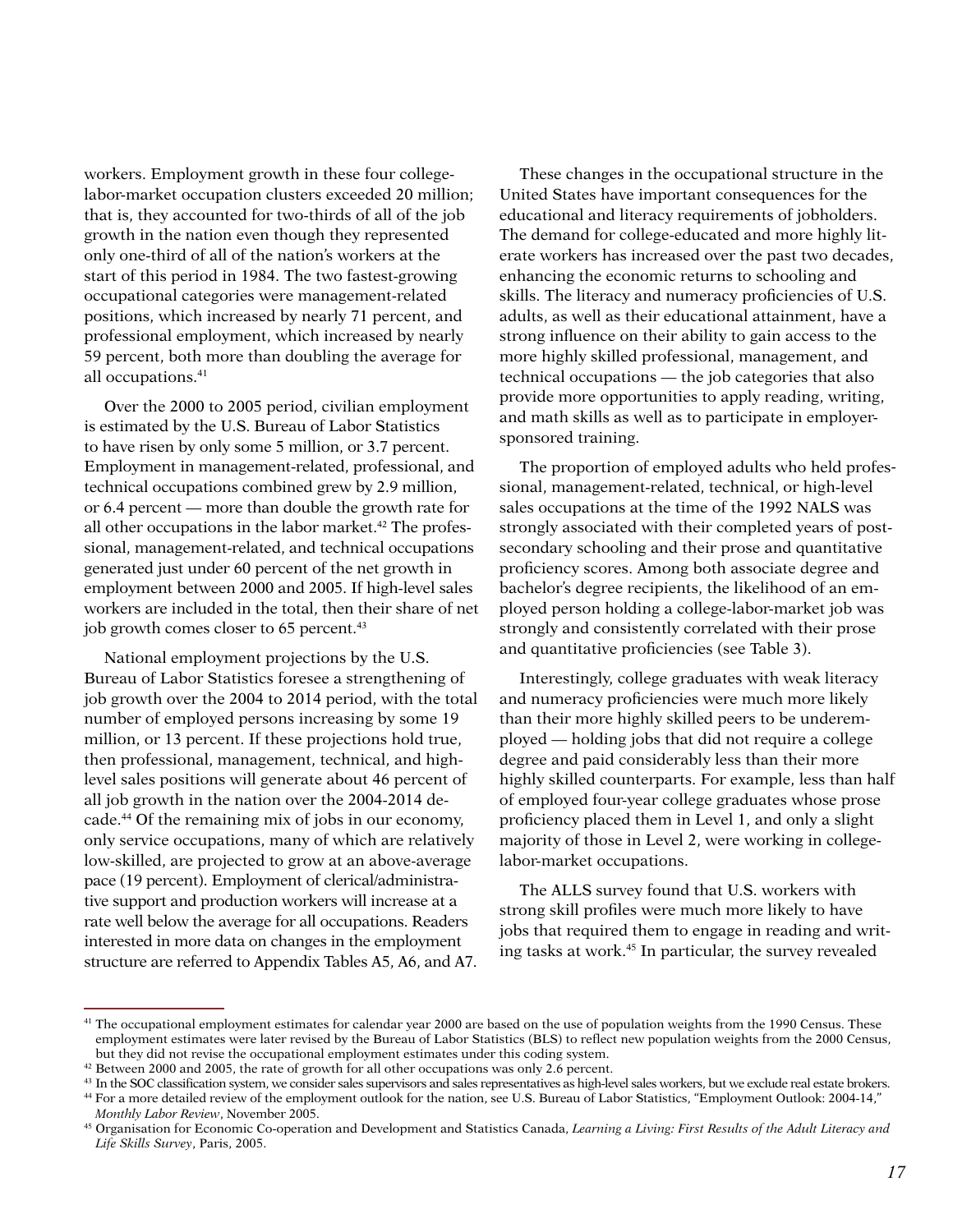# Table 3

*Percentage of All Employed Workers and Two-Year and Four-Year College Graduates with Jobs in Professional, Technical, or Management Occupations, by Prose Proficiency Level, 1992*

| <b>Schooling</b>           | Level 1 | Level 2 | <b>Level 3</b> | Level 4 | Level 5 | Overall |
|----------------------------|---------|---------|----------------|---------|---------|---------|
| <b>Two-Year Degree</b>     | 28%     | 29%     | 37%            | 43%     | 40%     | 38%     |
| Four-Year Degree or Higher | 46      | 56      | 64             | 75      | 83      |         |
| All Employed Workers       |         | 14      | 26             | 50      |         | 27      |

Source: Andrew Sum, *Literacy in the Labor Force: Results from the National Adult Literacy Survey*, 1999.

very strong links between the literacy proficiencies of workers and their access to knowledge-expert, managerial, and high-skill information-processing jobs.46 For example, only 13 percent of U.S. adults were at Levels 4 or 5 on the numeracy scale, but they represented 36 percent of the workers in knowledge-expert jobs and one-fifth of those in high-skill informationprocessing occupations. Nearly three-fourths of the workers in low-skill service occupations had numeracy skills at or below Level 2.

The average weekly pay gap between workers in knowledge-expert and management positions and those in low-skill service occupations is quite sizeable, with the former earning a positive premium of 68 percent, and the latter a negative premium of 50 percent relative to the estimated weekly earnings of manufacturing-related occupations (Figure 2). These differential premiums translate into a salary ratio of more than 3-to-1.

In fact, the relative wage gap in the United States between knowledge experts or managers and lowskill service workers was the second highest of the six countries studied in the 2003 ALLS assessment. Only Canada's was larger.

We can speculate as to the cause and effect of the increasing return on education and skills that we have seen in recent years; that is, whether it has resulted from a greater demand for credentials to gain access to existing jobs or from actual changes in education and skill requirements of jobs. Regardless, higher levels of skill and education are important not only for gaining access to better jobs, but also for negotiating our bureaucratic society and its complex legal, health care, and retirement systems, and for accessing and comprehending the seemingly limitless amount of

information that comes our way. As the likelihood of long-term employment declines, and as greater numbers of individuals will be required to assume more responsibility for managing various aspects of their lives (including career planning, health care, and retirement), higher levels of skills will be required for full participation in our society. The growing divergence in labor-market outcomes and prospects based on education and skills, and the implications these trends have for our society, deserve serious attention from policymakers at all levels.

#### Figure 2

## *Estimated Weekly Earnings Premiums of Workers in Selected Occupations in the United States Relative to Manufacturing-Related Occupations (in Percentages)*



Source: OECD and Statistics Canada, *Learning a Living*, 2005.

<sup>46</sup> Organisation for Economic Co-operation and Development and Statistics Canada, *Learning a Living*, "Chapter Six: Skills and the Nature of the Workplace," Paris, 2005.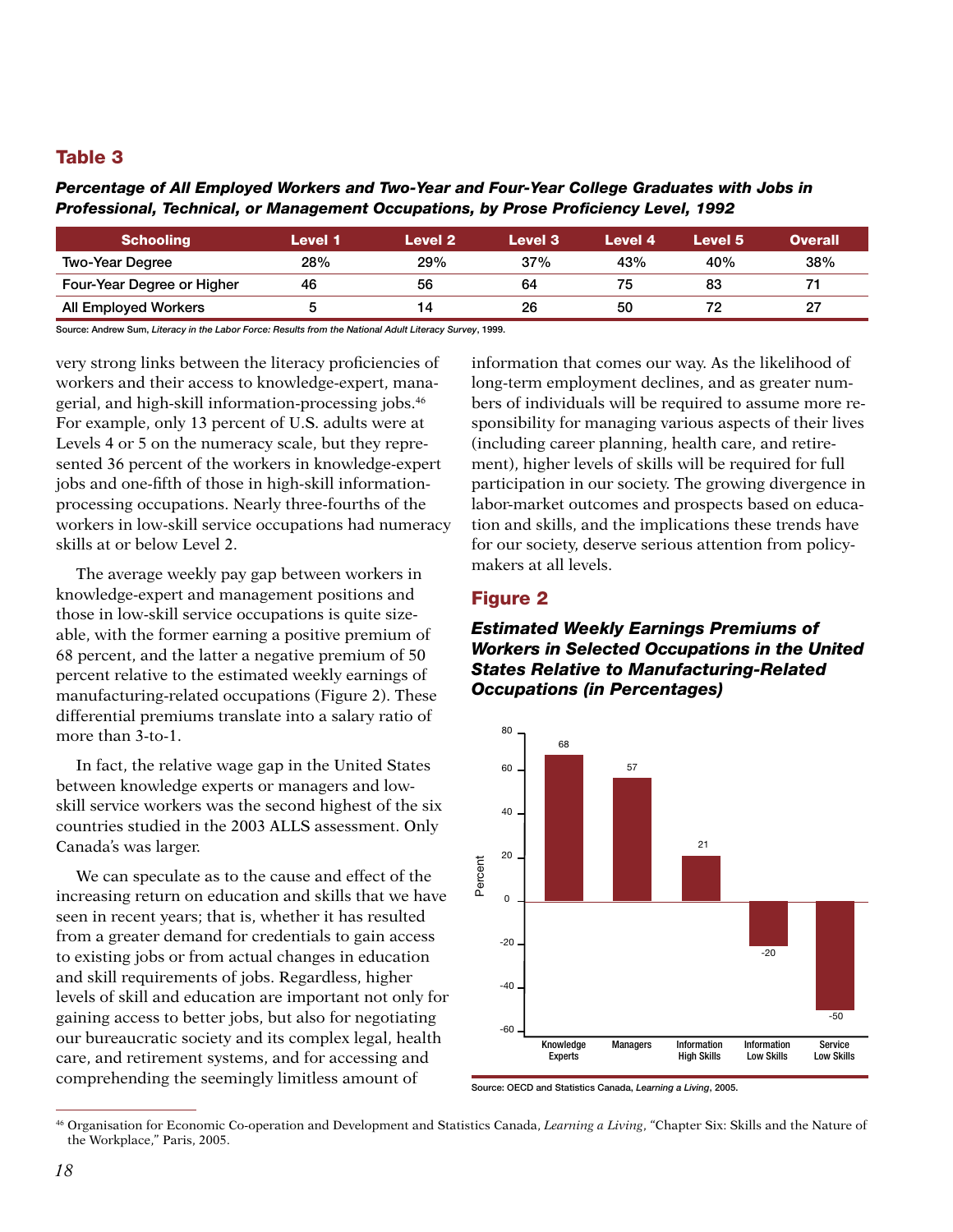The U.S. population is diverse and becoming more so. In recent years, foreign immigration to the United States has reached levels not seen in almost a century. This immigrant population has contributed at an increasingly high rate to the nation's population growth and, especially, to growth in the nation's civilian labor force.47 During the 1980s, net international migration accounted for only 21 percent of the nation's population growth, but its contribution to population growth rose to 31 percent in the 1990s.48 The U.S. Census Bureau projects that, over the 2000-2015 period, net international migration will continue to increase in both absolute terms and as a percentage of the nation's overall population growth. In fact, it will likely account for more than half of the nation's population growth during that period.

From April 2000 to July 2005, the U.S. population grew by about 15 million, with net international migration of 6.3 million constituting about 42 percent of the growth. The impact foreign immigration has had on the labor force and on employment growth over the same five years has been even greater because (1) a large proportion of foreign immigrants are of working age and (2) foreign immigrants, particularly men, participate at a relatively high rate in the nation's labor force. It is estimated that between 2000 and 2005 new immigrants contributed two-thirds of the nation's labor force growth and nearly 86 percent of the country's net employment growth, including more than 100 percent of the growth in jobs held by males. Clearly, as these numbers illustrate, foreign immigration constitutes an increasingly important factor in the U.S. economy (see Appendix Table A8).

As one might expect, new immigrants to the United States over the 2000 to 2004 period came from almost every locale around the globe. A large proportion, however, came from a relatively small number of countries (see Appendix Table A9). The 13 countries sending 100,000 or more immigrants during this period accounted for about two-thirds of all immigration. Mexico has been by far the largest source of new immigrants, with the 2.17 million arrivals from that country constituting one-third of the total. Only one of the other 12 countries, Canada, was a predominantly English-speaking country. Although a number of the highly educated immigrants from several of these countries did study English before coming to the United States, relatively few immigrants arrive in the United States with a strong base of English-speaking, -reading, and -writing skills.

New immigrants to the United States are quite heterogeneous with respect to both their educational attainment and their English-speaking skills. As shown in Table 4, among new immigrants age 18 and older who were living in the United States in 2004, approximately one-third lacked a high school diploma while some 28 percent held a bachelor's or higher academic degree. Not surprisingly, the educational attainment of these new immigrants varied considerably by region of origin. While 62 percent of the immigrants from Mexico and Central America lacked a high school diploma, only 9 percent of the immigrants from Europe lacked a high school diploma. A majority (56 percent)

# Table 4

*The Distribution of New Immigrants (Age 18 and older) into the United States, by Educational Attainment, 2000-2004*

| <b>Educational Attainment</b>           | <b>Number</b><br>(thousands) | <b>Percent</b> |
|-----------------------------------------|------------------------------|----------------|
| 1 to 12 years, no diploma               | 1,671                        | 34             |
| 12 years, high school diploma<br>or GED | 1,147                        | 23             |
| 13 to 15 years                          | 777                          | 15             |
| Bachelor's degree                       | 828                          | 17             |
| Master's degree or higher               | 556                          | 11             |
| Total                                   | 4.979                        | 100            |

Source: *2004 American Community Surveys*, public use files. Tabulations by the authors.

<sup>&</sup>lt;sup>47</sup> For a recent review of the effects of new foreign immigration on population, labor force, and employment growth in the United States since 2000, see Andrew Sum, Paul Harrington, and Ishwar Khatiwada, *New Foreign Immigrants and the United States Labor Market: The Unprecedented Effects of New Foreign Immigration on the Growth of the Nation's Labor Force and Its Employed Population, 2000-2004*, paper presented to the U.S. Congress, House Subcommittee on Immigration, Border Security and Claims, May 4, 2005.

<sup>&</sup>lt;sup>48</sup> Net international migration represents the difference between the flow of new immigrants into the United States and the flow of U.S. residents (including former immigrants) to other countries. The 1980s estimates were derived from *The Statistical Abstract of the United States, 1993-94*. Reference Press, Austin, Texas, 1994. The 1990s estimates of net international migration were based on U.S. Census Bureau estimates for the April 1990 – July 1999 period; but they were made before the 2000 Census findings, which revealed a larger total and immigrant population.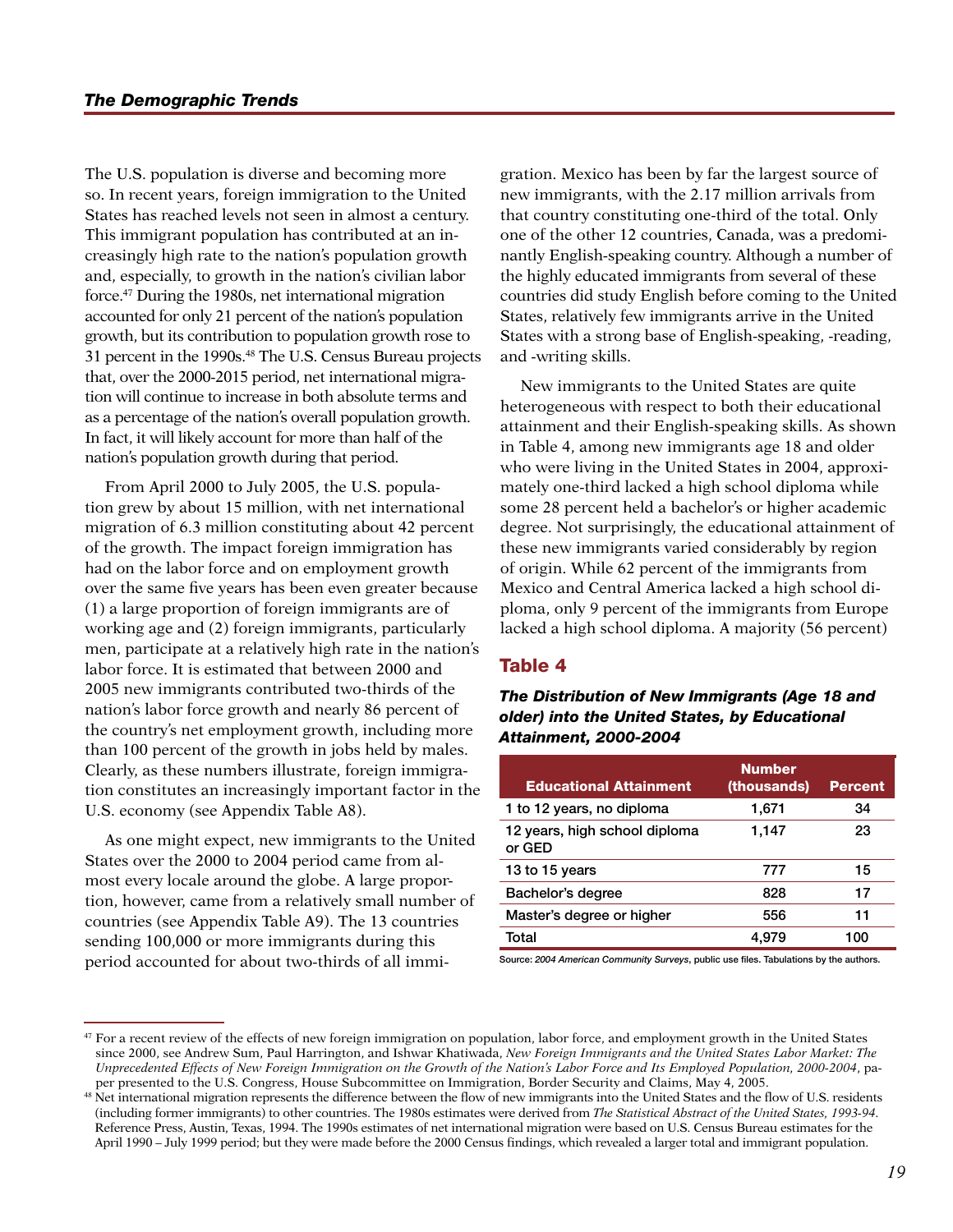of the new immigrants from Asia held a bachelor's or higher degree, and 46 percent of those from Europe did so. However, only 6 percent of the immigrants from Mexico and Central America held a four-year college degree or a more advanced degree.

The self-reported English-speaking proficiencies of these new immigrants also varied quite widely, with 32 percent reporting that they either spoke English or spoke it well, while about half claimed that they either did not speak English at all (23 percent) or not well (26 percent). The English-speaking skills of these new immigrants were strongly associated with their formal educational attainment, as shown in Table 5. For example, nearly 8 of 10 new immigrants lacking a high school diploma reported that they either could not speak English at all or could not speak it well. Among those with a master's degree or higher, however, only 15 percent indicated an inability to speak English or speak it well.

Not surprisingly, the formal educational attainment of immigrants and their English-speaking skills were very strong predictors of their scores on national literacy assessments, including the IALS surveys. Overall, with their more limited years of schooling and weak English-speaking proficiencies, the immigrant population in the United States scored well below their native-born counterparts on recent literacy and numeracy assessments. For example, on the 1995 IALS, the average proficiency scores of U.S. immigrants were typically more than one standard deviation below those of their native-born counterparts on each of the three literacy scales.<sup>49</sup> The median score of immigrants on the composite literacy scale ranked only at the 17th percentile on the U.S. test distribution on that same scale.

As noted at the outset, the Hispanic population is projected to grow substantially over the next 25 years. By 2030, its share of the U.S. population will increase from 14 percent to some 20 percent. This growth is being fueled both by higher birth rates and by elevated immigration rates. According to the findings of the *American Community Surveys*, in 2004, nearly 57 percent of the 16- to 64-year-old Hispanic population in the United States was foreign-born, up from 46 percent in 1990. Slightly more than half of these immigrant Hispanics lacked a high school diploma. By contrast, only slightly more than one-fourth of their native-born counterparts lacked a high school diploma. The high proportion of immigrants among the Hispanic adult population, coupled with the limited schooling and English-speaking proficiencies of many of these immigrants, accounts for the relatively weak performance of Hispanics on national literacy assessments.

#### Table 5

| <b>Educational Attainment</b>        | <b>Only Speaks</b><br><b>English</b> | <b>Speaks</b><br><b>English Very</b><br>Well | <b>Speaks</b><br><b>English Well</b> | <b>Does Not</b><br><b>Speak English</b><br>Well | <b>Does Not</b><br><b>Speak</b><br><b>English</b> |
|--------------------------------------|--------------------------------------|----------------------------------------------|--------------------------------------|-------------------------------------------------|---------------------------------------------------|
| 1 to 12 years, no diploma            | 6%                                   | 6%                                           | 9%                                   | 32%                                             | 47%                                               |
| 12 years, high school diploma or GED | 9                                    | 16                                           | 19                                   | 36                                              | 21                                                |
| 13 to 15 years                       | 16                                   | 30                                           | 24                                   | 21                                              | 9                                                 |
| Bachelor's degree                    | 14                                   | 36                                           | 28                                   | 17                                              | 5                                                 |
| Master's degree or higher            | 11                                   | 48                                           | 27                                   | 12                                              | 3                                                 |
| Total                                | 10                                   | 22                                           | 19                                   | 26                                              | 23                                                |

*Distribution of New Immigrants into the United States, Age 16 and Older, by Self-Reported English-Speaking Proficiency and by Educational Attainment, 2000-2004*

Source: *2004 American Community Surveys*, public use files. Tabulations by the authors.

<sup>49</sup> Sum, Kirsch, and Yamamoto, 2004.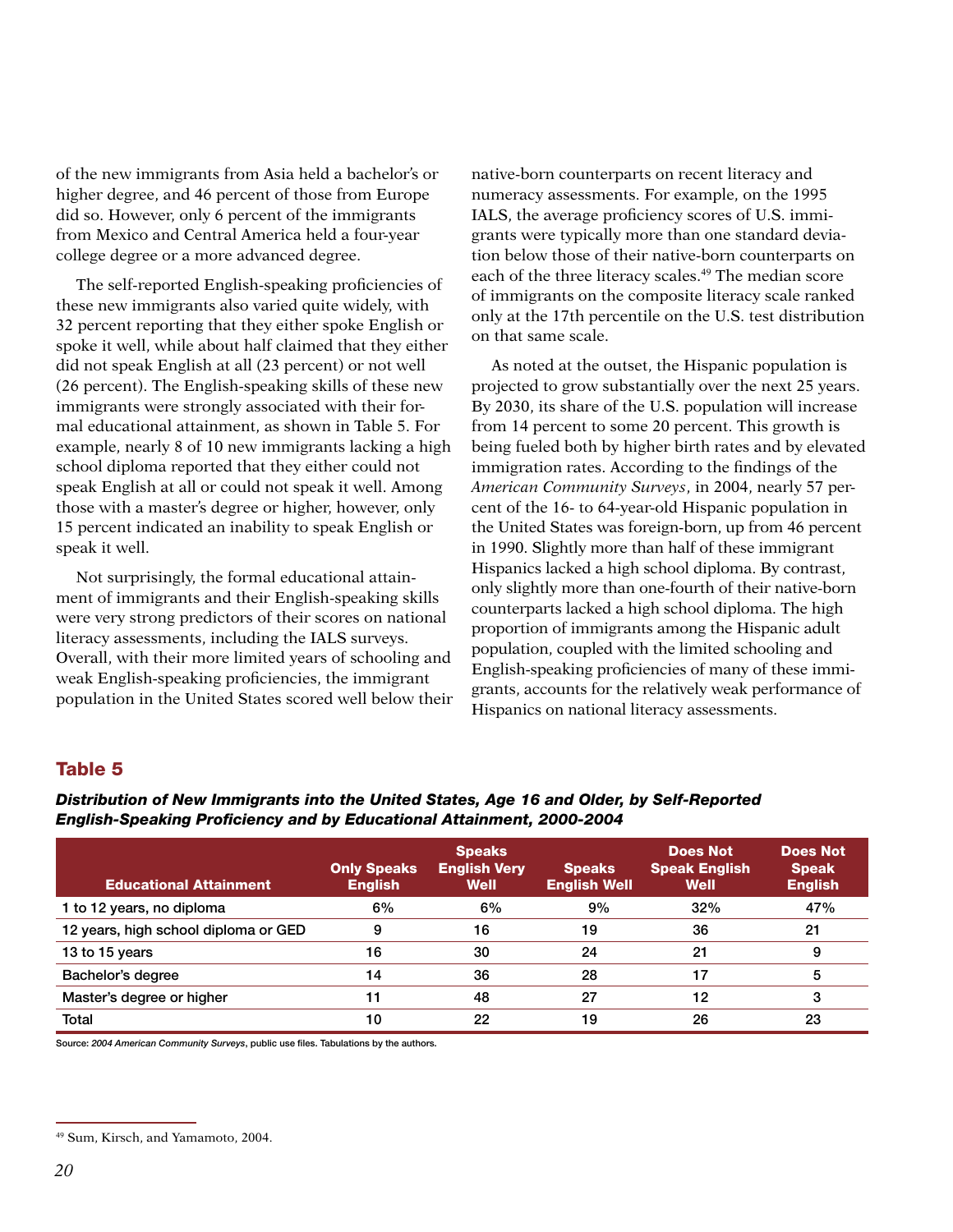The three sets of forces we have described — highly divergent skill distributions; labor-market restructuring, including the forces of globalization; and demographic trends — are each powerful in their own right. But as they interact over time, their consequences can be truly momentous. Let's try to track the trajectory of this perfect storm.

Of course, predicting the future is fraught with uncertainty. However, trends in globalization and basic demographic projections provide a reasonably solid foundation for prognostication. Although we are less certain about future trends in overall skill levels, as well as the distribution of skills for different segments of the population, let's assume that the skill distributions within racial/ethnic and age groups remain much the same as they are now. While this may seem pessimistic, it is consistent with recent observations and it will, at the very least, provide us with a plausible scenario.

As we have already noted, two minority groups that will see increases in their proportions of the population between now and 2030 are Hispanics and non-Hispanic Blacks. Both groups lag considerably behind non-Hispanic Whites and Asians in their average literacy and numeracy skills. We can combine the current skill distributions by racial/ethnic groups and age groups with demographic projections to predict what the distribution of skills for the nation as a whole will look like in 2030.

Figure 3 shows the distribution of prose literacy proficiency as it was in 1992 and as it is projected to be in 2030. Changes are shown for each level in prose, document, and quantitative literacy in Figure 4 (also, see Appendix Table A10). It is clear from these graphs that the distribution of skills is expected to shift to the left, corresponding to a substantial reduction in the percentage of adults in Levels 3 and 4, with a concomitant — and dramatic — increase in the percentage of adults at or below Level 1, which jumps from 17 percent to 27 percent. Equally troubling is the fact that the distribution of prose proficiency becomes less peaked at Level 3 and more dispersed overall.50

The story is similar for the document and quantitative scales. On each of the literacy scales, the average score is predicted to decrease about 5 percent, and the variability of the distribution is expected to increase by about 6 to 8 percent.<sup>51</sup> One consequence of this change in the distribution of skills is that there will be tens of millions more adults (in Levels 1 and 2) who lack the education and skills they will need to thrive in the new economy. They will be less competitive with equally or better-skilled workers in lower-wage economies, and will not be well prepared to compete for higher-paying jobs in our economy. Obtaining access to higher earning opportunities as opposed to obtaining jobs will become the more formidable challenge.

#### Figure 3

*The Distribution of Prose Literacy Proficiency from the 1992 NALS Compared with the Distribution Projected for 203052*



Source: Data for 1992 from National Adult Literacy Survey, 1992; data for 2030 projected by the authors. Data are for adults ages 16 to 65.

These literacy projections arise from the confluence of two of the forces: the existing skill distributions and the projected shift in demographics. What about the third force? How will changing proficiency distribu-

<sup>&</sup>lt;sup>50</sup> The levels on each of the literacy scales are defined as follows: Level  $1 = 0$  to 225; Level  $2 = 226$  to 275; Level  $3 = 276$  to 325; Level  $4 = 326$ to 375; Level  $5 = 376$  and higher.

<sup>&</sup>lt;sup>51</sup> An increase in variability corresponds to an increase in inequality in the sense that, relatively speaking, there are more individuals at the low and high ends of the scale.

<sup>&</sup>lt;sup>52</sup> While the graph focuses on prose literacy, similar results were found for the document and quantitative literacy scales. These data for all three scales are shown in Figure 4 on the following page and Table A10 in this report's Appendix.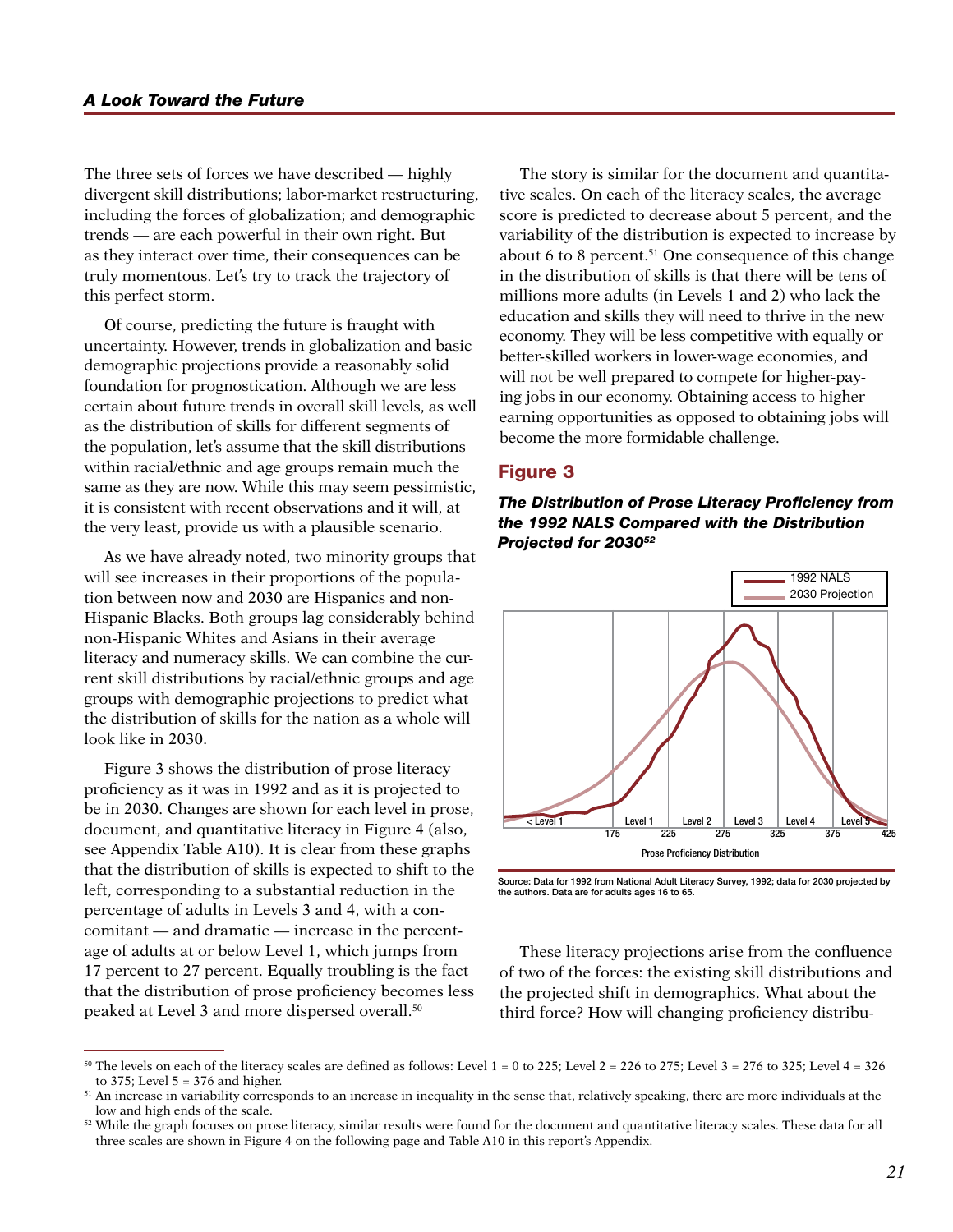# Figure 4

*Change in the Distribution of Prose, Document, and Quantitative Literacy, 1992 and 2030 (Projected)*



Source: Data for 1992 from National Adult Literacy Survey, 1992; data for 2030 projected by authors. Data are for adults, ages 16 to 65.

tions interact with the continuous economic restructuring that is placing a premium on higher literacy and numeracy skills? What are the likely consequences for the nation's future economic and social structure?

A recent report issued by the National Center for Public Policy and Higher Education cites U.S. Census data indicating that, in 2000, White adults ages 25 to 64 were twice as likely as African American adults to have a bachelor's degree and almost three times as likely as Hispanic adults.<sup>53</sup> According to the report, these differences in educational attainment, coupled with substantial increases in the proportions of African American and Hispanic adults comprising the workingage population, could result in a less-educated workforce over the next 20 years. One notable consequence would be a decline in personal income per capita across the United States in the absence of strengthened investments in the schooling of these groups.54

That report calls on the states to do a better job of improving the educational levels of all residents. It is

important to recognize, however, that individuals with the same level of educational attainment can have very different literacy skills. Since earnings are influenced by both educational attainment and skills, increasing the former without increasing the latter will likely not result in the desired outcomes.

Further, recent data from the National Longitudinal Survey of Youth (NLSY 1979) and the National Education Longitudinal Study of 1988 reveal that literacy/numeracy skills are a critical factor in determining who in the long run earns a bachelor's or higher degree. Analyses of these data by one of the authors of this report reveals that almost 76 percent of 36- to 43 year-olds in the 10th (top) decile of the basic academic skills distribution from the NLSY 1979 cohort earned a bachelor's or higher degree, compared with only 15 percent of those in the 6th decile and only 2 percent of those in the lowest decile.<sup>55</sup> This strong relationship between academic skills and ultimate educational attainment holds regardless of gender or racial/ethnic background (see Appendix Table A11).<sup>56</sup> Formal

<sup>53</sup> The National Center for Public Policy and Higher Education, *Income of U.S. Workforce Projected to Decline if Education Doesn't Improve*, Policy Alert, November 2005.

<sup>&</sup>lt;sup>54</sup> That is, crudely speaking, as better-educated White non-Hispanics leave the workforce over the next two decades, increasingly their places will be filled by workers from minority groups with lower levels of education.

<sup>55</sup> Analyses of the National Longitudinal Survey of Youth 1979 cohort. Data reported here and shown in Appendix Table A11 are from the 2002 survey round.

<sup>56</sup> It is interesting to note that, at the lower deciles, the likelihood of earning a bachelor's or higher degree favors women over men, and minority groups over Whites. That is, except at the highest decile, Blacks are more likely to obtain a college degree than White non-Hispanics within the same decile (i.e., having similar levels of cognitive skills).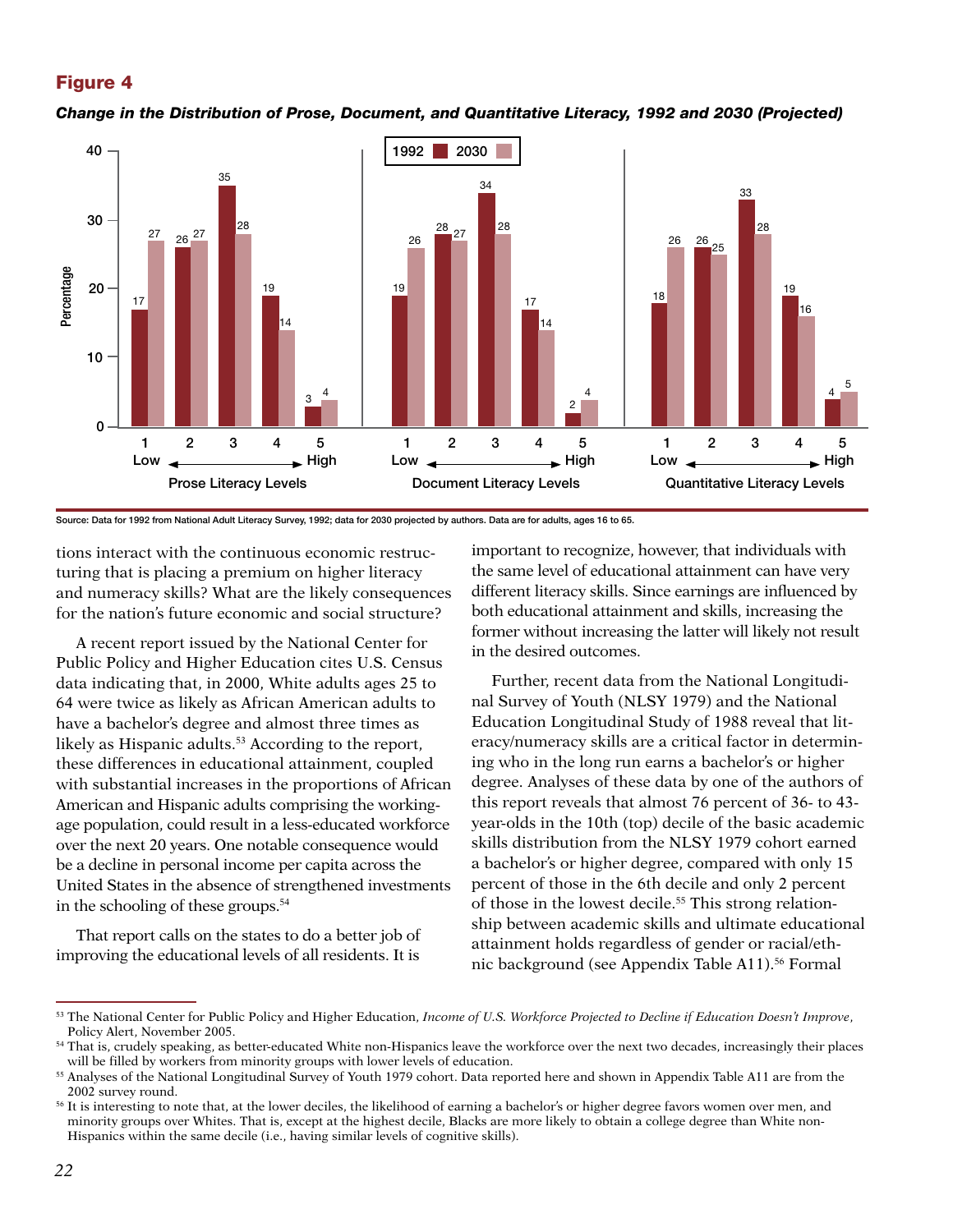schooling and literacy/numeracy skills clearly are becoming the great sorter in American society. As former President Clinton noted in a 1995 address to a national convention of newspaper editors: "... the technology revolution and the global economy. These are dividing opportunity at home and abroad. The middle class is splitting apart, and the fault line is education."57

Indeed, differences in educational levels and initial skills translate into gaps in annual earnings that, over the past two decades, have been widening. The lifetime earnings differences between adults with a bachelor's degree and those with only a high school diploma widened considerably between 1979 and 2004 (see Appendix Table A12). As young adults age, the relative size of the gap in the mean annual earnings between high school and college graduates grows considerably. Analysis of longitudinal data from the NLSY 1979 survey reveals that the mean annual earnings of 23- to 30-year-old adults with 16 or more years of schooling in 1988 were 58 percent higher than those of high school graduates. Nine years later, the gap in mean earnings between these two groups had widened to 81 percent — and would increase to 101 percent by 2001. By 2001, those adults (now 36 to 43 years of age) with 16 or more years of schooling had mean earnings twice as high as those of their peers with only a high school diploma. Perhaps more notable is the fact that the premiums for education are substantially greater for individuals with higher scores on a measure of cognitive skills than for individuals with lower scores.<sup>58</sup>

These and other data reveal that both educational attainment and skills are strongly and positively associated with annual earnings and access to the more highly skilled professional and management positions in the U.S. labor market (for additional data, see Appendix Table A14). Thus, while reducing inequalities in education and skills will not solve all the challenges associated with existing economic inequalities, without narrowing the overall skills and education gaps there is little chance of improving the economic opportunities

among segments of our population, especially among key racial/ethnic groups.

Trends in family formation in the United States also play a role in rising inequality in education and family income. Findings from the *2004 American Community Surveys*, shown in Figure 5, indicate that at least 44 percent of all births to women under age 30 were out of wedlock. Among Black mothers in this age group, this proportion reaches 77 percent. The vast majority of these out-of-wedlock births have taken place among women with either no high school diploma or with no postsecondary education (see Appendix Tables A16 and A17). This trend in single-parent families, if it continues, will lead to ever-greater family income inequality, in view of the low earnings potential of many of these mothers.

Moreover, children raised in low-income, singleparent families often suffer from a number of critical cognitive, health, and nutritional deficits that are likely to limit their future academic achievement and educational attainment. To return to our metaphor, the result will be an increase in the number and relative proportion of small, poorly equipped boats in our fleet that will find it difficult to thrive — let alone survive — in the turbulent seas ahead.59

# Figure 5

*Percentage of Out-of-Wedlock Births to Women Under Age 30, by Racial/Ethnic Group, 2003-2004*



Source: *2004 American Community Surveys,* public use files.

Tabulations by Center for Labor Market Studies. Note: Out-of-wedlock births are modestly underreported on the ACS surveys.

<sup>57</sup> *The Boston Globe*, Saturday, April 5, 1995, p. 1.

<sup>58</sup> For example, for individuals who scored near the bottom of the Armed Forces Qualification Test (AFQT) distribution, the premium for a college degree over a high school diploma was 14 percent in 1998, rose to 18 percent in 1997 and to 29 percent in 2001. By comparison, for individuals who scored near the top of the AFQT distribution, the premium was 69 percent in 1988 and 122 percent in 2001. The data can be found in Appendix Table 13.

<sup>59</sup> Data reported here are from the *2004 American Community Surveys*. They were tabulated by one of the authors of this report and are shown in Appendix Tables A15, A16, and A17.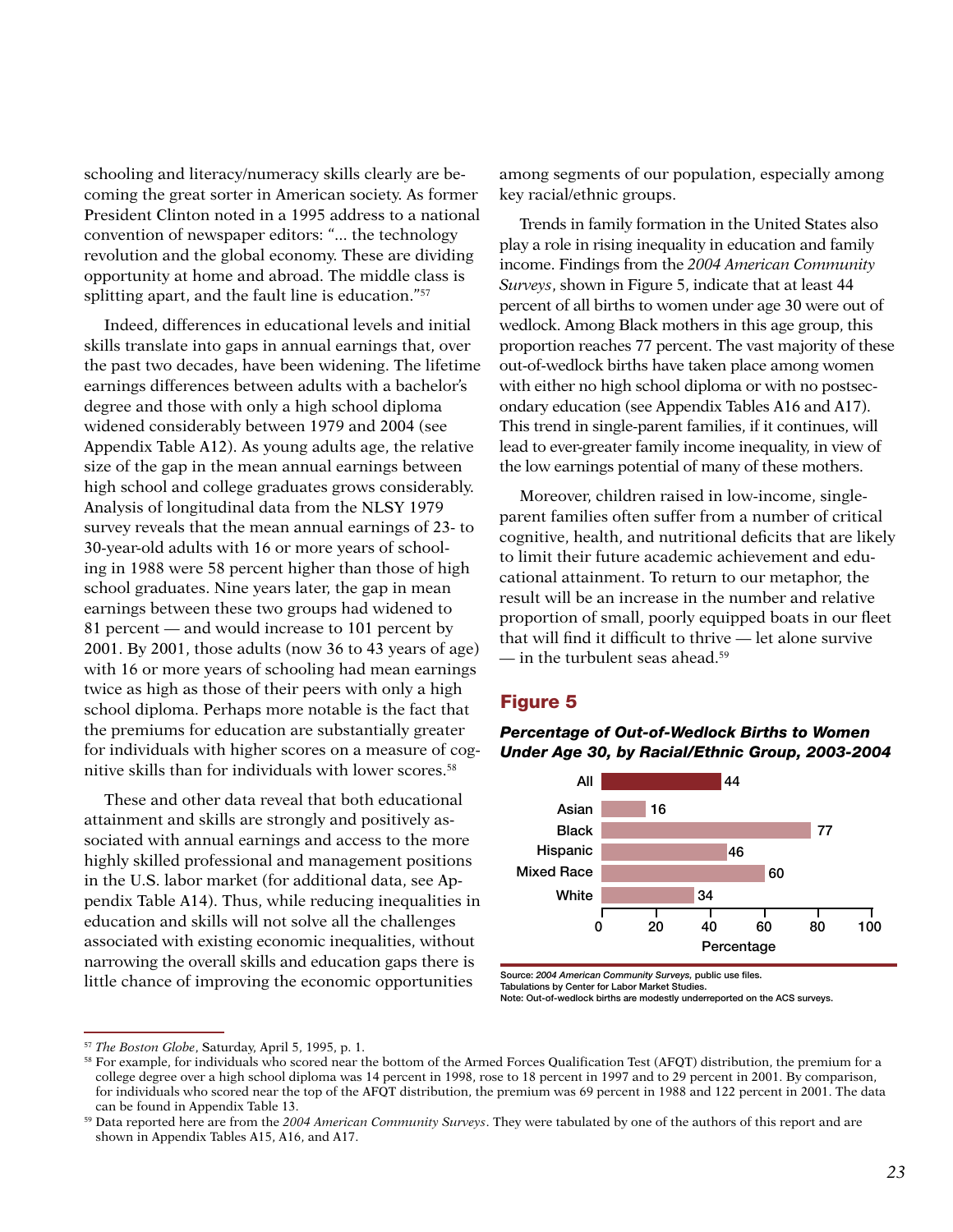#### *Implications*

Continuous industrial restructuring, technological changes in the workplace, as well as accelerated outsourcing of services that were previously insulated from the forces of international competition mean that more and more types of jobs, including professional and management-support jobs, will be up for grabs in a global marketplace. To make matters worse, lesseducated U.S.-born workers also face increased competition from newly arrived immigrants with limited schooling and skills. To prosper in this new labor-market environment, individuals must possess the skills, knowledge, flexibility, and credentials that will allow them to compete successfully.

If we continue on our current course, however, it is likely that our nation will gradually lose ground in relation to other countries, becoming more divided both socially and economically in the process. In a recent *Wall Street Journal* editorial, former Treasury Secretary Robert Rubin argued for changing our economic strategies — in part to achieve a prosperity that is more widely shared, stating: "Broad participation in economic well-being and growth is critical, both as a fundamental value and to realize our economic potential."60

If we are unable to substantially close the existing skill gaps among racial/ethnic groups and substantially boost the literacy levels of the population as a whole, demographic forces will result in a U.S. population in 2030 with tens of millions of adults unable to meet the requirements of the new economy. Moreover, a substantial proportion of those adults will be members of disadvantaged minority groups who will likely consider themselves outside the economic mainstream. Clearly, this is not the preferable direction for the nation to be moving.

Of course, a nation's economic competitiveness is not solely determined by the efficiency and effectiveness of its education system, or the literacy skills of its workforce. Many other factors, including the health and transparency of its financial system, the strength of its infrastructure, its regulatory and rule-of-law environment, natural resources, entrepreneurship, economic flexibility, monetary and fiscal policies, and culture all play key roles. In the long run, however, a broadly educated and skilled workforce is an

important factor in achieving continuous economic growth and in reducing the current inequalities in earnings and wealth overall and among recognizable subgroups. Unfortunately, current skill gaps coupled with demographic trends portend diminishing human capital among the future prime-working-age population of the United States.<sup>61</sup>

Accordingly, we must set a national goal of equipping most (if not nearly all) adults with the ability to perform work that is highly valued in the marketplace and the capability to periodically renew themselves as the nature of that work evolves. In fact, with secure, long-term employment becoming rarer and society becoming more complex, there is a growing need for all individuals to become better educated and more skilled. Individuals must have a broad set of literacy and numeracy skills to successfully manage the various aspects of their lives: from planning their careers, to nurturing and guiding their children, to navigating the health-care system, to taking more personal responsibility for their financial future.

Why is the current distribution of educational attainment and academic achievement so problematic — quite apart from the large and persistent racial/ethnic gaps? Early dropouts, as well as many holders of high school diplomas or GEDs, typically lack strong foundational skills and the key noncognitive skills that would enable them to benefit from learning and training experiences later on in life. In fact, the lack of both cognitive and the so-called "soft skills" (e.g., persistence, teamwork skills, and communication skills) makes it more difficult for them to obtain and retain employment, especially for those jobs offering the potential for advancement. The employment they do find is unlikely to offer them opportunities to improve their skills either on the job or in formal training programs funded by the employer.

In contrast, individuals at the high end of the skill distribution are much more likely to find satisfactory employment as well as opportunities to enhance or broaden their skills over their working lives. In the United States, employer investment in the education and training of their workforce is strongly linked to

<sup>60</sup> Robert E. Rubin, "We Must Change Policy Direction," *The Wall Street Journal*, January 24, 2006, p. A-20.

<sup>61</sup> The National Center for Public Policy and Higher Education, 2005; Aspen Institute, 1998.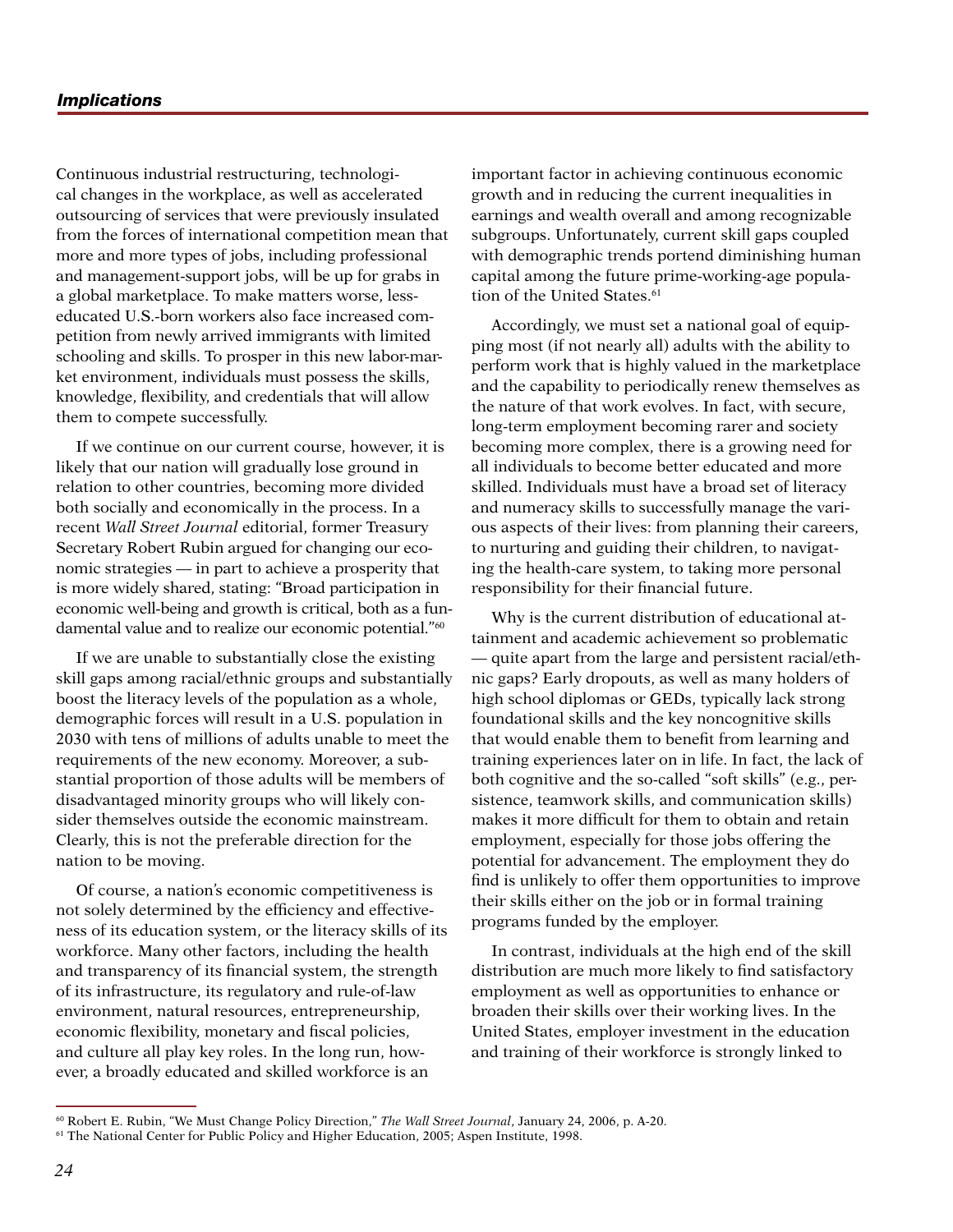the educational attainment and literacy proficiencies workers bring with them to the job.<sup>62</sup> Because they have an adequate foundation, workers who possess these proficiencies are able to take full advantage of those opportunities.

These different dynamics at the two ends of the skills continuum have led to a widening gap between the haves and have-nots. Other factors also contribute to this dynamic. Globalization and the diffusion of information and communication technologies, as well as recent trade agreements, have given employers and corporations more leeway in reducing their commitments to workers, because they are less bound by national borders.<sup>63</sup> This means that a great many individuals and families are just one crisis away from disaster. For example, in New Orleans, those with more resources were better able to weather the onslaught of Hurricane Katrina.

It is not likely we will grow our way out of this problem any time soon. Evidence from NAEP has shown little improvement in reading and only modest improvement in math achievement of the nation's 13- and 17-year-olds over the past 20 years, and almost no change in the gaps between White and minority students. What if we are unsuccessful in substantially improving formal educational attainment and academic achievement over the course of the next 20 years? When we combine current skill distributions of the adult population with current and projected demographic trends to obtain a plausible projection of skill distributions in the future, the result is a nation characterized by lower average skills and increased variation. Today, skill distributions are mirrored by substantial variations in employment rates, access to skilled jobs, incarceration rates, earnings, incomes, wealth, health status, degree of civic participation, and so on. These gaps prevail across subgroups including gender, racial/ethnic, and whether or not individuals were born in the United States.

While the data from the large-scale national and international surveys show that literacy proficiencies appear to have a significant impact on labor-market outcomes over and above years of schooling, they do not address an important macroeconomic question: Do these proficiencies contribute to the overall GDP and productivity growth of a country? A recent study by a group of economists using IALS data from 14 OECD countries found that not only do direct measures of literacy have a significant and positive effect on levels of per capita GDP and productivity, they do a better job than measures of educational attainment in predicting economic growth. The study found that human capital as measured in these surveys is important for societal as well as for individual growth.<sup>64</sup>

As we argue in this report, the growth of human capital and how that growth is distributed are both important for America. Human capital is important, however, not just because of the economic implications. A recent book by Benjamin Friedman also links our economic well-being to the very fabric of our society.<sup>65</sup> Friedman argues that economic growth and stability are tied to the quality of our democracy. He shows that the history of the 20th century is replete with examples in which democratic institutions suffered during periods of economic stagnation and downturns. Friedman reasons that individuals and societies are more trusting, more inclusive, and more open to change when they see their futures and the futures of their children as bright and secure. He concludes that "Economic growth is not merely the enabler of higher consumption; it is in many ways the wellspring from which democracy and civil society flow."

America's perfect storm is greater than the simple sum of the three sets of forces that are discussed in this report. The confluence of those forces can create a powerful dynamic that continually feeds the storm putting at risk not only greater numbers of individuals but the very fabric of our nation. A future reflecting

 $62$  Evidence on this issue is based on the IALS data; see Sum, Kirsch, and Yamamoto, 2004.

<sup>63</sup> Jeff Faux, *The Global Class War*, Hoboken, NJ: John Wiley & Sons, 2006.

<sup>64</sup> Serge Coulombe, Jean-Francois Trembly, and Sylvie Marchand, *Literacy Scores, Human Capital, and Growth Across Fourteen OECD Countries*, Ottawa: Statistics Canada, June 2004.

<sup>65</sup> See Benjamin M. Friedman, "Meltdown: A Case Study," *Atlantic Monthly*, July/August 2005. For a more comprehensive discussion, see Benjamin M. Friedman, *The Moral Consequences of Economic Growth*, New York: Knopf, 2005.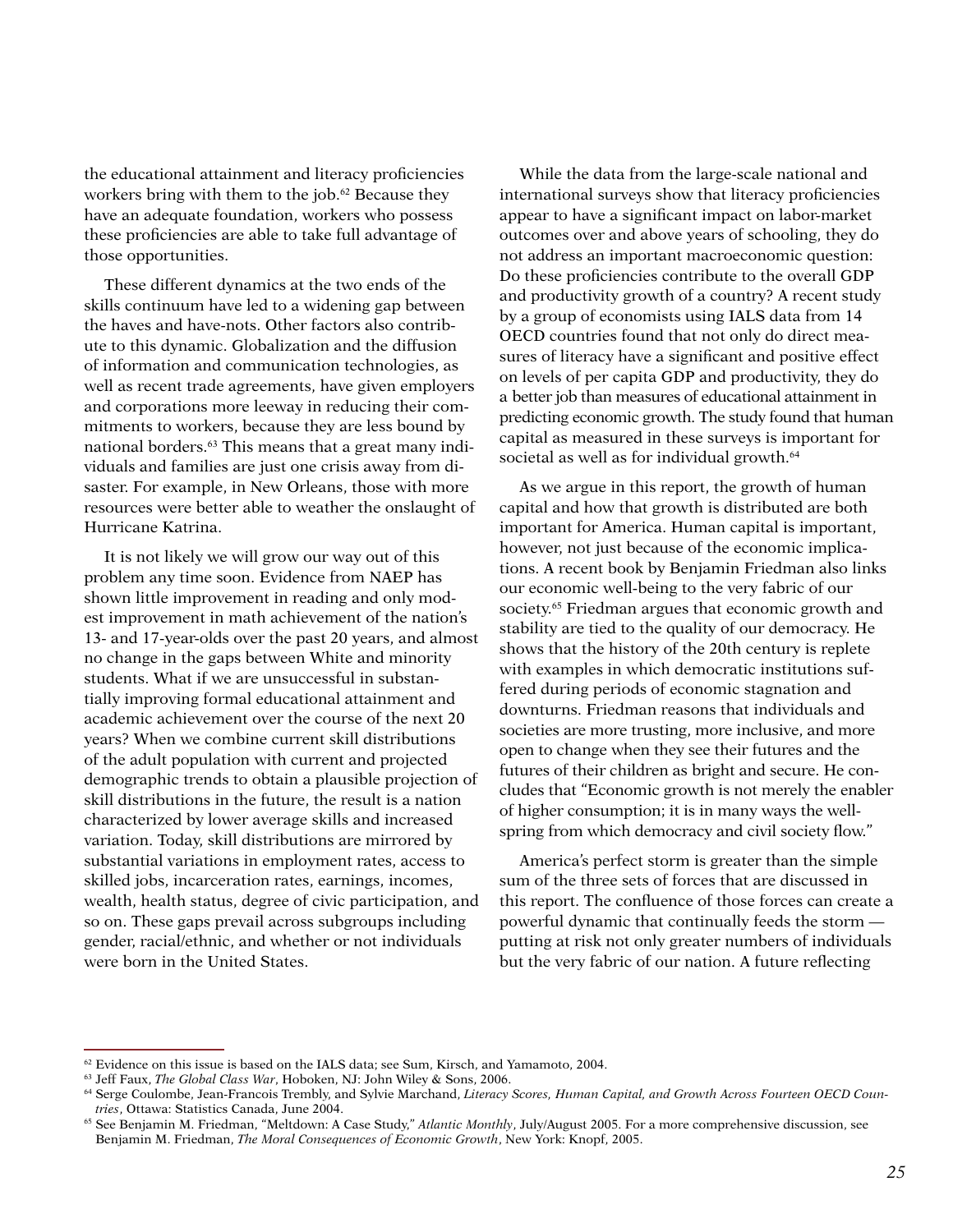the projected changes in demographics and skill distributions is one in which there would be fundamental changes in existing economic and social structures. The implicit promise of every individual having a fighting chance to improve his or her station in life would be replaced by the reality of what columnist David Brooks has called an "inherited meritocracy." 66

There are those in business and government who are not troubled by the recent concentration of wealth and power that contrasts with the more broadly shared prosperity America experienced in the decades following World War II. While there is little doubt that America will continue to grow and prosper, the challenge we face, given the forces described in this report, is to decide whether we allow our country's populations to continue to grow apart or, as a nation, we will invest in efforts to help us grow together. The authors of this report believe the latter course is better for America — and that the time to act is now.

<sup>66</sup> David Brooks, "Psst! Human Capital," *The New York Times*, November 13, 2005, p. A12.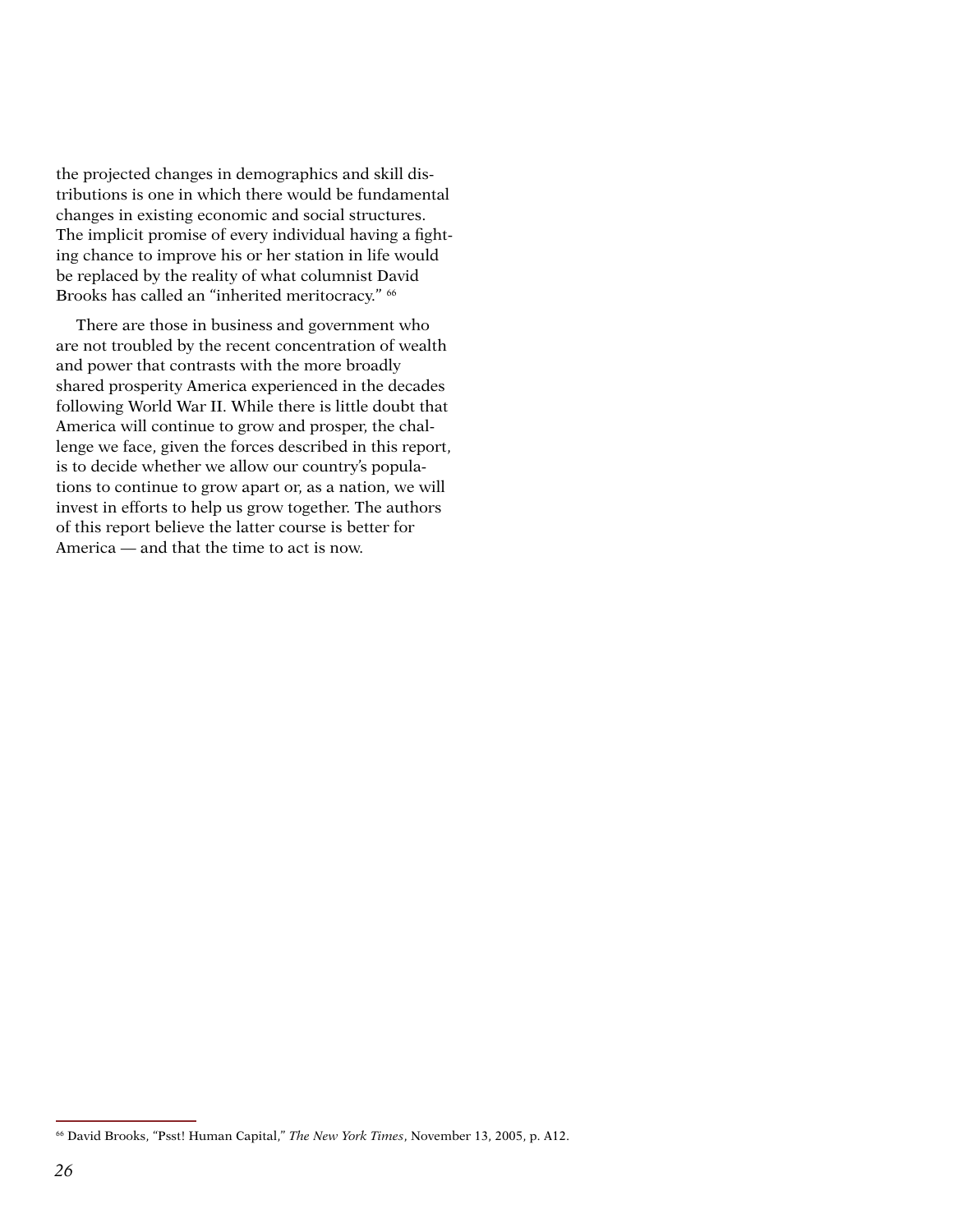*Average Scores of U.S. Adults 16 to 65 Years of Age and Percentages in Levels 3 and Higher on the Literacy and Numeracy Scales*

|                 |                             | <b>NALS</b>                                                    |     | <b>ALLS</b>                   |
|-----------------|-----------------------------|----------------------------------------------------------------|-----|-------------------------------|
|                 | <b>Mean</b><br><b>Score</b> | <b>Percent in</b><br><b>Mean</b><br><b>Score</b><br>Level $3+$ |     | <b>Percent in</b><br>Level 3+ |
| Prose           | 280                         | 58                                                             | 269 | 47                            |
| Document        | 276                         | 54                                                             | 270 | 48                            |
| Quantitative    | 279                         | 57                                                             |     |                               |
| <b>Numeracy</b> |                             |                                                                | 261 | 42                            |

Source: National Adult Literacy Survey 1992 and Adult Literacy and Life Skills Survey 2005. Tabulations by the authors.

# Table A2

*Trends in Average NAEP Scores for 13- and 17-Year-Old Students in Reading and Math*

|         | <b>NAEP Assessment Years</b> |        |        |      |  |  |
|---------|------------------------------|--------|--------|------|--|--|
|         | 1984                         | 1990   | 1996   | 2004 |  |  |
| Reading |                              |        |        |      |  |  |
| Age 13  | 257                          | 257    | 258    | 259  |  |  |
| Age 17  | 289*                         | 290    | 288    | 285  |  |  |
|         | 1986                         | 1992   | 1996   | 2004 |  |  |
| Math    |                              |        |        |      |  |  |
| Age 13  | 269*                         | $273*$ | $274*$ | 281  |  |  |
| Age 17  | 302*                         | 307    | 307    | 307  |  |  |

Source: Marianne Perie, Rebecca Moran, and Anthony D. Lutkus, NA*EP 2004 Trends in*<br>Academic Progress: Three Decades of Student Performance in Reading and Mathematics<br>(NCES 2005-464), U.S. Department of Education, Institut Center for Education Statistics, Washington, D.C., July 2005.

\*Significantly different from 2004.

# Table A3

#### *Distribution and Average Proficiency of Adults on the ALLS Prose Scale, by Race/Ethnicity and Origin of Birth*

|                               | <b>Level 1</b> | <b>Level 2</b>  | <b>Level 3</b> | Levels 4/5     | <b>Mean Prose Score</b> |
|-------------------------------|----------------|-----------------|----------------|----------------|-------------------------|
| <b>Total Adult Population</b> | 20             | 32 <sub>2</sub> | 35             | 13             | 269                     |
| White (total)                 | 12             | 30              | 41             | 17             | 282                     |
| <b>Native</b>                 | 11             | 30              | 42             | 17             | 284                     |
| <b>Non-Native</b>             | 27             | 28              | 34             | 11             | 263                     |
| <b>Black (total)</b>          | 33             | 44              | 20             | 3              | 242                     |
| <b>Native</b>                 | 34             | 43              | 20             | 3              | 242                     |
| <b>Non-Native</b>             | 20             | 60              | 17             | 3              | 249                     |
| Hispanic (total)              | 49             | 33              | 14             | 3              | 225                     |
| <b>Native</b>                 | 30             | 38              | 27             | 5              | 252                     |
| <b>Non-Native</b>             | 67             | 27              | 5              | 1              | 202                     |
| Asian (total)                 | 28             | 33              | 30             | 9              | 256                     |
| <b>Native</b>                 | 5              | 21              | 52             | 22             | 297                     |
| <b>Non-Native</b>             | 29             | 34              | 30             | $\overline{7}$ | 252                     |

Source: Adult Literacy and Life Skills (ALLS) Survey 2005. Tabulations by the authors.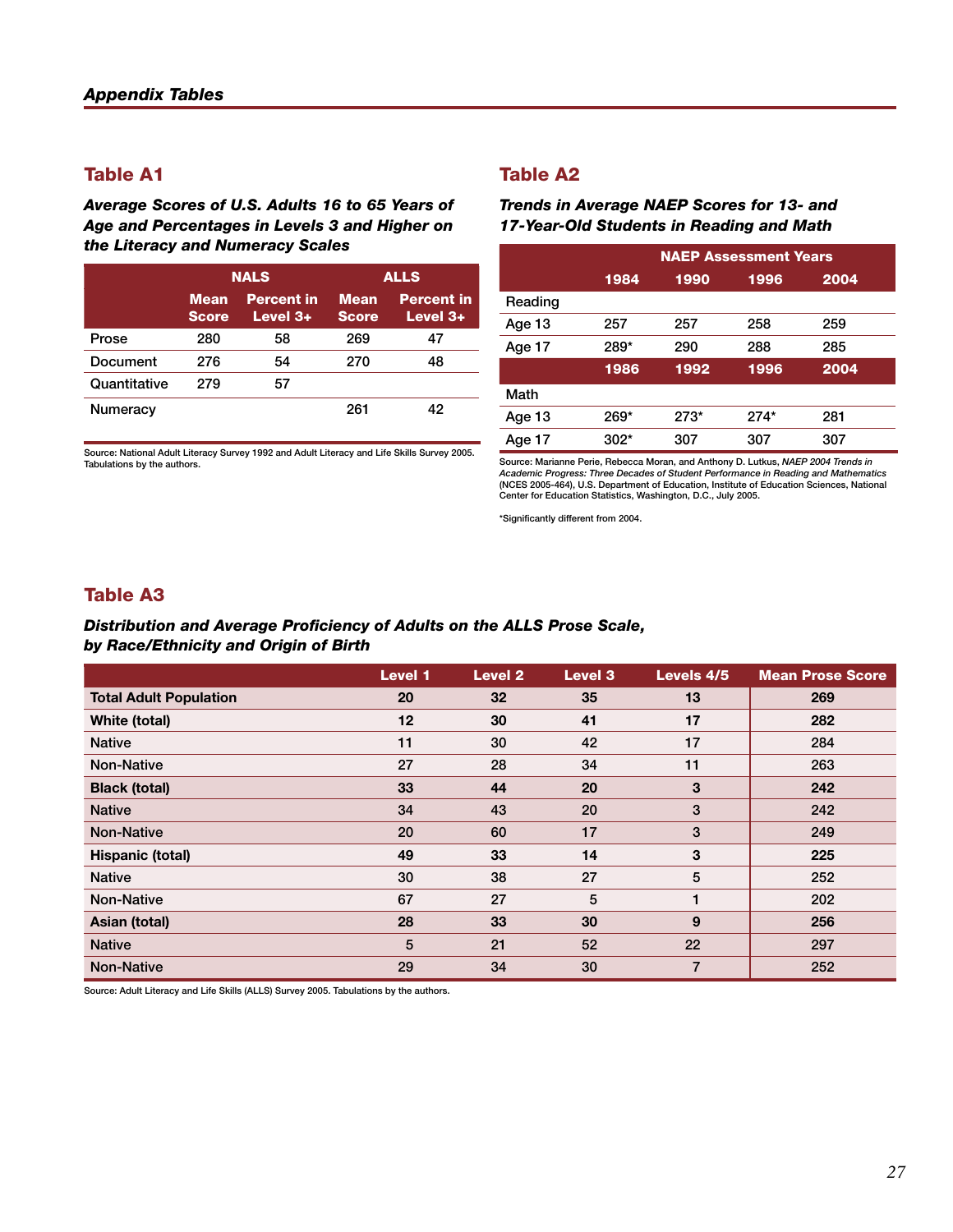*Trends in Average White-Black and White-Hispanic Differences Among 13- and 17-Year-Old Students in Reading and Mathematics*

|                       | 1984 | 1994  | 2004 |
|-----------------------|------|-------|------|
| Reading               |      |       |      |
| <b>White-Black</b>    |      |       |      |
| Age 13                | 26   | $31*$ | 22   |
| Age 17                | 32   | 30    | 29   |
| <b>White-Hispanic</b> |      |       |      |
| Age 13                | 23   | $30*$ | 24   |
| Age 17                | 27   | 33    | 29   |
|                       | 1986 | 1996  | 2004 |
| <b>Math</b>           |      |       |      |
| <b>White-Black</b>    |      |       |      |
| Age 13                | 24   | 29    | 27   |
| Age 17                | 29   | 27    | 28   |
| <b>White-Hispanic</b> |      |       |      |
| Age 13                | 19   | 25    | 23   |
|                       |      |       |      |

Source: Marianne Perie, Rebecca Moran, and Anthony D. Lutkus, *NAEP 2004 Trends in Academic Progress: Three Decades of Student Performance in Reading and Mathematics*  (NCES 2005-464), U.S. Department of Education, Institute of Education Sciences, National Center for Education Statistics, Washington, D.C., July 2005.

\* Significantly different from 2004.

# Table A5

*Changes in the Number of Employed Persons (Age 16+), Total and by Major Occupational Group, 1984-2000: United States (Annual Averages, Numbers in 1,000s)*

| <b>Occupational</b><br>Group                               | 1984    | 2000(1) | <b>Absolute</b><br><b>Change</b> | Percent<br><b>Change</b> |
|------------------------------------------------------------|---------|---------|----------------------------------|--------------------------|
| All 16+                                                    | 105,005 | 135,208 | 30,203                           | 28.8                     |
| Professional                                               | 13,286  | 21,113  | 7,827                            | 58.9                     |
| Managers, execu-<br>tives, and manage-<br>ment support     | 11,571  | 19,774  | 8,203                            | 70.9                     |
| Technical                                                  | 3,172   | 4,385   | 1,213                            | 38.2                     |
| <b>Sales</b>                                               |         |         |                                  |                          |
| • High-level                                               | 6,685   | 9,452   | 2,767                            | 41.4                     |
| • Lower-level(2)                                           | 5.897   | 6.889   | 992                              | 16.8                     |
| Administrative<br>support                                  | 16,722  | 18,717  | 1,995                            | 11.5                     |
| Service workers                                            | 14,151  | 18,278  | 4,127                            | 29.2                     |
| Farm, forestry,<br>fishing                                 | 3,600   | 3,399   | -201                             | $-5.6$                   |
| Precision produc-<br>tion, craft/installa-<br>tion, repair | 13,057  | 14,882  | 1,825                            | 14.0                     |
| <b>Production work-</b><br>ers and transport<br>operatives | 12,451  | 12,876  | 425                              | 3.4                      |
| Laborers, helpers,<br>cleaners                             | 4,413   | 5,443   | 1,030                            | 23.2                     |

Source: U.S. Bureau of Labor Statistics, *Employment and Earnings January 1985* and *Employment and Earnings January 2001*.

(1) The occupational employment estimates for calendar year 2000 are based on the population weights from the 1990 Census. These employment estimates were later revised by Bureau of Labor Statistics to reflect new population weights from the 2000 Census, but they did not revise the occupational employment estimates under this coding system.

(2) Lower-level sales workers include sales clerks, cashiers, counter clerks, door-to-door salespersons, and newspaper vendors.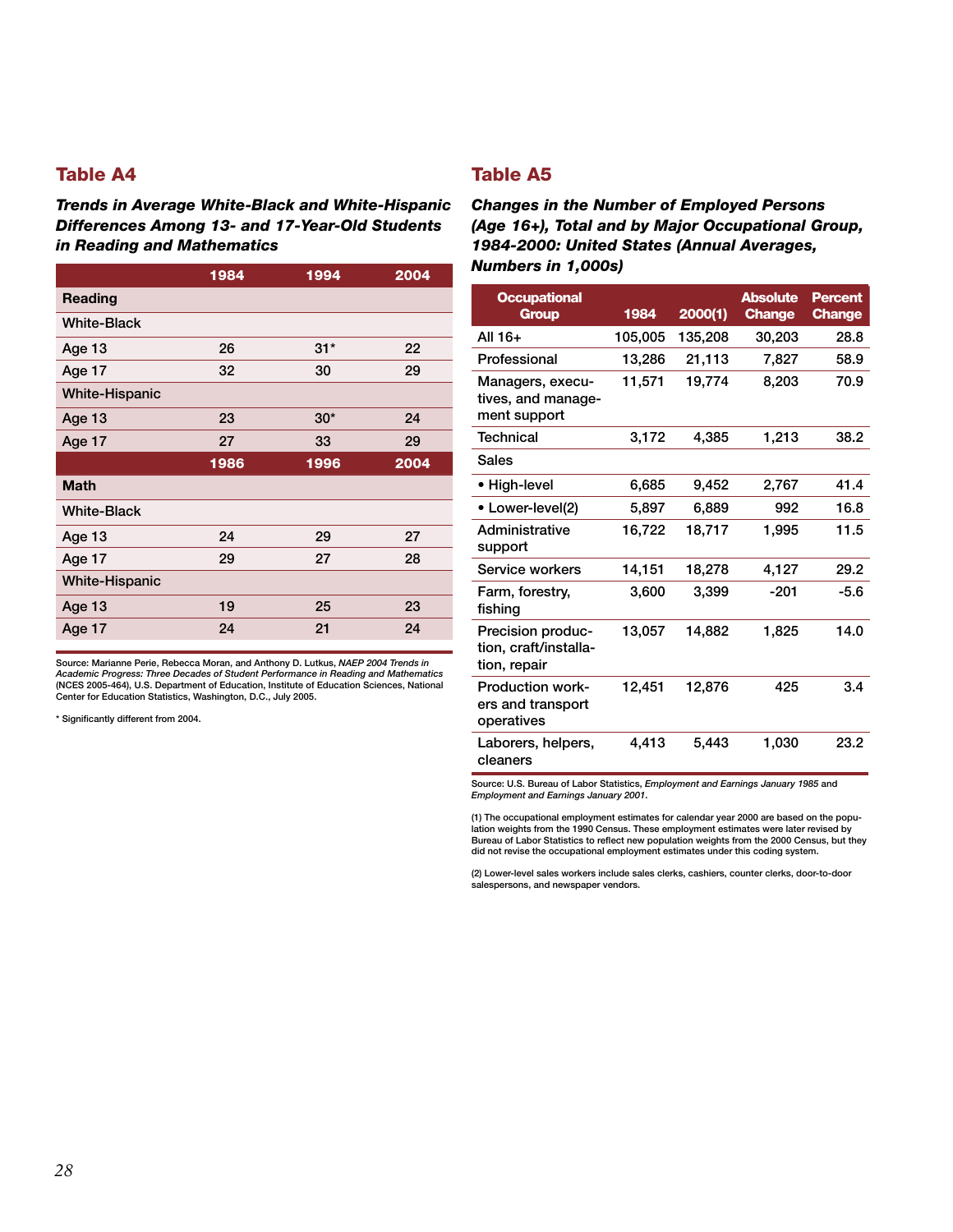*Estimated Changes in Civilian Employment in Selected Major Occupational Groups, United States: 2000-2005 (Numbers in 1,000s, Annual Averages)*

# Table A7

*Projected Changes in Occupational Employment in the United States, in Selected Occupational Groups, 2004-2014 (in 1,000s, Annual Averages)*

> > $21.2$

 $12.0$ 

11.5

| <b>Occupational</b><br><b>Group</b>           | 2000    | 2005    | <b>Absolute</b><br><b>Change</b> | <b>Percent</b><br><b>Change</b> | <b>Occupational</b><br><b>Group</b>   | 2004    | 2014    | <b>Absolute</b><br><b>Change</b> | <b>Percent</b><br><b>Change</b> |
|-----------------------------------------------|---------|---------|----------------------------------|---------------------------------|---------------------------------------|---------|---------|----------------------------------|---------------------------------|
| All                                           | 137,101 | 142,127 | 5,026                            | 3.7                             | All                                   | 145,612 | 164,540 | 18,928                           | 13.0                            |
| Management<br>occupations                     | 14,348  | 14,707  | 359                              | 2.5                             | Management,<br>business, and          | 14,987  | 17,142  | 2,155                            | 14.4                            |
| <b>Business and fi-</b><br>nancial operations | 5,277   | 5,771   | 493                              | 9.4                             | financial<br>occupations              |         |         |                                  |                                 |
| Professional and<br>technical, all            | 26,740  | 28,835  | 2,096                            | 7.8                             | Professional and<br>technical, all    | 28,544  | 34,590  | 6,064                            | 21.2                            |
| • Architecture and                            | 2,990   | 2,794   | $-196$                           | $-6.6$                          | High-level sales                      | 5,325   | 5,818   | 466                              | 8.7                             |
| engineering                                   |         |         |                                  |                                 | <b>Retail Sales</b>                   | 8,445   | 9,382   | 937                              | 11.1                            |
| • Computer and<br>mathematical                | 3,318   | 3,245   | -73                              | $-2.2$                          | Service<br>occupations                | 27,673  | 32,930  | 5,257                            | 19.0                            |
| science                                       |         |         |                                  |                                 | Office and admin-                     | 23,907  | 25,287  | 1,380                            | 5.8                             |
| • Education, train-                           | 7,239   | 8,129   | 891                              | 12.3                            | istrative support                     |         |         |                                  |                                 |
| ing, and library<br>• Health care             | 5,909   | 6,759   | 850                              | 14.4                            | Construction<br>and extraction        | 7,738   | 8,669   | 931                              | 12.0                            |
| practitioner and<br>technical                 |         |         |                                  |                                 | Installation,<br>maintenance,         | 5,747   | 6,404   | 657                              | 11.5                            |
| Management,                                   | 46,365  | 49,313  | 2,948                            | 6.4                             | and repair                            |         |         |                                  |                                 |
| professional,                                 |         |         |                                  |                                 | Production                            | 10,562  | 10,483  | - 79                             | $-.7$                           |
| and technical<br>combined                     |         |         |                                  |                                 | Transportation and<br>material moving | 10,098  | 11,214  | 1,116                            | 11.1                            |

Source: 2000 and 2005 Current Population Surveys, public use files. Tabulations by the authors.

Source: Daniel Hecker, "Occupational Employment Projections to 2014," *Monthly Labor Review*, November 2005.

# Table A8

*The Contributions of Net International Migration to U.S. Population Growth, Selected Time Periods, 2000 to 2005*

| <b>Time Period</b>            | <b>Population Growth</b> | <b>Net International</b><br><b>Migration</b> | Net Immigration as a<br><b>Percent of Population</b><br><b>Change</b> |
|-------------------------------|--------------------------|----------------------------------------------|-----------------------------------------------------------------------|
| April 2000-July 2005 (actual) | 14.985.502               | 6,333,941                                    | 42                                                                    |
| 2005-2010, projected (1)      | 13.428.447               | 6.727.438                                    | 50                                                                    |
| 2010-2015, projected (2)      | 13,430,206               | 7,124,863                                    | 53                                                                    |

Source: U.S. Census Bureau, www.census.gov.

Note: (1) Sum of net international migration is for the 2006-2010 period only, since new immigrants in 2005 are included in the population count for that year. (2) Sum of net international<br>migration is for the 2011-2015 pe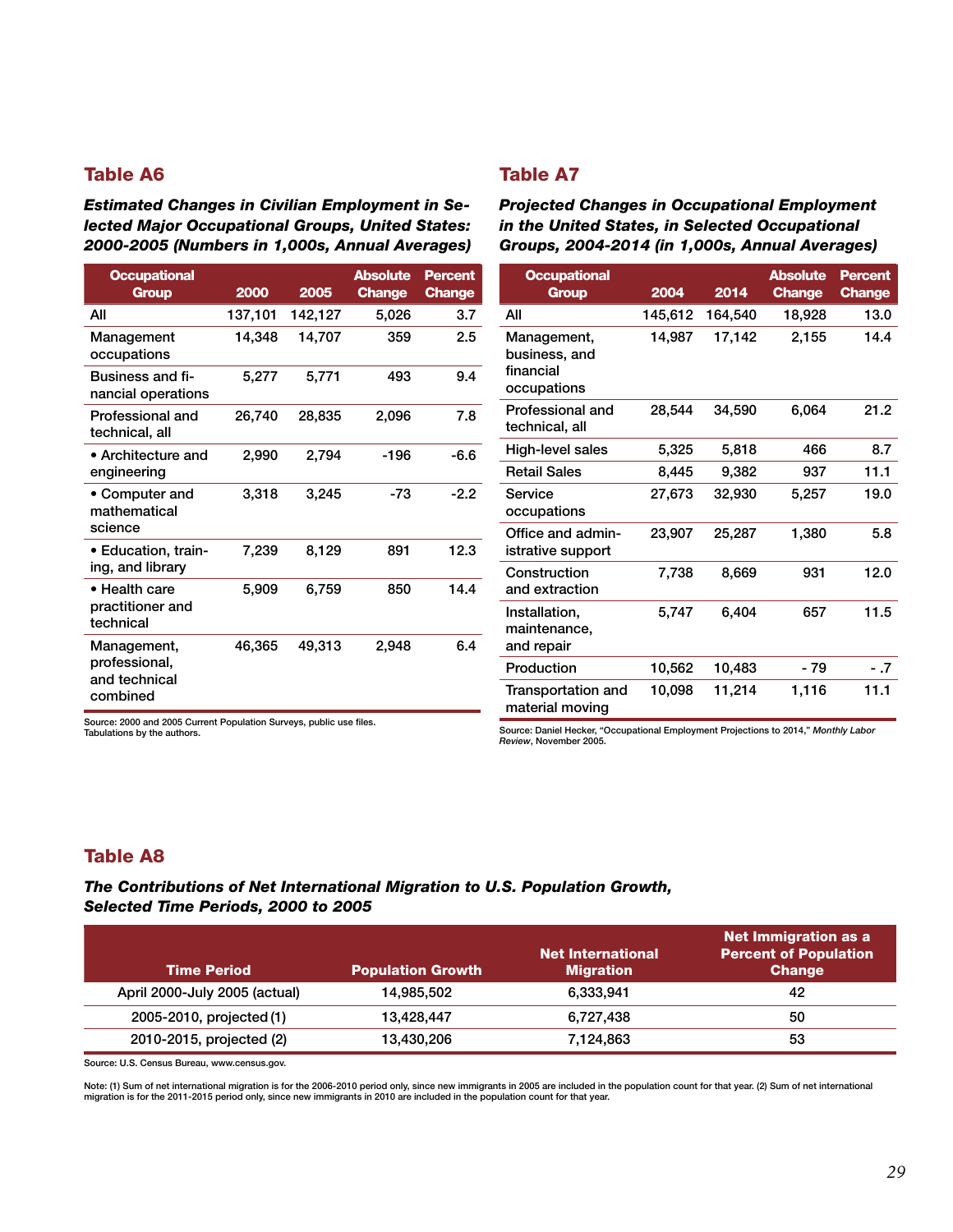*Listing of Countries Sending 100,000 or More Immigrants to the United States Between 2000 and 2004 (All Ages)*

| <b>Country</b>     | <b>Number of Immigrants</b> |
|--------------------|-----------------------------|
| Mexico             | 2,170,794                   |
| India              | 345,063                     |
| China              | 235,115                     |
| Philippines        | 202,314                     |
| Puerto Rico*       | 185,364                     |
| El Salvador        | 160,712                     |
| Guatemala          | 129,131                     |
| Brazil             | 120,223                     |
| Colombia           | 112,795                     |
| Canada             | 109,962                     |
| Cuba               | 109,939                     |
| Japan              | 109,898                     |
| Dominican Republic | 107,283                     |

Source: *2004 American Community Surveys,* public use files. Tabulations by the authors.

\* The authors recognize that Puerto Rico is a U.S. territory with commonwealth status, but the island does have a language and culture of its own. Data show that the island's residents who come to the mainland experience some of the same challenges as immigrants who come to the United States from other countries. In addition, the United States does not include residents of Puerto Rico in its official population counts of labor force numbers. A resident of Puerto Rico who migrates to the United States adds to the nation's population similar to that of an immigrant from another country.

# Table A11

*Percentage of 36- to 43-Year-Olds Who Have 16 or More Years of Schooling, by Gender, Race/Ethnicity, and Decile of the AFQT Distribution (2002)*

| <b>Decile</b>          | <b>All</b> | <b>Men</b> | <b>Women</b> | <b>White</b> | <b>Black</b> | <b>Hispanic</b> |
|------------------------|------------|------------|--------------|--------------|--------------|-----------------|
| Total                  | 26.5       | 25.8       | 27.2         | 30.3         | 14.9         | 14.6            |
| First<br>decile        | 1.6        | 1.7        | 1.4          | 0.0          | 2.6          | 0.8             |
| Second<br>decile       | 2.2        | 1.7        | 2.7          | 0.7          | 4.3          | 2.6             |
| Third<br>decile        | 4.3        | 4.0        | 4.7          | 2.7          | 8.3          | 5.3             |
| Fourth<br>decile       | 8.8        | 6.4        | 11.0         | 6.3          | 15.1         | 12.9            |
| Fifth<br>decile        | 8.8        | 9.8        | 8.1          | 7.0          | 18.4         | 10.0            |
| Sixth<br>decile        | 15.4       | 9.0        | 20.9         | 13.6         | 26.5         | 19.9            |
| Seventh<br>decile      | 21.7       | 18.2       | 24.8         | 20.8         | 36.2         | 22.2            |
| Eighth<br>decile       | 32.8       | 31.5       | 33.9         | 33.1         | 44.1         | 33.9            |
| <b>Ninth</b><br>decile | 51.4       | 45.1       | 58.1         | 50.4         | 73.6         | 62.5            |
| Tenth<br>decile        | 76.2       | 75.8       | 76.7         | 76.5         | 72.1         | 79.5            |

Source: National Longitudinal Survey of Youth. Tabulations by the authors.

# Table A10

#### *Percentage of Adults Ages 16 to 65 in Each Skill Level, 1992 NALS and Projections for 2030*

| <b>1992 NALS Data</b> |          |                |                | <b>Projected Distribution 2030</b> |          |          |
|-----------------------|----------|----------------|----------------|------------------------------------|----------|----------|
|                       | Prose    | Document       | Quant          | Prose                              | Document | Quant    |
| Level 1               | 17       | 19             | 18             | 27                                 | 26       | 26       |
| Level 2               | 26       | 28             | 26             | 27                                 | 27       | 25       |
| Level 3               | 35       | 34             | 33             | 28                                 | 28       | 28       |
| Level 4               | 19       | 17             | 19             | 14                                 | 14       | 16       |
| Level 5               | 3        | $\overline{2}$ | $\overline{4}$ | 4                                  | 4        | 5        |
| Mean (sd)             | 280 (63) | 275 (63)       | 279 (67)       | 266 (68)                           | 262 (68) | 266 (71) |

Source: National Adult Literacy Survey data and authors' projections.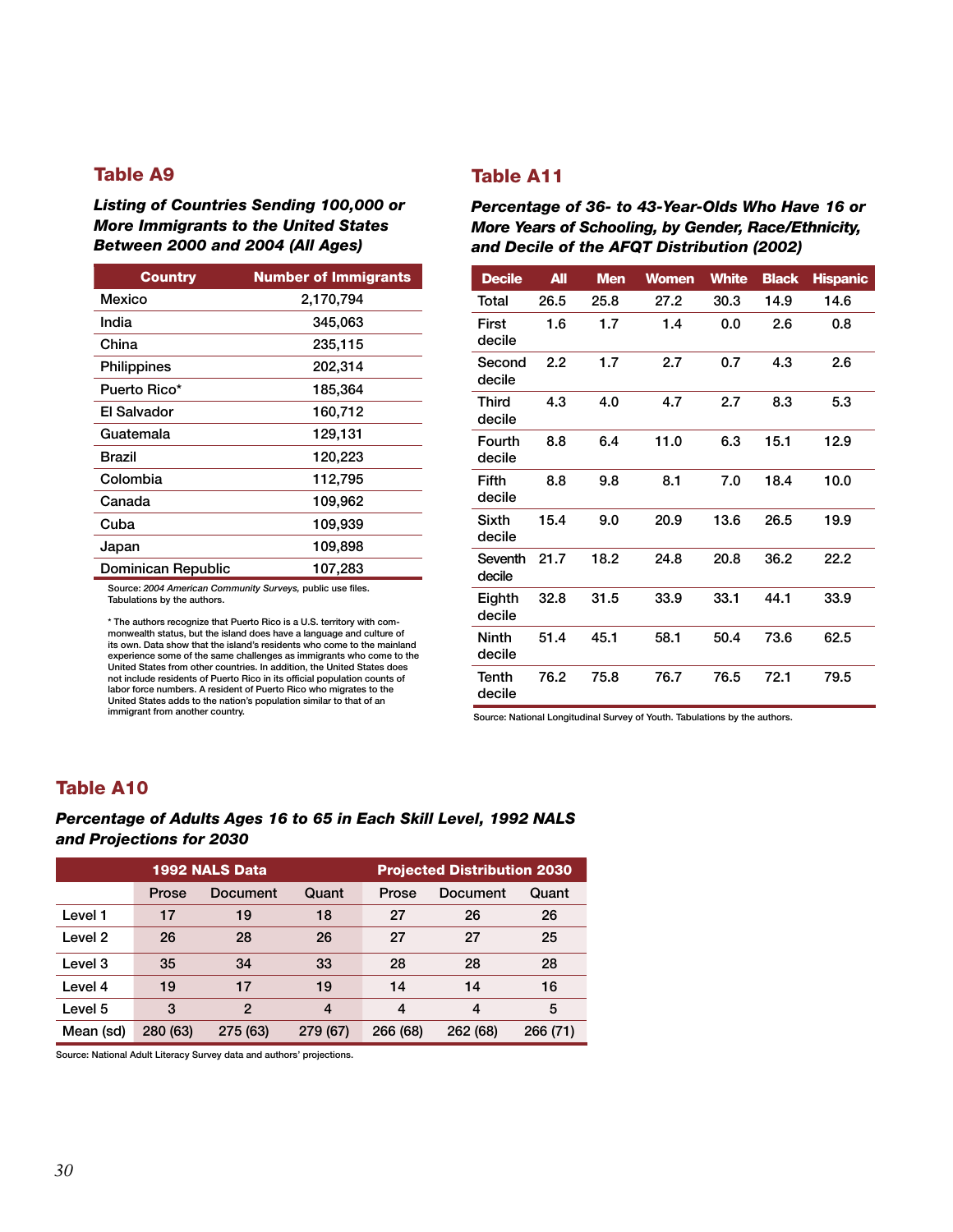#### *Mean Lifetime Earnings of 18- to 64-Year-Old Males in the United States, by Educational Attainment, (in Constant 2005 CPI-U Dollars)*

| <b>Educational Attainment</b>                      | (A)<br>1979 | (B)<br>2004 | (C)<br><b>Absolute Change</b> | (D)<br><b>Percent Change</b> |
|----------------------------------------------------|-------------|-------------|-------------------------------|------------------------------|
| No high school diploma or GED                      | \$1,577,466 | \$960,365   | $-$ \$617,101                 | $-39.1$                      |
| H.S. diploma/GED, no completed years of college    | \$1,814,595 | \$1,380,636 | $-$433,957$                   | $-23.9$                      |
| 1-3 years of college, including Associate's degree | \$2,007,712 | \$1,738,411 | $-$ \$269.301                 | $-13.4$                      |
| Bachelor's degree                                  | \$2,736,270 | \$2,702,793 | $-$ \$33.478                  | $-1.2$                       |
| Master's or higher degree                          | \$3,039,355 | \$3,506,939 | \$467,584                     | 15.2                         |
| All                                                | \$1,879,696 | \$1,902,375 | \$22,679                      | 1.2                          |

Source: 1980 Census of Population and Housing, PUMS files, tabulations by the authors; and *2004 American Community Surveys*, public use files, tabulations by the authors.

# Table A13

*Relative Mean Annual Earnings of U.S. Adults\* in Selected Educational Attainment and AFQT Decile Groups, 1988, 1997, 2001*

| Year |      | <b>HS Dropout</b> to HS Grad | Grad |      | HS Grad to Some College B.A.+ to HS B.A.+ Avg Skills to B.A.+ Top Skills to B.A.+ Low Skills to<br>HS Grad Avg Skills HS Grad. Top Skills HS Grad Low Skills |      |
|------|------|------------------------------|------|------|--------------------------------------------------------------------------------------------------------------------------------------------------------------|------|
| 1988 | 1.38 | 1.20                         | 1.58 | 1.01 | 1.69                                                                                                                                                         | 1.14 |
| 1997 | 1.31 | 1.14                         | 1.81 | 1.35 | 1.68                                                                                                                                                         | 1.18 |
| 2001 | 1.35 | 1.17                         | 2.01 | 1.47 | 2.22                                                                                                                                                         | 1.29 |

Sources: National Longitudinal Survey of Youth (NLSY 1979), 1989, 1998, 2002 survey records. Tabulations by one of the authors.

Note: Average skills defined as AFQT in 5th to 6th decile; top skills as AFQT in 9th to 10th decile; and low skills as AFQT in 2nd to 3rd decile.

\* The sample of adults were 23- to 30-years-old in 1988 and 36- to 43-years-old in 2001.

# Table A14

#### *Mean Weekly Earnings of U.S. Full-Time Employed Adults (Age 16 and Older) by Prose Proficiency Level and Educational Attainment*

| <b>Educational Attainment</b> | Level 1 | <b>Level 2</b> | Level 3 | Level 4 | Level 5 | <b>Overall</b> |
|-------------------------------|---------|----------------|---------|---------|---------|----------------|
| 0 to 8 years                  | \$298   | \$351          | $- - -$ | $- - -$ | ---     | \$313          |
| 9 to 12 years                 | \$364   | \$357          | \$414   | ---     | ---     | \$373          |
| <b>GED</b>                    | \$333   | \$364          | \$489   | \$529   | ---     | \$431          |
| High school diploma           | \$369   | \$420          | \$436   | \$493   | ---     | \$430          |
| Some postsecondary            | \$367   | \$455          | \$491   | \$597   | ---     | \$509          |
| Two year degree               | \$386   | \$504          | \$578   | \$610   | \$630   | \$574          |
| Four year degree or higher    | \$586   | \$677          | \$739   | \$866   | \$993   | \$830          |

Source: NALS Survey, 1992.

Note: --- Indicates that the number of cases is too small to provide reliable estimates.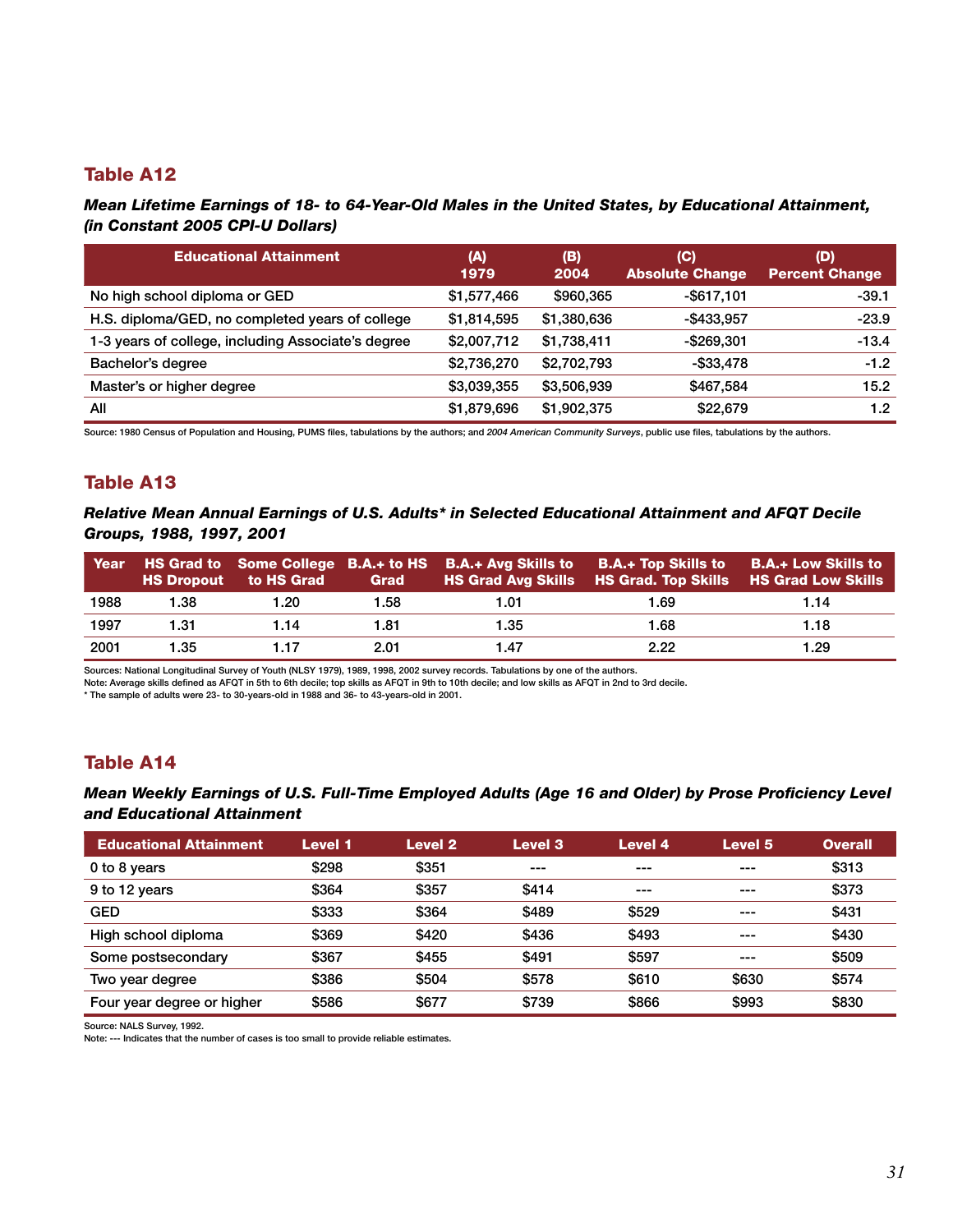*Total Births to Women Under Age 30, and Number and Percentage That Were Out of Wedlock, by Race/Ethnicity of Mother, United States: 2003-2004*

| <b>Group</b>        | <b>Total</b><br><b>Births</b> | Out-of-<br><b>Wedlock</b><br>Births* | <b>Percent</b><br>Out of<br><b>Wedlock</b> |
|---------------------|-------------------------------|--------------------------------------|--------------------------------------------|
| All                 | 2,298,318                     | 1,011,187                            | 44.0                                       |
| Asian               | 77,173                        | 12,586                               | 16.3                                       |
| <b>Black</b>        | 381,738                       | 291.846                              | 76.5                                       |
| Hispanic            | 525,799                       | 242,622                              | 46.1                                       |
| <b>Mixed Race</b>   | 335,517                       | 19,972                               | 60.0                                       |
| White, not Hispanic | 1,242,260                     | 420,467                              | 33.8                                       |

Source: *2004 American Community Surveys*, public use files. Tabulations by the authors. \*Out-of-wedlock births are modestly underreported on the ACS surveys.

# Table A17

*Percentage of Births to Women Under Age 30 That Were Out of Wedlock, by Educational Attainment and Race/Ethnicity of the Mother, United States: 2003-2004*

| <b>Educational</b><br><b>Attainment</b> | <b>Black</b><br><b>Mothers</b> | <b>White</b><br><b>Mothers</b> | <b>Hispanic</b><br><b>Mothers</b> |
|-----------------------------------------|--------------------------------|--------------------------------|-----------------------------------|
| $<$ 12 or 12, no<br>diploma             | 89.9                           | 60.7                           | 50.0                              |
| 12 years,<br>diploma or GED             | 80.0                           | 42.1                           | 48.6                              |
| 13 to 15 years                          | 69.1                           | 28.0                           | 38.6                              |
| Bachelor's degree                       | 41.0                           | 8.0                            | 28.0                              |
| Master's degree<br>or higher            | 11.3                           | 3.3                            | 15.3                              |

Source: *2004 American Community Surveys*. Tabulations by the authors.

# Table A16

*Number and Percentage of Births to Women Under Age 30 That Were Out of Wedlock, by Educational Attainment of the Mother, United States: 2003-2004*

| <b>Educational</b><br><b>Attainment</b> | <b>Total</b><br><b>Births</b> | Out-of-<br><b>Wedlock</b><br>Births* | <b>Percent</b><br>Out of<br><b>Wedlock</b> |
|-----------------------------------------|-------------------------------|--------------------------------------|--------------------------------------------|
| $<$ 12 or 12, no<br>diploma             | 563,288                       | 350,847                              | 62.2                                       |
| 12 years,<br>diploma or GED             | 743.151                       | 381.060                              | 51.3                                       |
| 13 to 15 Years                          | 666,328                       | 242.920                              | 36.7                                       |
| Bachelor's degree                       | 268,238                       | 33,669                               | 12.6                                       |
| Master's degree<br>or higher            | 62,313                        | 2.691                                | 4.3                                        |
| All                                     | 2,298,318                     | 1.011.077                            | 44.0                                       |

Source: *2004 American Community Surveys*, public use files. Tabulations by the authors \*Out-of-wedlock births are modestly underreported on the ACS surveys.